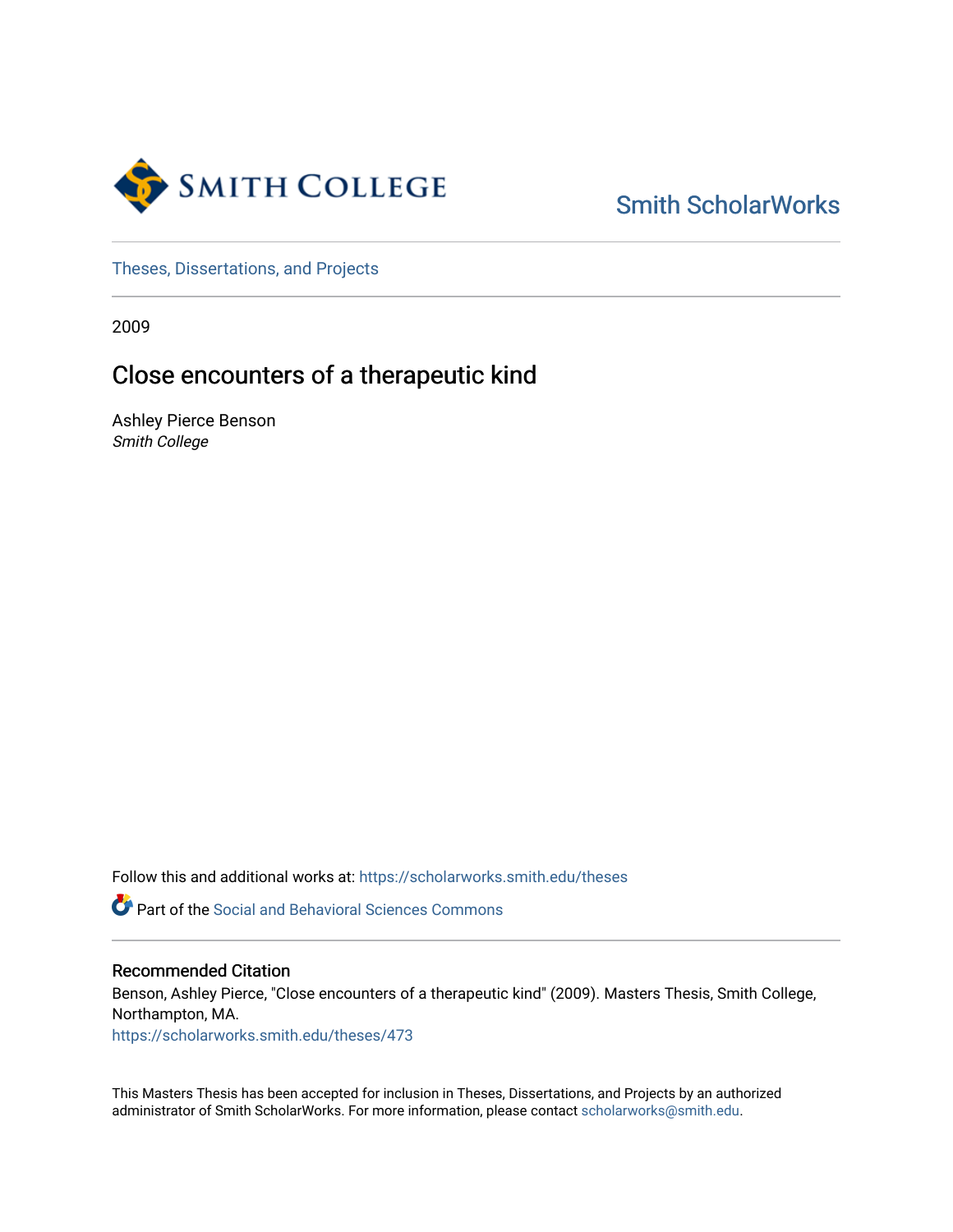Ashley P. Benson Close Encounters of a Therapeutic Kind

# ABSTRACT

This study was designed to determine how clinical outpatient social workers deal with accidental encounters with their clients outside of the therapeutic setting. The study also addressed whether or not clinicians felt that extratherapeutic encounters affect the therapeutic alliance.

Twelve clinical outpatient social workers were interviewed in a qualitative study. This research was an attempt to examine how clinical outpatient social workers handle extratherapeutic encounters and their experiences when dealing with such an encounter. The study is also focused on how clinical social workers prepare clients, if at all, for the fact that they very well may run into clients outside of the therapeutic setting.

The findings from the interview conducted concluded that it is inevitable that clinical social workers will face extratherapeutic encounters during their career. Other findings that are examined in this study include; preparing clients for encounters, the effects encounters can have on the therapeutic alliance, and training and supervision in the field regarding extratherapeutic encounters.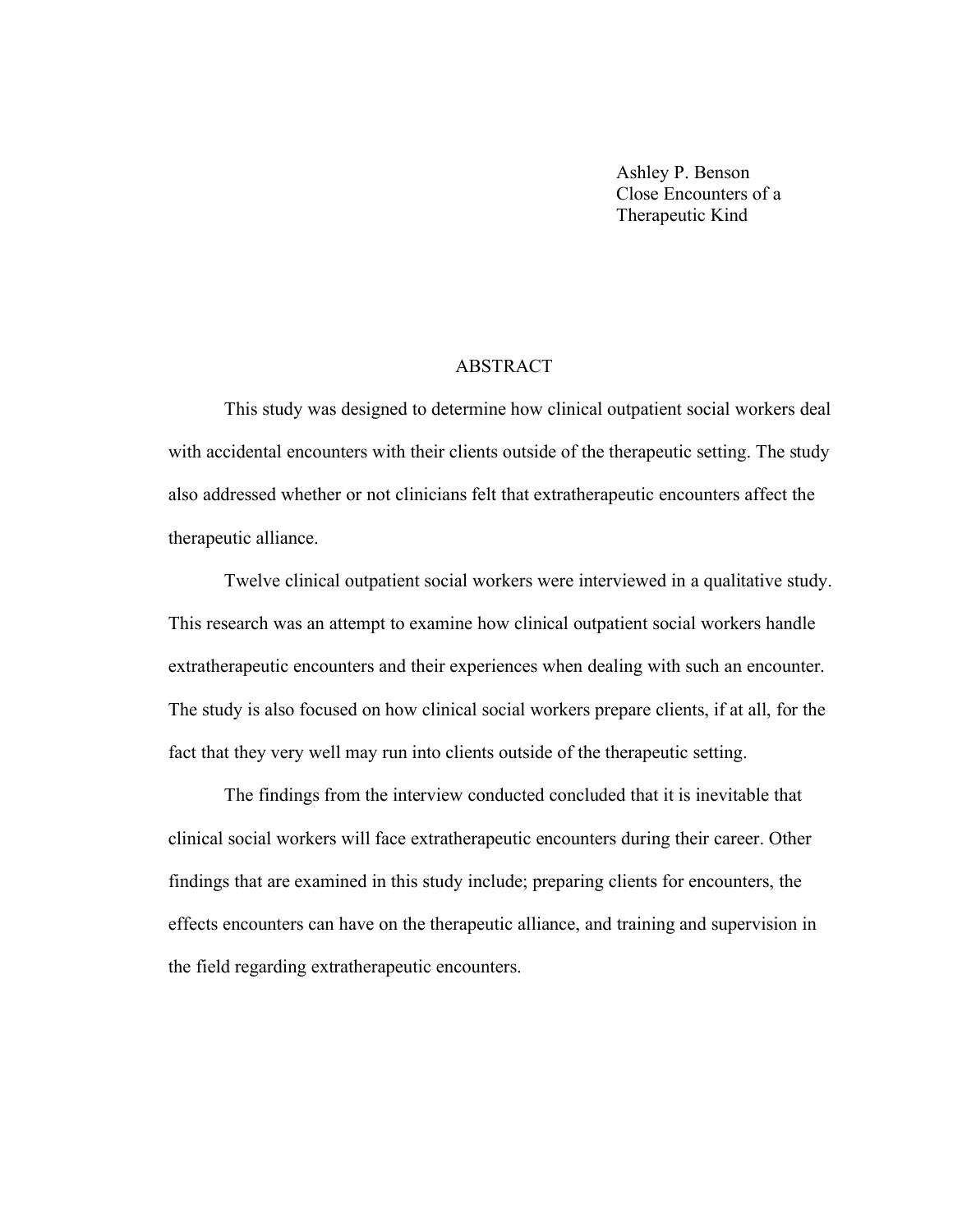# CLOSE ENCOUNTERS OF A THERAPEUTIC KIND

A project based upon an independent investigation, submitted in partial fulfillment of the requirements for the degree of Master of Social Work.

Ashley P. Benson

Smith College School for Social Work Northampton, Massachusetts 01063

2009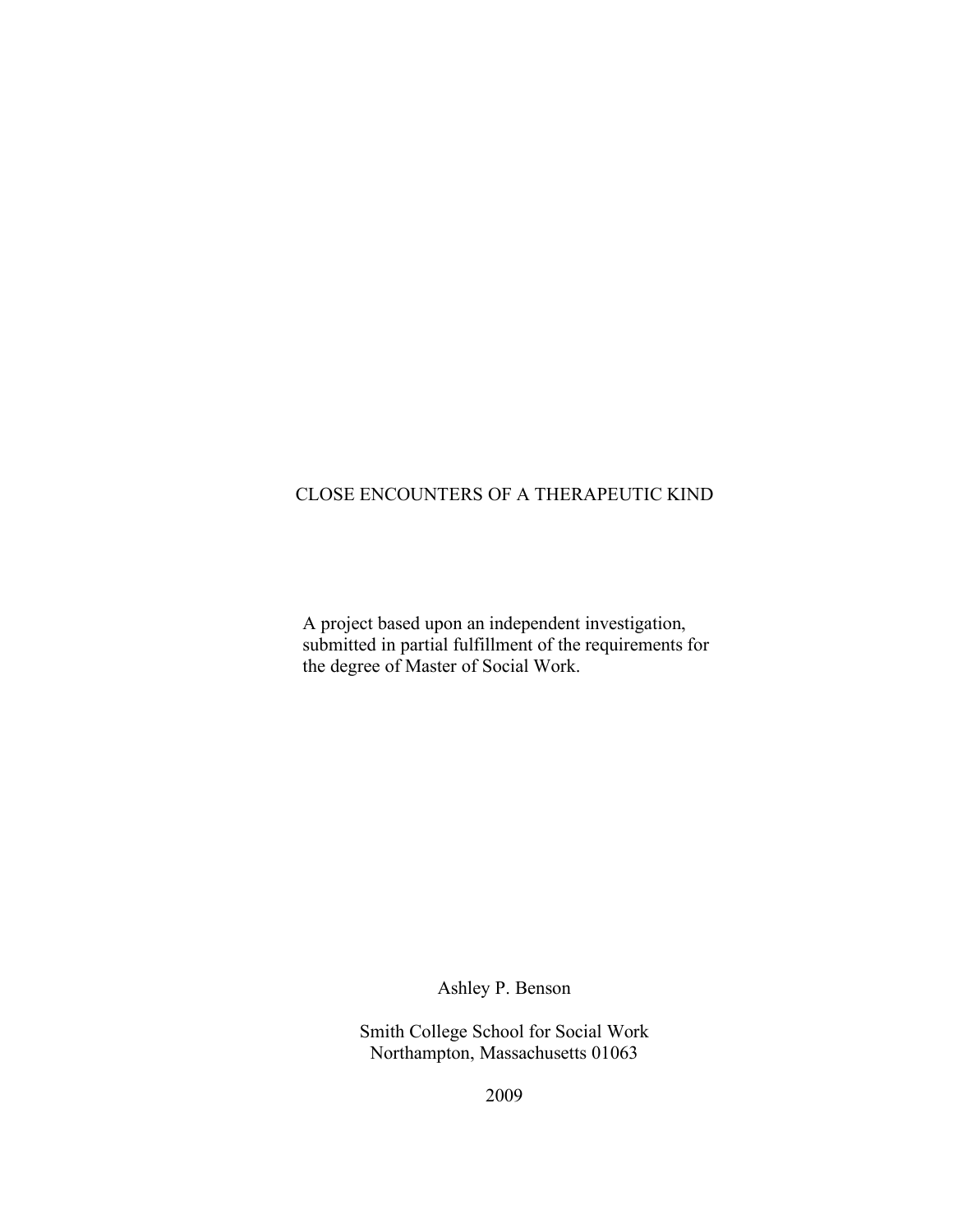#### ACKNOWLEDGEMENTS

To Samson, for your constant cold nose nudges of encouragement, your excessive slobber ball-dropping, fly-biting, pawing, prancing, puppy hugging, licking, scratching, squeaking, grunting and growls and inevitably barking while I was on the phone with Quincy. Your silly habits inspired me to get my work done faster so I could spend more time 'outside.'

To the women in my life who have inspired me to find inner strength, beauty and wisdom no matter where I am. Mommer, I love you and thank you for being who you are. Mimi, you and your studio have been my sanctuary. Judy, for making me believe that all the work we do does make a difference. Holly, thank you for being my best friend, and being the queen of editing without hurting my feelings. Aime you are my rock(star), thanks for listening, processing and unraveling the mysteries of life with me. Orah, you've become my Smith sister, couldn't have made it without you.

Becky, thank you for telling me I can write this thing and enjoy a glass of wine at the same time! Thank you for inspiring me to take this journey to Smith! No Paul, you are not a woman that inspired me, but thank you for putting up with Becky and I at the same time and place. You are now in two acknowledgement pages in the Smith College library and should receive an honorary MSW.

Quincy, thank you for your endless hours of reading mumbo-jumbo and listening to me justify and rationalize extensions, incomplete citations and awkward sentences.

Chris, thank you for being the first to truly believe. Family, friends and coworkers support and encouragement even when there were thoughts that I was trying to psychoanalyze them! The real journey has just begun!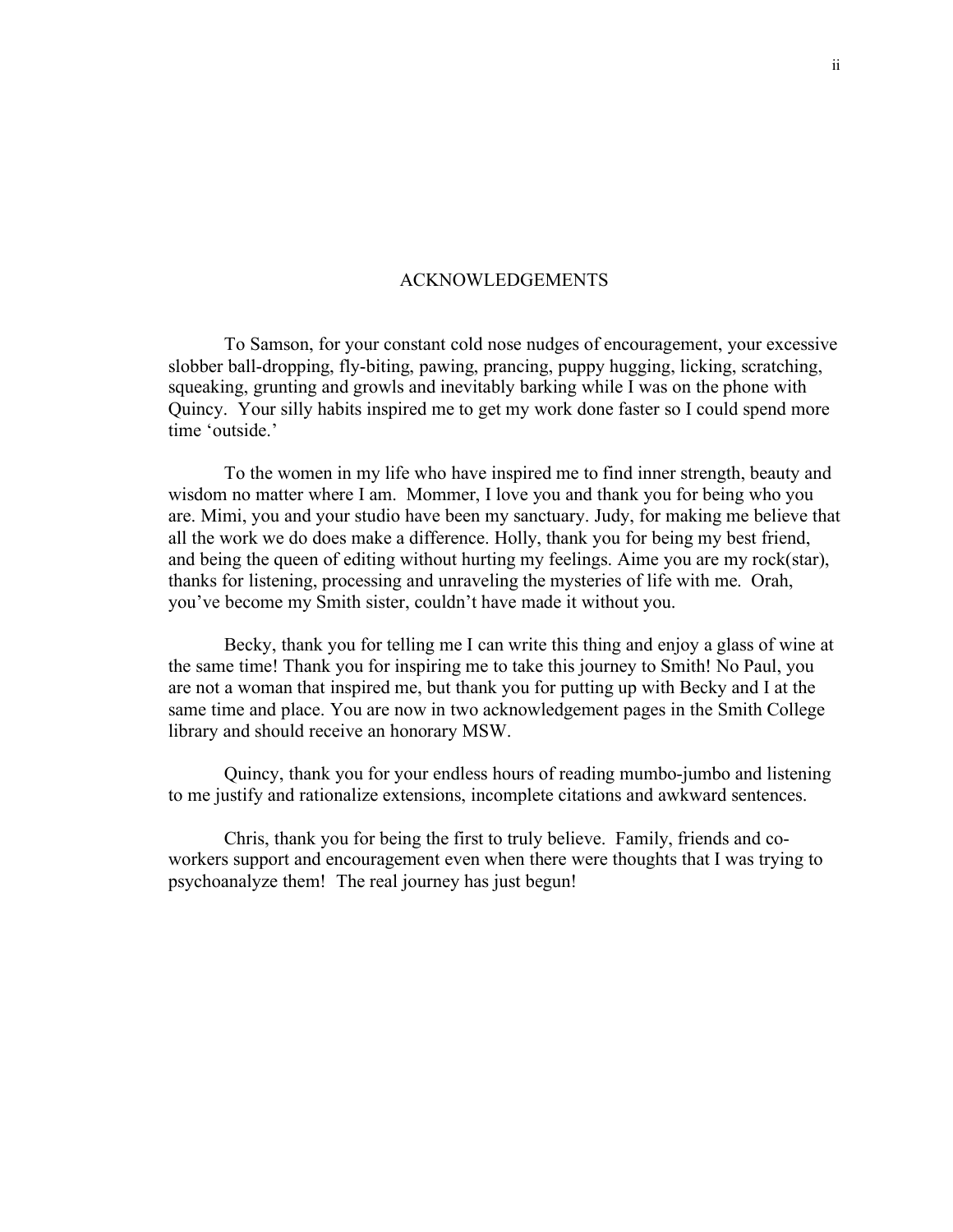# TABLE OF CONTENTS

|                   | $\mathbf{ii}$           |
|-------------------|-------------------------|
|                   | $\overline{\text{iii}}$ |
| <b>CHAPTER</b>    |                         |
| $\mathbf{I}$ .    | $\mathbf{1}$            |
| II.               | $\overline{7}$          |
| III.              | 27                      |
| IV.               | 31                      |
| V.                | 53                      |
|                   | 63                      |
| <b>APPENDICES</b> |                         |
|                   | 66                      |
|                   | 68                      |
|                   | 69                      |
|                   | 70                      |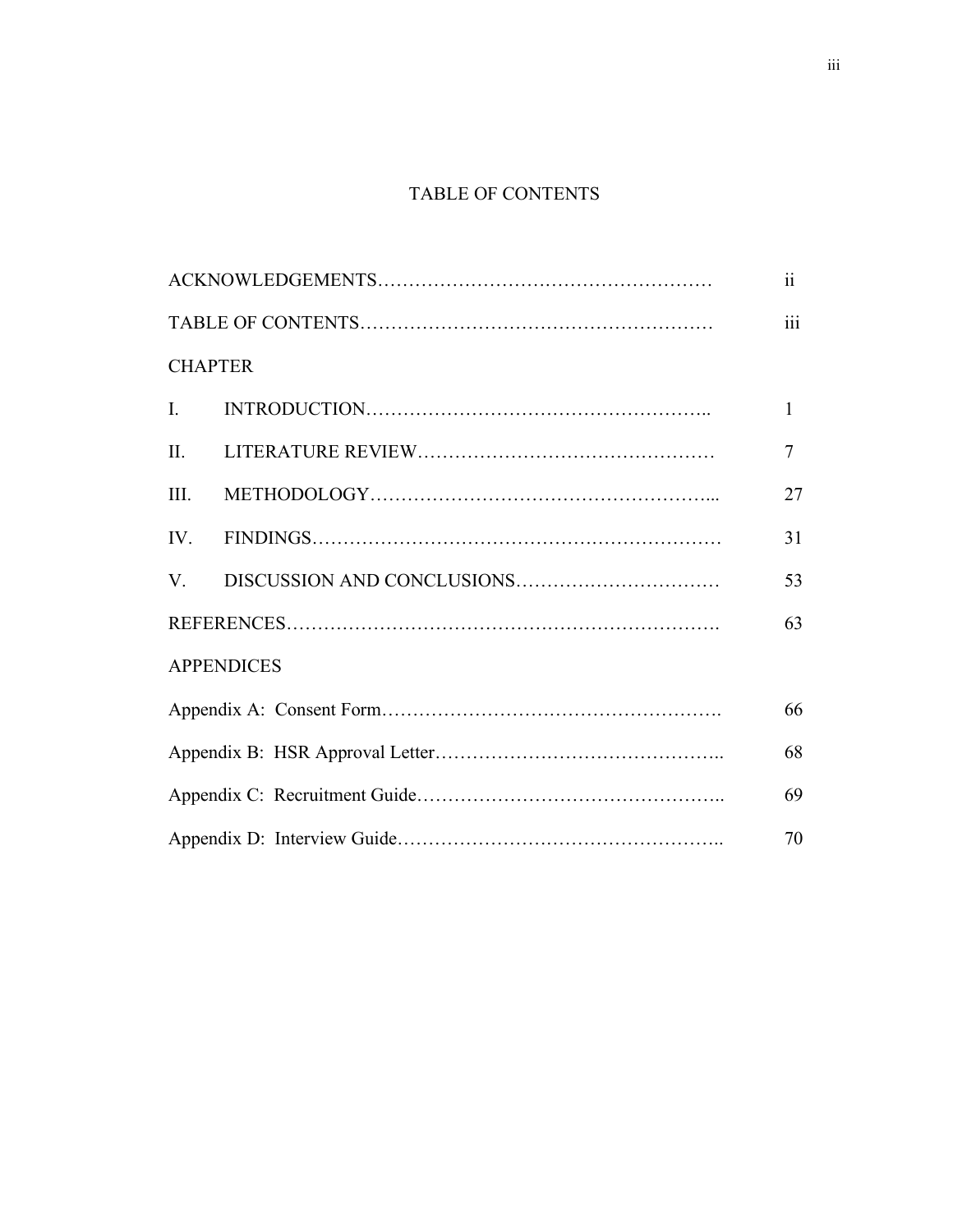### CHAPTER I

#### INTRODUCTION

It's happened to me…I was grocery shopping at a local supermarket browsing the local produce aisle and suddenly a client was standing two inches away updating me on her latest issue with her mother. I felt cornered, maybe even a little violated. Then I noticed the sweatpants and shirt I pulled on before I left the house had a huge dirt stain because my dog had an early morning excursion in a mud puddle. The thought floats through my mind, "OMG, did I even brush my hair?!" It all started as a lazy and relaxed Sunday morning with the dog and had rapidly warped into a therapeutic session by the asparagus and arugala. Just when you think you are wrapping up the conversation without being avoidant, disrupting the therapeutic alliance or completely violating confidentiality, the produce sprinklers come on and drench us both. Humor continues to be my favorite defense in these situations and worked well for this one. But, I just want to tell you if it can happen to me, it could happen to you. Are you prepared? I wasn't.

As a social worker in Western Massachusetts I have had experiences of running into clients outside of the working relationship regularly. One day I finally asked myself how do I handle this? Many thoughts cross my mind in how I can handle the extratherapeutic encounter including avoidance. But, I love my work, am committed to the field, and have come to the realization that I love the town in which I work. Being a therapist in this community is part of my life, even if it means I'm "on" even when the clinical hour has ended.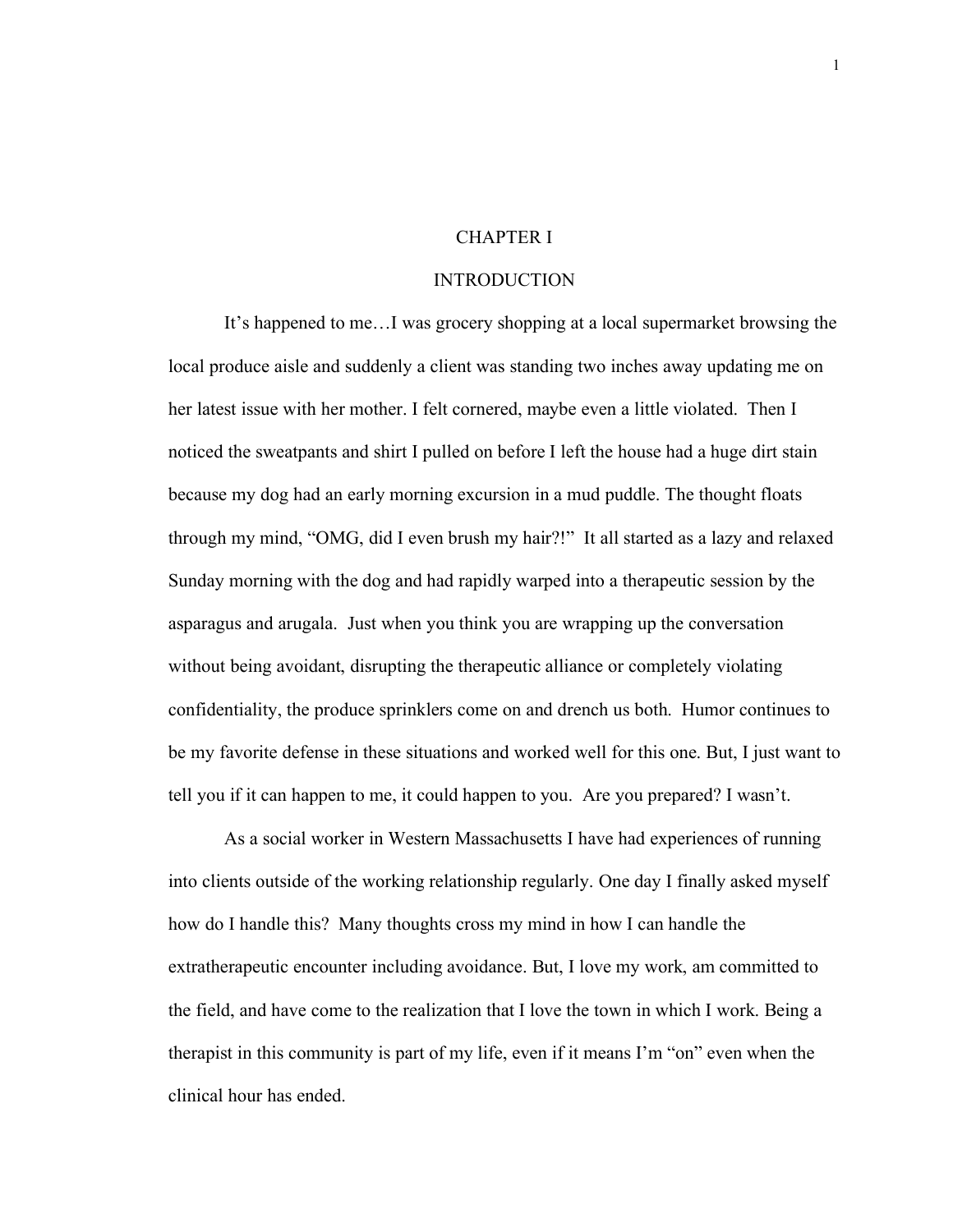The purpose of this study is to determine how clinical outpatient social workers deal with accidental encounters with their clients outside of the therapeutic setting. Accidental encounters have also been referred to as chance encounters or chance extratherapeutic encounters and are defined as unplanned, random, or unexpected encounters between the therapist and a current client that take place outside the therapist's office (Zur, 2007, p.109). Literature suggests that parameters should be established between the client and therapist regarding such encounters to alleviate situations that could be harmful to the client's therapeutic progress. It is the hope of this researcher that this study will begin a process of defining those parameters.

Much of the research collected on extratherapeutic encounters is based on clinical social work in rural and non-metropolitan areas. In small community social work, it is assumed that the percentage of extratherapeutic encounters seems to be more frequent for clinicians than for those who work in more metropolitan areas. While looking at general research in the area of accidental encounters, ethical issues such as confidentiality, selfdisclosure, and professional boundaries are all topics that arise. Very little of the research about extratherapeutic encounters examines how these encounters affect the therapeutic alliance, how it affects the therapist, and ultimately how it affects our clients. Also, very little of the research includes information for clinicians on how to best prepare our clients and ourselves for such encounters.

Clinical social workers inevitably will face a situation where they will run into a client outside of the therapeutic setting. These unplanned occurrences between clinicians and clients will be referred to in this study as extratherapeutic encounters. Social workers are often taught that the best way to handle extratherapeutic encounters is to make eye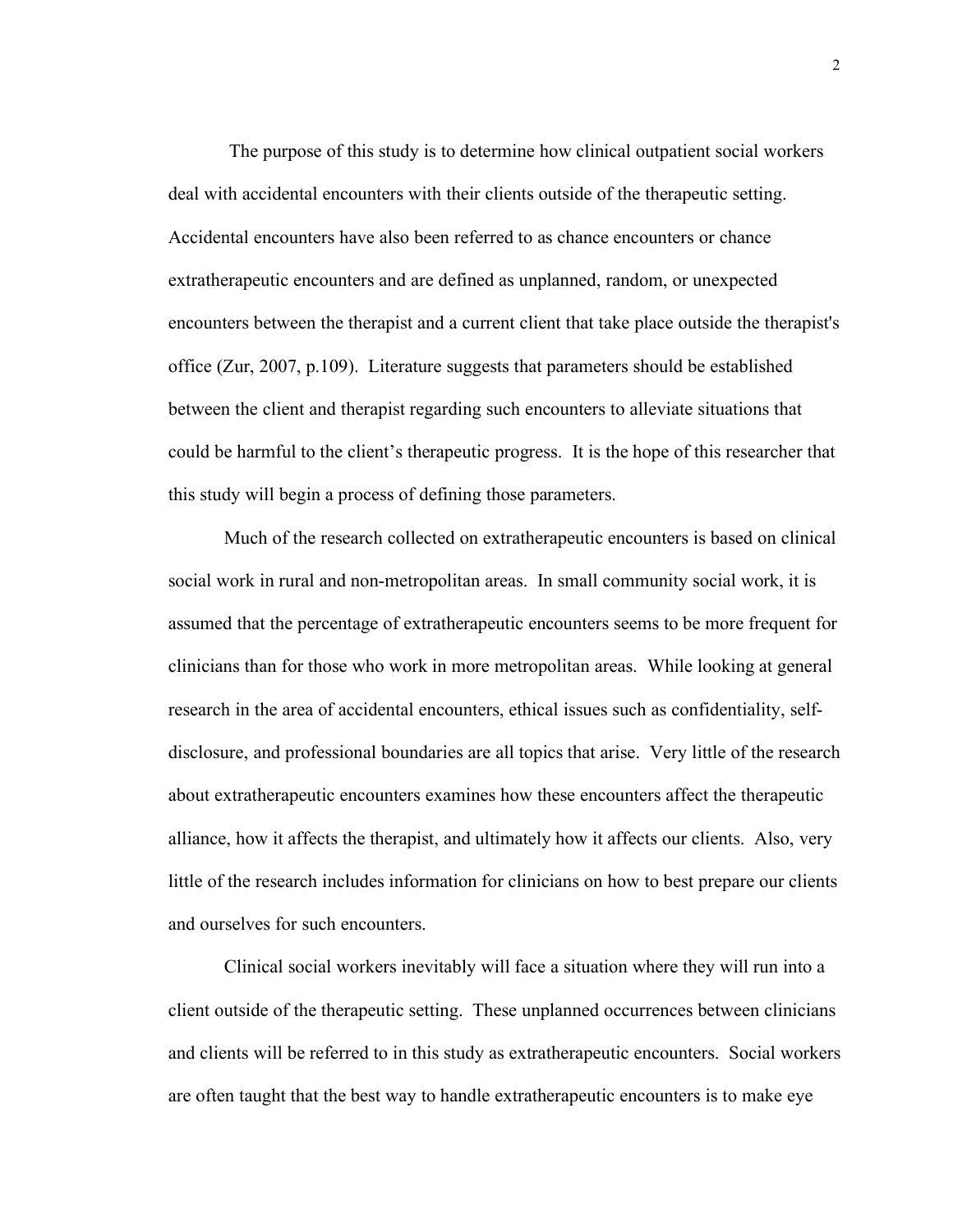contact with the client and allow the client to approach you or make the primary acknowledgement. In theory this sounds straightforward but is often not the scene that unravels in the reality of life experiences in the field. When a clinical social worker meets a client outside of the therapeutic context, the client may learn information about the worker that had been previously undisclosed. For example, if a client observes a therapist dropping his or her children off at school, it may be surprising to the client that her therapist is a parent. Another component of accidental disclosure is when the therapist learns or observes something about a client that the client had not decided to share in therapy. You could see a client outside of the therapeutic setting doing something you did not know they identified with, for example smoking or a client's sexual identity. There has been no true definition or terminology used in the literature to describe the types of disclosure that arise from accidental encounters, however in this study the term used to do so is accidental disclosures. 'Accidental disclosures' will encompass the types of disclosures that come about based on extratherapeutic encounters. Some of these encounters may be harmless to the therapeutic alliance. Some encounters outside of the therapeutic setting could strengthen the alliance or some may be detrimental to the clinical relationship.

The mystery in extratherapeutic encounters is that we don't know how they will impact the relationship. As social workers, we hold biases and assumptions about clients even when we are ethically bound and personally determined not to do so. How an extratherapeutic encounter may affect those assumptions we hold as therapists and affect the services our clients receive is at question in this research.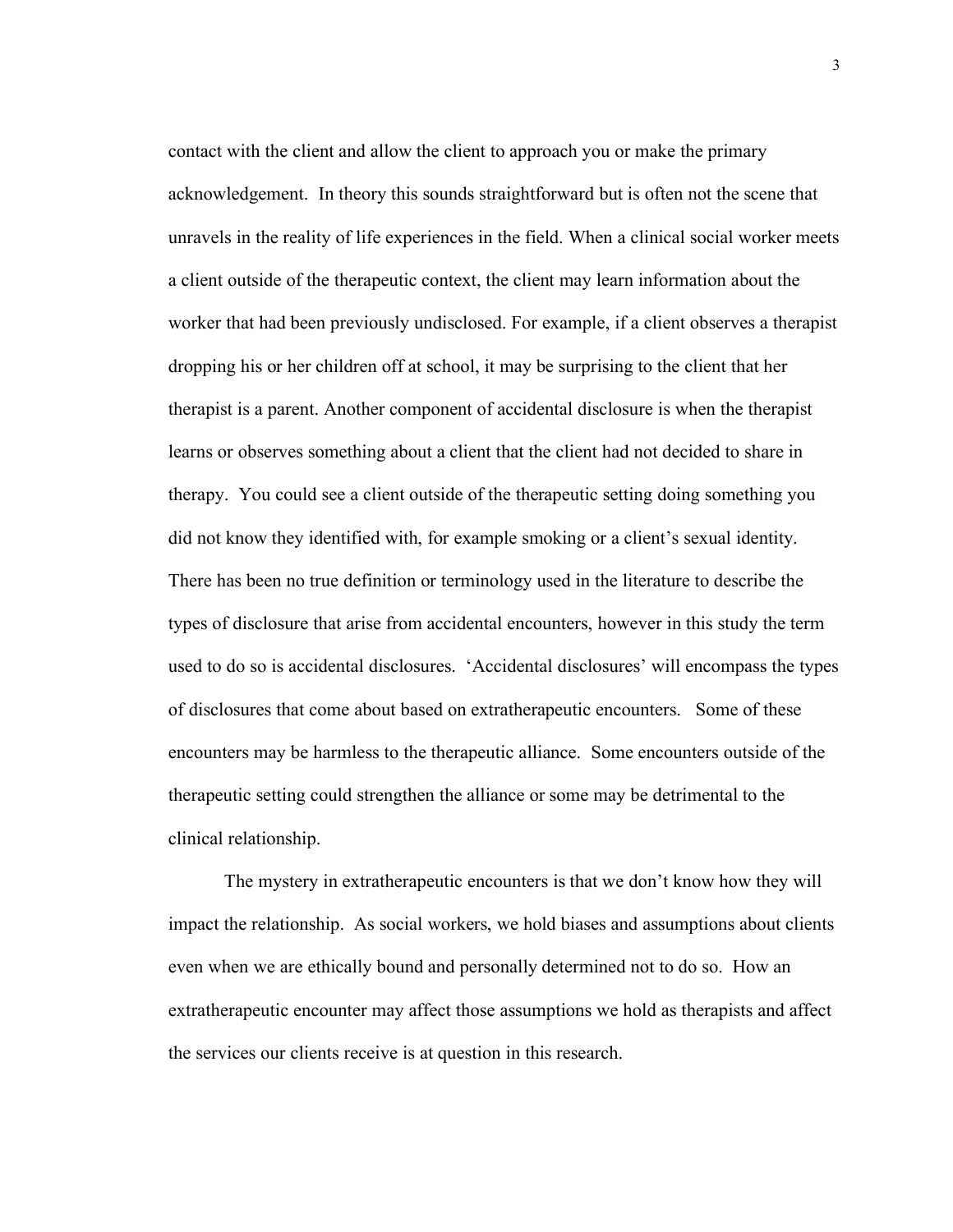In school and supervision, discussion of extratherapeutic encounters sometimes arises in casual conversation, but I was never aware of the most ethical way to handle them. I also found that others I worked with did not have a clear handle on how to deal with these situations. Everyone I had worked with had a different way of dealing with extratherapeutic encounters, most of which included some type of avoidance. Personally, I do not want to live an avoidant life because of my professional role in the community, which has led me to researching extratherapeutic encounters. How should we deal with accidental encounters? How can we manage our own feelings about these encounters and hold the feelings of our clients as they see us outside of the therapeutic setting and on top of that make sure our behavior and actions around the encounters are ethical and protect our clients' rights? Maidment states,

Practitioners are faced with dilemmas on a daily basis that test the limits of prescribed boundary setting, particularly when working in rural and remote areas and with socially isolated clients. Even so, social work students are strongly socialized in their training and education to 'keep a distance.' Ordinarily gestures such as giving a hug, being presented with a small gift or receiving an invitation to a party can result in an immediate response of internalized prohibitions. Yet these small but powerful interactions are part of what makes up a meaningful relationship (2007, p.116).

It is my intention in this research to explore how often encounters are experienced by other social workers in the field and how they deal with them. It is also a hope that out of this research the researcher can offer guidance for clinicians that have had experiences with extratherapeutic encounters to help to find a general protocol for social workers who encounter clients outside of work regularly.

The following study has been conducted for clinical social workers. In this research twelve clinical outpatient social workers were interviewed to find out what their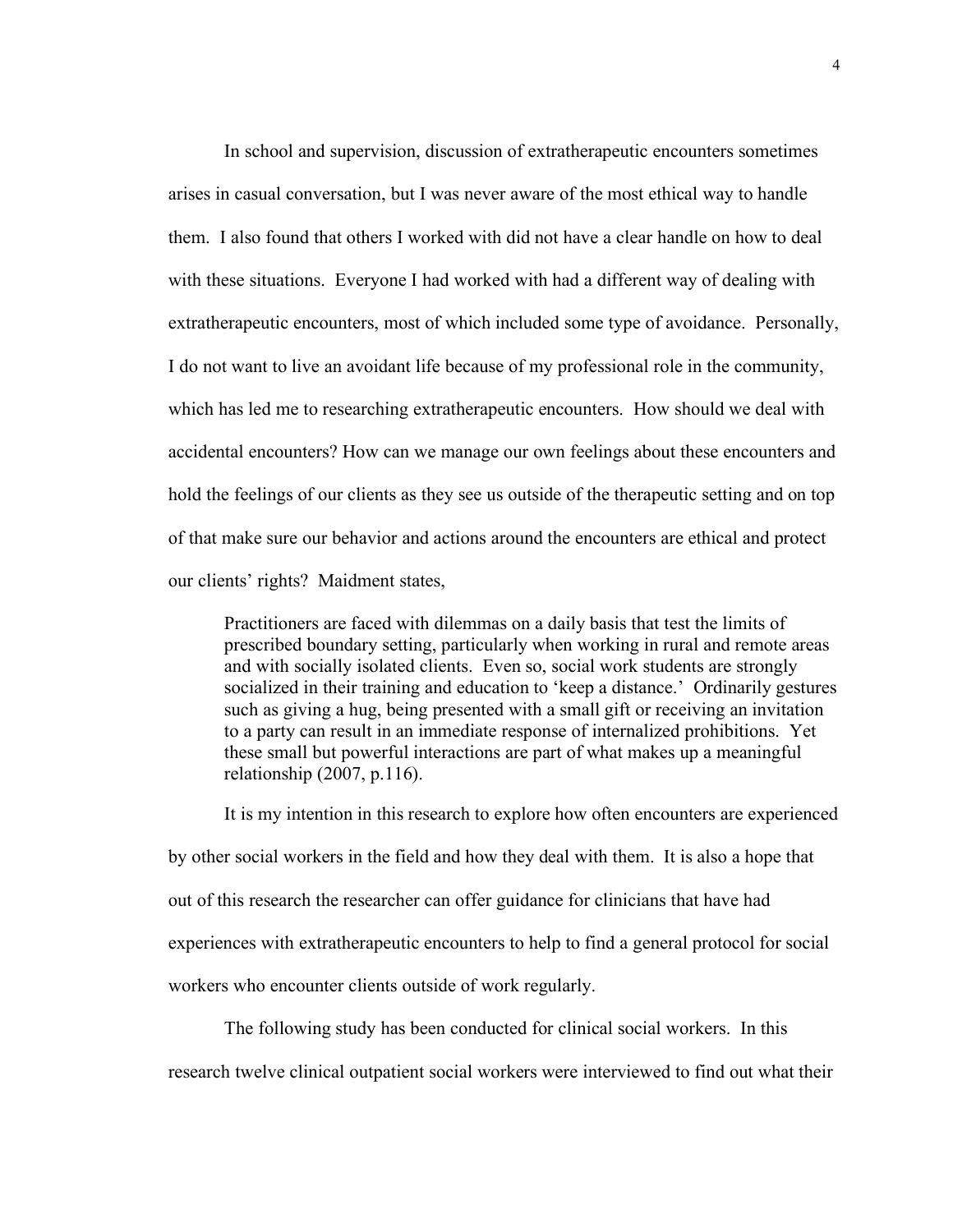experiences have been like when and if they have experienced an extratherapeutic encounter. How an extratherapeutic encounter can or cannot change the therapeutic alliance will be explored. Advice from clinicians on how they handled such circumstances was ascertained. The following research will attempt to examine how clinical outpatient social workers handle extratherapeutic encounters and their experiences when dealing with such an encounter. The study is also focused on how clinical social workers prepare clients, if at all, for the fact that they very well may run into each other outside of the therapeutic setting.

This research could be helpful in offering suggestions to clinicians in the field who may encounter clients outside of the therapeutic setting on a regular basis. Having a plan or knowing what to expect during these encounters is important to factor into the daily life of a social worker and important for a social worker to discuss with clients as well. When a client knows what to expect during a chance encounter, it allows for less harm to take place to the therapeutic alliance and allows an opportunity for growth and trust to build within the therapeutic relationship. This is often a topic that is overlooked in practice settings and policies within the field; this research should help to shed more light on the extratherapeutic encounters.

The following research thesis will describe the literature that is related to extratherapeutic encounters, the methods in which the study was designed, and the findings and discussion of the research in its totality. Chapter two will be a review of literature relevant to topics of extratherapeutic encounters. Chapter three will discuss the method in which this research was designed and implemented. Following the methods and design, chapter four will be a presentation of the findings that this researcher found

5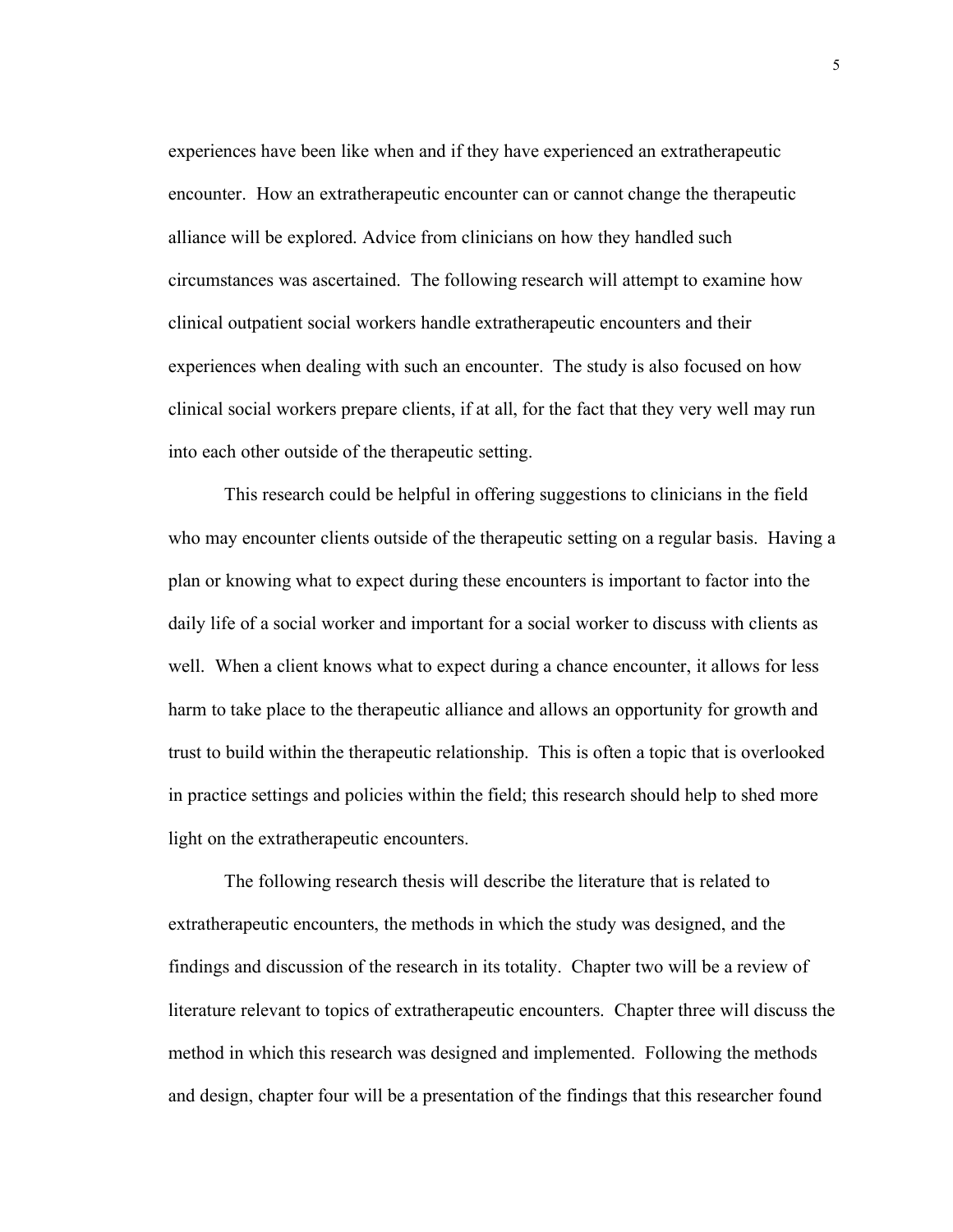through a qualitative design. Lastly, chapter five will be a discussion of the study and findings, and of the researcher's bias. In chapter five there will also be a discussion of future research that could be helpful when studying this practice issue in the future.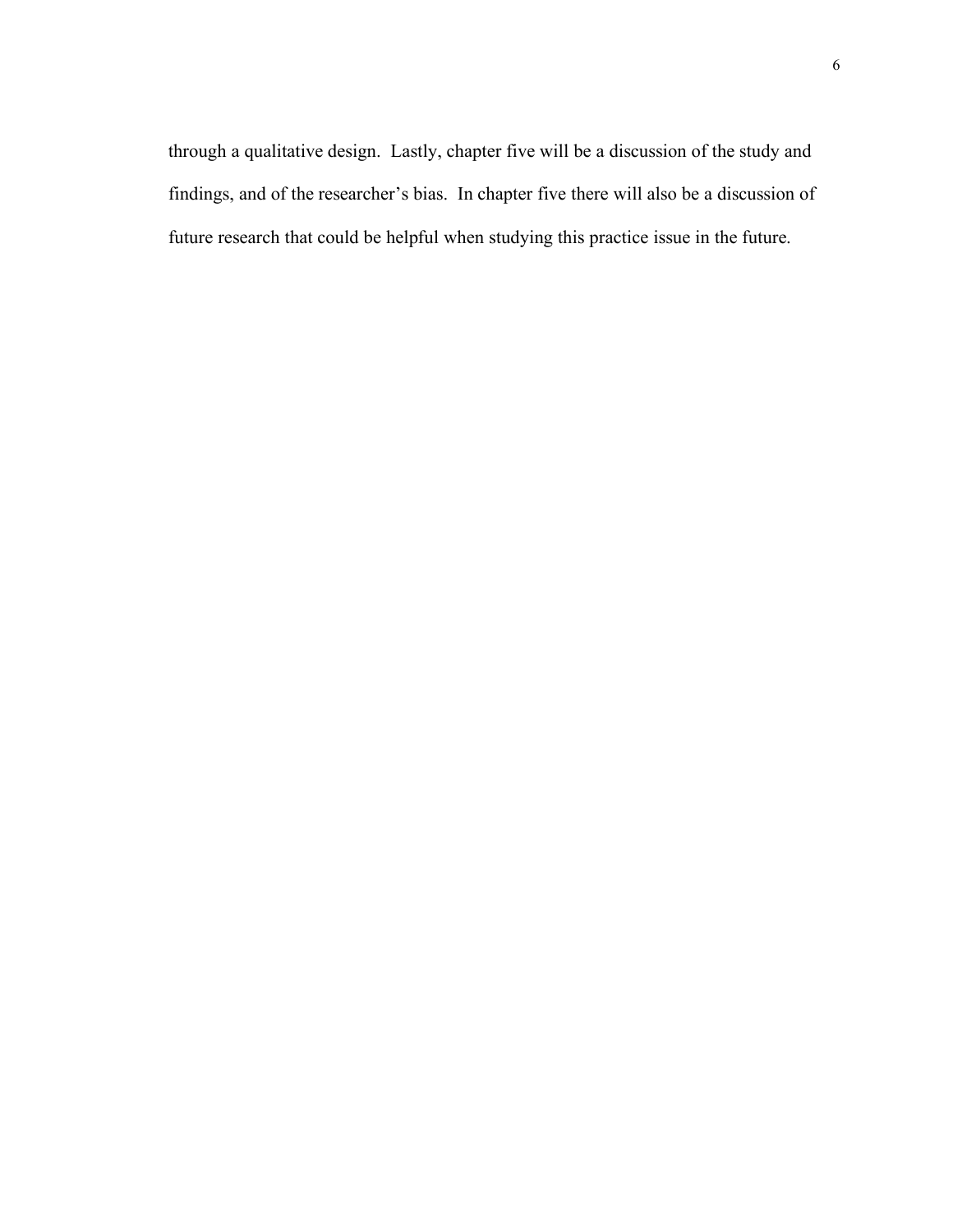#### LITERATURE REVIEW

#### CHAPTER II

The purpose of this study is to determine how clinical outpatient social workers deal with accidental encounters with their clients outside of the therapeutic setting. Thus, this literature review will explore current understandings of accidental encounters between a therapist and his or her client. This chapter will also identify how psychodynamic practice may be impacted by accidental encounters and the how these encounters can influence or affect the therapeutic alliance. Although accidental encounters can occur in any setting, much of the literature reviewed focuses on rural and non-metropolitan communities, as accidental encounters are a common dilemma social workers face in the field in these practice settings. Psychodynamic practice and the phenomenon of non-metropolitan practice will be explored in this chapter as well. Other issues that arise in the face of the accidental encounter include self-disclosure, confidentiality and professional boundaries, all of which will be discussed in this chapter.

Several issues are discussed when looking for recommendations about how clinical social workers should deal with accidental encounters. Related topics such as confidentiality, self-disclosure, professional boundaries and psychodynamic practice are all examined. Most of the literature that discusses extratherapeutic encounters focuses on small and rural communities, where it is more likely for a clinical social worker to run into his or her clients outside of the office. In small or rural communities the accidental encounter can become a major dilemma to a clinician. However, running into a client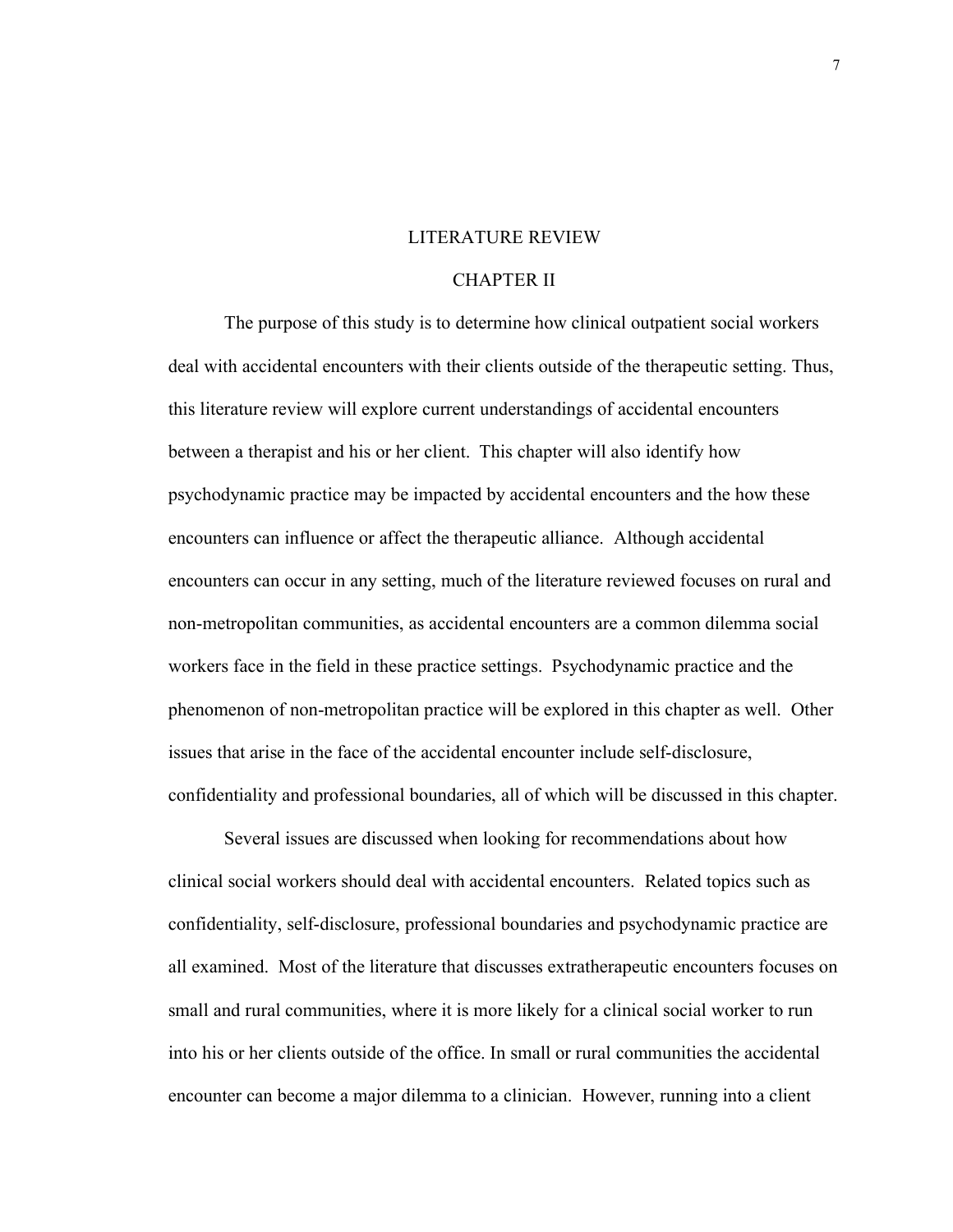outside of the office or clinical setting can happen to any social worker employed in any area, and it is this researcher's assumption that the experiences are similar, whether the contact occurs in a rural or urban setting. The literature reviewed in this chapter that reports on practice in rural communities and the issues associated with external nontherapeutic contact with clients will be applied, as it is relevant to all communities.

# *The Accidental Encounter(s)*

Accidental encounters have also been referred to as chance encounters or chance extratherapeutic encounters and are defined as unplanned, random, or unexpected encounters between the therapist and a current client that take place outside the therapist's office (Zur, 2007, p.109). Whether it happens in the grocery store or at the gym, accidental encounters between a therapist and current or past clients are often inevitable. However, such encounters are often overlooked and mistreated in the study of practice and in the field. The problematic nature of accidental encounters with clients was first considered by E. Glover (1940) in his early writings.

The earliest investigation into incidental encounters, or "ex-tramural" contact, was by Glover (1940), who asked 24 practicing analysts several open-ended questions about meeting or attempting to avoid clients in public. He did not statistically analyze his data but noted that his subjects felt these encounters gave rise to transference and countertransference complications because neutrality was compromised, confidentiality jeopardized, and personal privacy threatened. Analysts in his study admitted to rarely being successful at completely avoiding extramural contacts and typically found encounters with clients to be disagreeable or as one aptly stated, "a nuisance." (Sharkin and Birky, 1992, p. 326)

Little empirical research has been completed on incidental encounters since Glover's early work, but he concluded that encounters were viewed as having a negative impact on the psychoanalytic work and impacting transference and neutrality (Sharkin & Birky,1992). Glover's study provides insight to the analyst's experience, yet he does not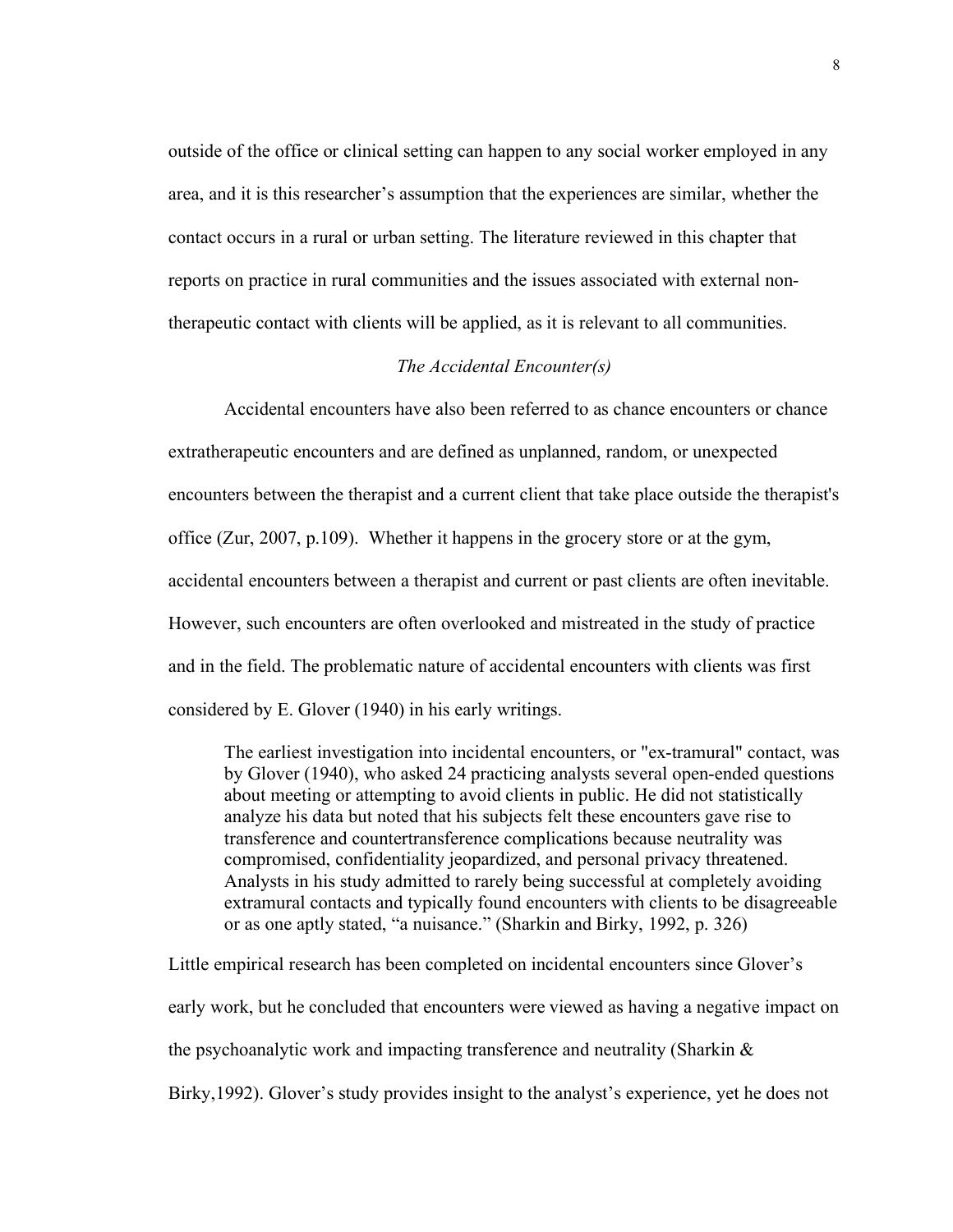explore the client experience and the role the extratherapeutic encounter has on the therapeutic alliance.

Sharkin and Birky (1992) were also interested in investigating the therapist's reactions to seeing their clients outside of the therapeutic setting. In their research, they surveyed 573 psychologists of whom 547 reported incidental encounters with clients outside of therapy.

The most intensely experienced feelings reported by therapists during incidental encounters were surprise (87%), uncertainty (87%), and discomfort (83%). Examples of therapists' comments were "she seemed comfortable and unaware of how awkward I experienced the encounter" and "we met in a waiting room and both sat stiffly on the couch." These results and comments suggest that the experience of an incidental encounter may be difficult for therapists and provide empirical validation of Glover's (1940) anecdotal evidence that therapists find such contact disagreeable. In addition, as hypothesized by Spiegel (1990), efforts to maintain personal and therapeutic boundaries and confidentiality may come at some emotional cost to therapists. (Sharkin & Birky, 1992, p.327)

In Sharkin and Birky's study, sixty percent of respondents were concerned about violations of confidentiality and seventy three percent reported that violations of therapeutic boundaries were of concern during their incidental encounter. Two other issues that the researchers investigated were whether or not the incidental encounter was addressed in therapy and whether or not the therapists were prepared for such an encounter. Forty-three percent of their respondents did not address the issue in therapy, twenty percent of the cases reported the client initiated a conversation about the encounter, and only thirty-two percent of therapists initiated a conversation about the incident (Sharkin & Birky, 1992).

Pulakos (1994) conducted research on the client's perspective of incidental encounters gathering 147 students from a college mental health clinic. Pulakos reports,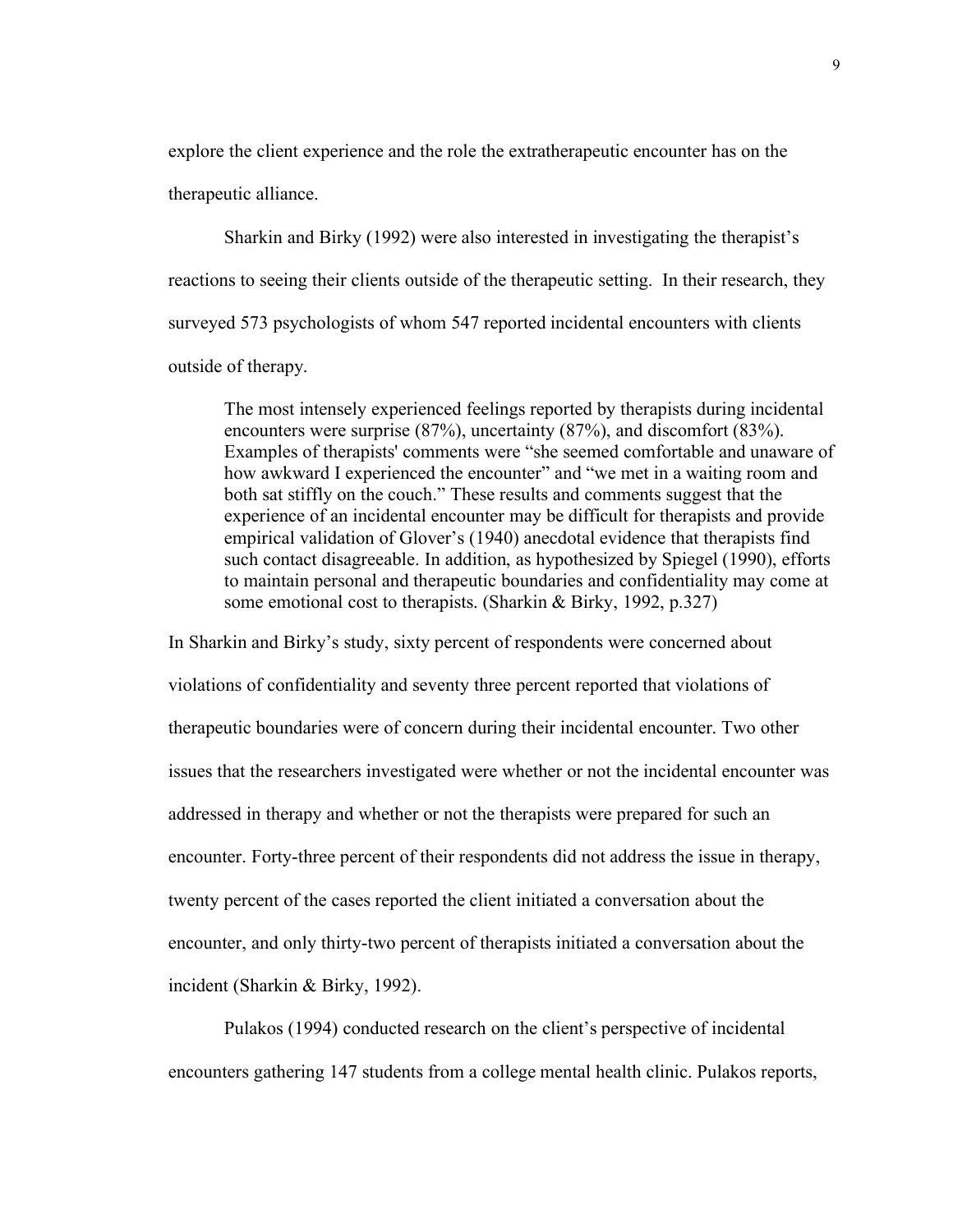When asked how they responded in this situation, most clients (62%) indicated that they gave their therapists a brief acknowledgment, 26% stated that they engaged the therapists in conversation, and 9% stated that they ignored their therapists. A similar pattern was found in responses to the question of "How did your therapist respond?" 59% of the clients stated that their therapists acknowledged them briefly, 22% engaged them in conversation, and 8% ignored them. When asked how they would like their therapists to respond if the situation occurred again, 54% of the clients wanted a brief acknowledgment, 33% wanted a conversation, and 3% wanted to be ignored. For all three questions, an "other" response category accounted for a small percentage of the answers. (Pulakos, 1994, p. 301)

Both Pulakos and Sharkin and Birky found that most of the time the therapist did not bring up these incidental encounters in therapy, but neither of them explored whether or not the therapist had discussed or prepared for this possibility in any of his or her sessions prior to the accidental encounter.

Additionally, Pulakos's study found that clients experience a wide range of emotions after experiencing an incidental encounter with their therapist in the community. Some felt excited and confident, while others were left confused, anxious and embarrassed (1994). While it is not known precisely how a client will respond to an incidental encounter, it is important that social workers and therapists prepare clients. The more clients are prepared for the encounter then better the therapist can respond to their needs in that moment. The therapist and clients should be able to discuss what might happen if they were to see each other outside of therapy. A discussion of how the client might feel and how he or she would be most comfortable handling it is necessary. This conversation between the clinician and the client could actually strengthen the relationship. As Zur states, given the complexity of clients' responses to such encounters, many researchers and therapists believe that clinicians must prepare their clients for accidental encounters (2007).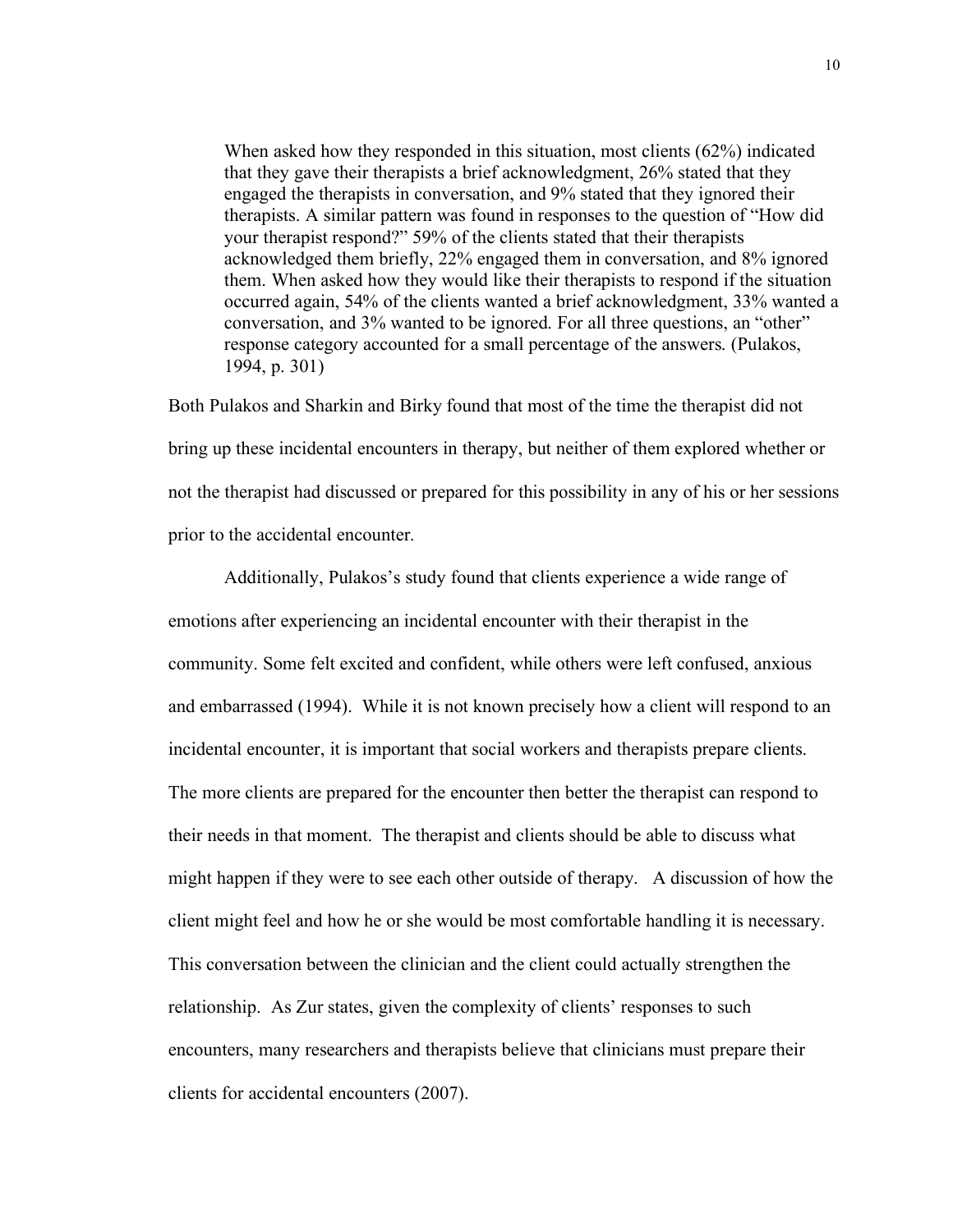Zur (2007) is one of the few authors who have started to make recommendations on what therapists can do to appropriately handle extratherapeutic encounters. Zur (2007) points out that the conversation need not be a lengthy, time consuming analysis but a brief talk, about what it might be like and how the client would like to handle an encounter or how the therapist typically handles it. When managing accidental encounters it is important to consider discussion and acknowledgement of community context, respecting the client's perspective, protecting his or her client's confidentiality and maintaining firm professional boundaries (Zur, 2007).

Hyman (2002) reports that some therapists do initiate an agreement with their clients regarding extratherapeutic encounters. This agreement articulates the behaviors that each party will abide by if the chance encounter occurs (2002). Hyman believes that,

Initiating the agreement is a mistake, because setting rules may communicate to the client that the relationship is not real and that the client is only important in the therapy room. However, if the client introduces the topic of developing guidelines about handling unexpected extra therapeutic encounters because of concerns about privacy, than the therapist should respect this and behave accordingly. Therapists may choose to discuss the possibility of chance contacts. If clients express concern, than an agreement, such as having the client wave if contact is welcomed, can be formulated. (p. 358)

Research studies suggest that psychologists and mental health professionals should be better prepared for handling extratherapeutic encounters in the field (Pulakos, 1994). If these accidental encounters are not handled appropriately it could affect the psychodynamic relationship. Another and crucial reason for therapists to prepare their clients for accidental encounters is the effect of the encounter itself on the psychodynamic relationship.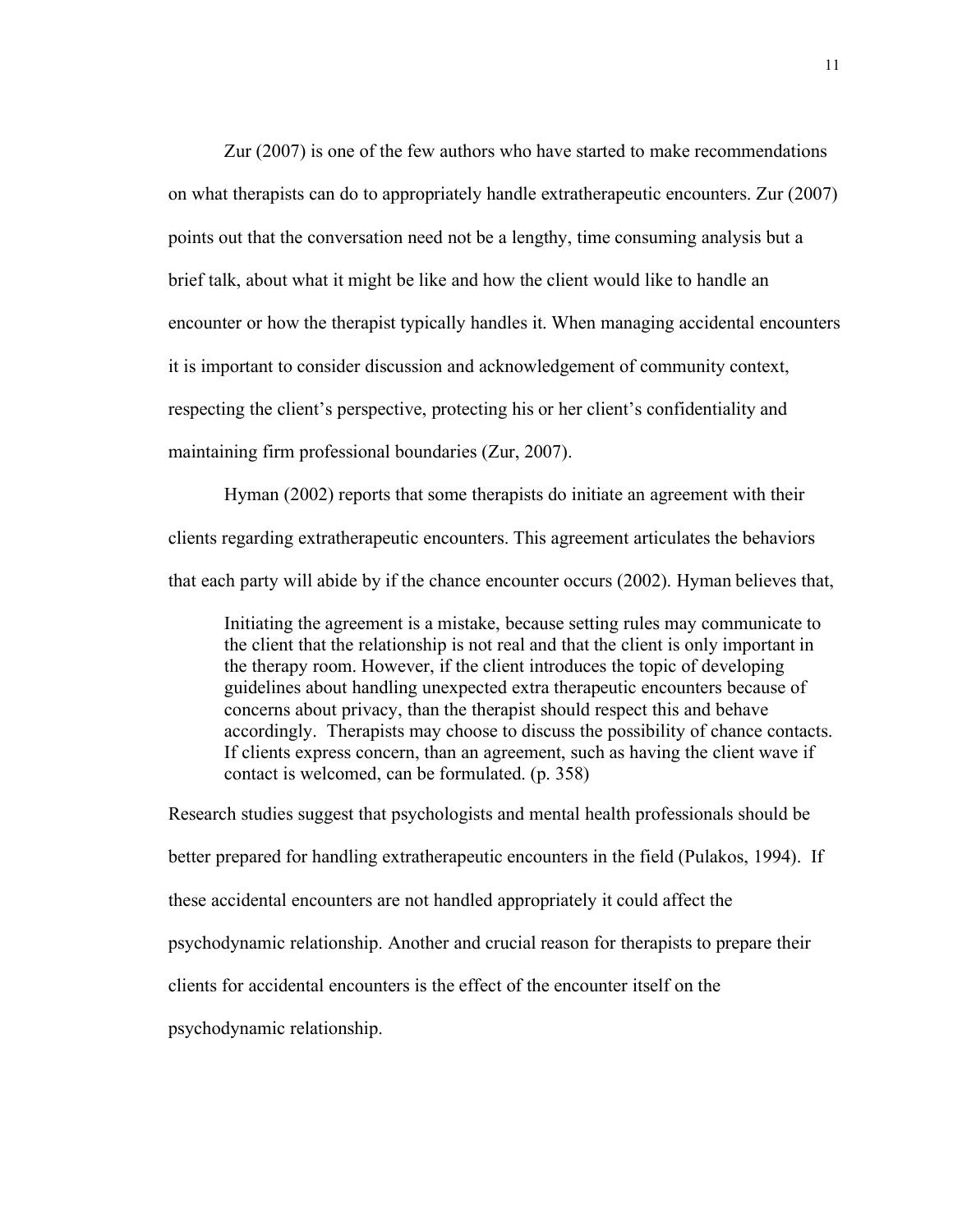#### *Accidental Encounters and Psychodynamic Theory*

In a psychodynamic therapeutic relationship, the therapist is neutral (Langs, 1990). A therapist acts as a blank slate while the clients reenact their relationships and project their feelings onto the therapist to be interpreted and analyzed (Faulkner, 1997).

The key to psychodynamic practice is the therapist's ability to remain neutral and keep anonymity. Neutrality is the absence of personal opinions, self-revelations, directives, manipulations and all other non-interpretive responses except for those that involved the establishment of management of ground rules at the behest of a patient's derivative material. (Langs, 1990, p. 463)

 Berzoff, Flanigan and Hertz (2002) define the term psychodynamic as "having to do with inter-energy that motivate, dominate, and control people's behaviors; these energies are based on past experiences and present reality" (p.4). Berzoff states that transference refers to re-experiencing and reenacting current relationships, earlier wishes, feelings and experiences from past relationships (2002). Countertransference refers to the therapist's reactions to the client's transference. The term has come to be defined as all the emotional reactions of the clinician as related to the client (Berzoff, 2002).

Although transference and countertransference are key to psychodynamic work,

other psychological treatment modalities refer to the same concepts. Sussman (1995)

states,

At some point in their development most psychotherapeutic traditions have come to see the therapist as the central tool of psychotherapy. They have also observed that a therapist's wishes, fears and conflicts and unresolved issues can easily interfere with treatment. This difficulty goes by different names and theoretical systems. Psychoanalysts, who have studied the phenomena extensively, speak of many varieties of 'countertransference' and 'blindspots' that interfere with analysis. (p. 126)

In Sussman's (1995) qualitative study, ten clinicians affiliated with Harvard Medical School were interviewed. The interviewer presented guided fantasies of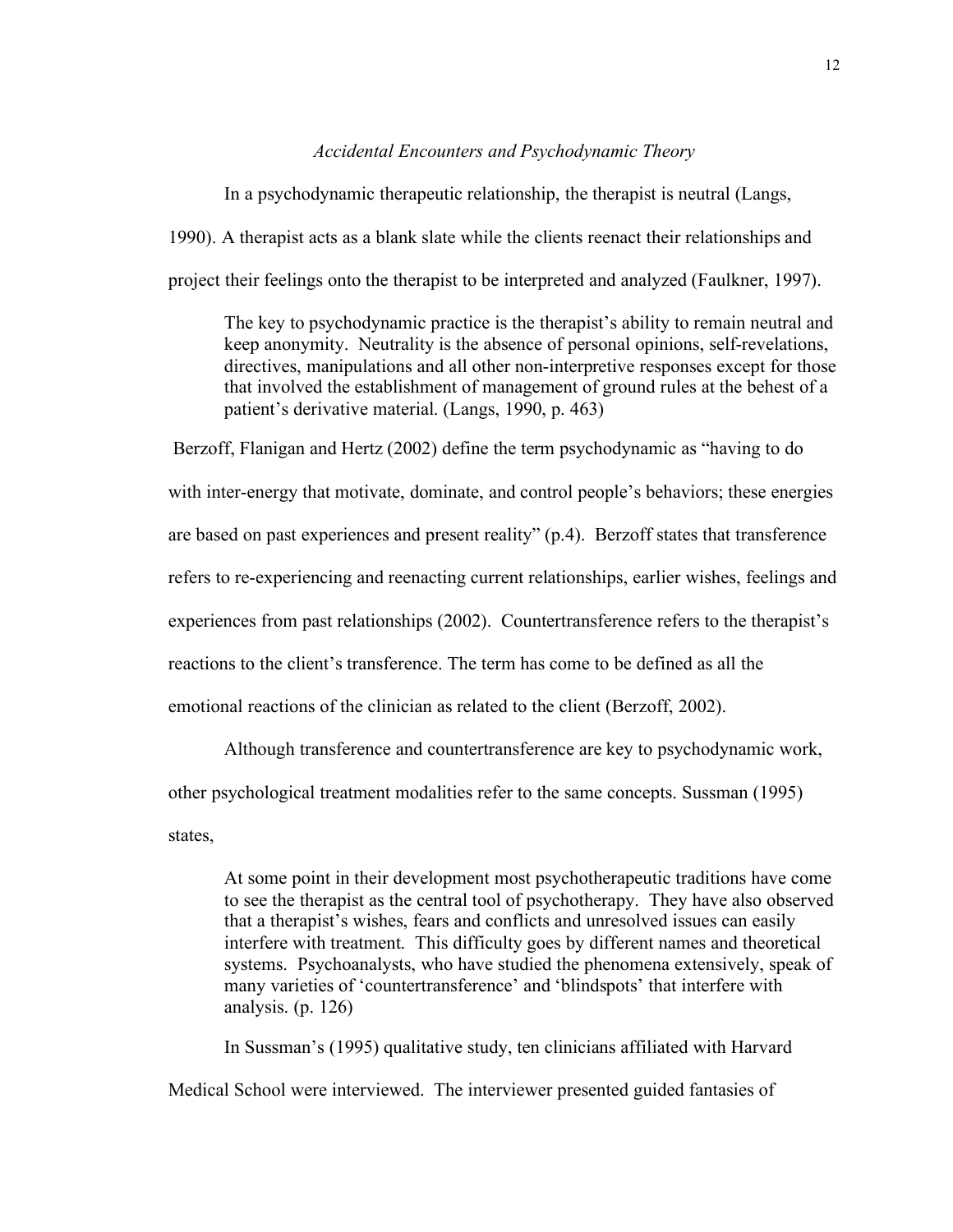extratherapeutic encounters with patients, questions regarding actual chance meetings that therapists have had with patients, and therapists' descriptions of them inside and outside the clinical setting. Sussman concludes that therapists are far more accepting of their patient's humanity then they are of their own: "They can be quite harsh in their self-criticism and are often ashamed of the same human foibles that they try to help patients accept in themselves" (1995, p. 131). Sussman found that shame, vulnerability and inadequacy were the main components that therapists felt about extratherapeutic encounters (1995). Sussman finds that these are the issues that take precedence over the therapeutic alliances, affecting transference and counter-transference reactions. Sussman states,

Therapist's emotional responses, when conscious, are important sources of data, as they can help to reveal subtle processes in the patient and the treatment relationship. Problems arise however, when our emotional responses are based on personal issues and unresolved conflicts of which we are unaware. To be effective tools we need to recognize and understand the sources of our emotional reactions. (1995, p.126)

Sussman (1995) also examines ego defenses during the extratherapeutic

encounter. He writes about the therapists feeling more adequate inside the clinical hour rather than outside. They imagine that their patients see them as mature, balanced, sensitive, caring, talented and secure people. While most therapists reported seeing themselves embodying some of these characteristics while in session, when not working therapists reported feeling and acting in ways that are described as immature, unbalanced, anxious, and narcissistic (Sussman, 1995). The contrast between therapists imagining how their patients see them and how we they see themselves contributes to therapists fearing involuntary exposure to their patients.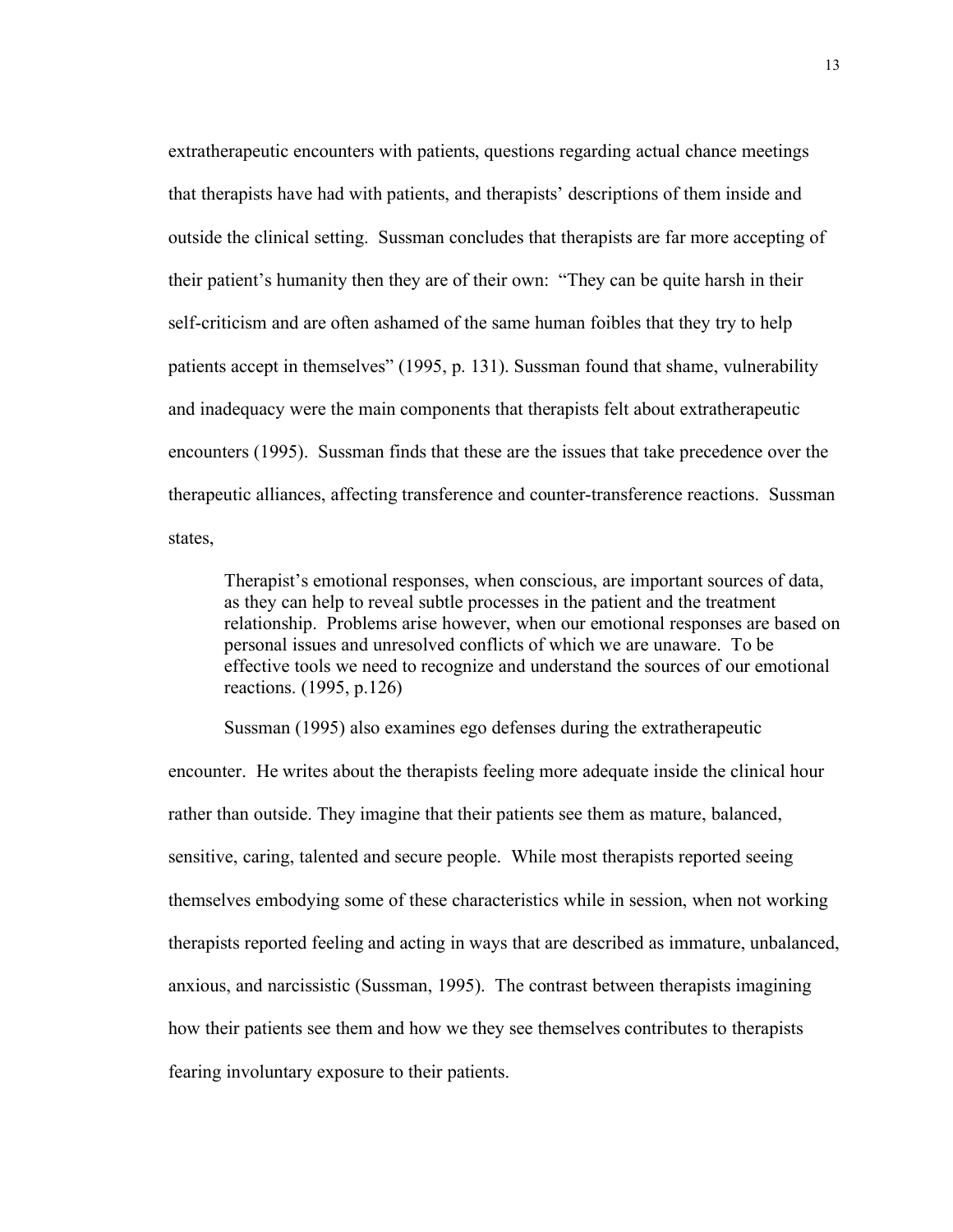One could conclude that a therapist's desire to have his/her patients see him or her as "all good" is in conflict with an extra-therapeutic encounter that could be detrimental to that notion of "all good." The therapist may feel the client will misenterpret or look down on the therapist's actions outside of the therapeutic setting. Yalom (1980) discusses this dilemma of therapists wanting their clients to see them as "all good." When writing about clinicians, Yalom notes,

 A belief and personal specialness is a defense of our own mortality. He believes that many therapists avoid their fears and sense of limitation by inflating their sense of self and their spheres of control in the therapy room. They expect their clients to look at them as omnipotent guides…in effect they are all that their clients aspire to be. …The result is a circle of unrealistic beliefs that only can be maintained in the therapy room. (As cited in Hyman, 2002, p. 353)

Yalom's statement about this all-knowing fantasy unconsciously manifests itself as avoidance in unexpected encounters. He agrees with Sussman that clients and therapists often use avoidance as a primary defense during extratherapeutic encounters.

While studying extratherapeutic encounters, Sussman (1995) suggests that therapeutic postures often facilitate treatment. They may also represent defensive stances designed to protect difficult feelings of exposure and shame, ultimately protecting their egos. Greenson and Wexler (1969) feel that neglecting the real relationship and focusing too much on transference interpretation reduces all life to explanation, which is not the objective of therapy. Contrary to Sussman's assessment, Gody (1996), who, with her children, had encountered a client at the grocery store, described that she was angry with her children and in view of her client, and felt that she appeared as if she was losing control. Gody felt embarrassed, yet, the client communicated that she was relieved that Gody was "regular person"(p. 431). Despite what the therapist may internalize as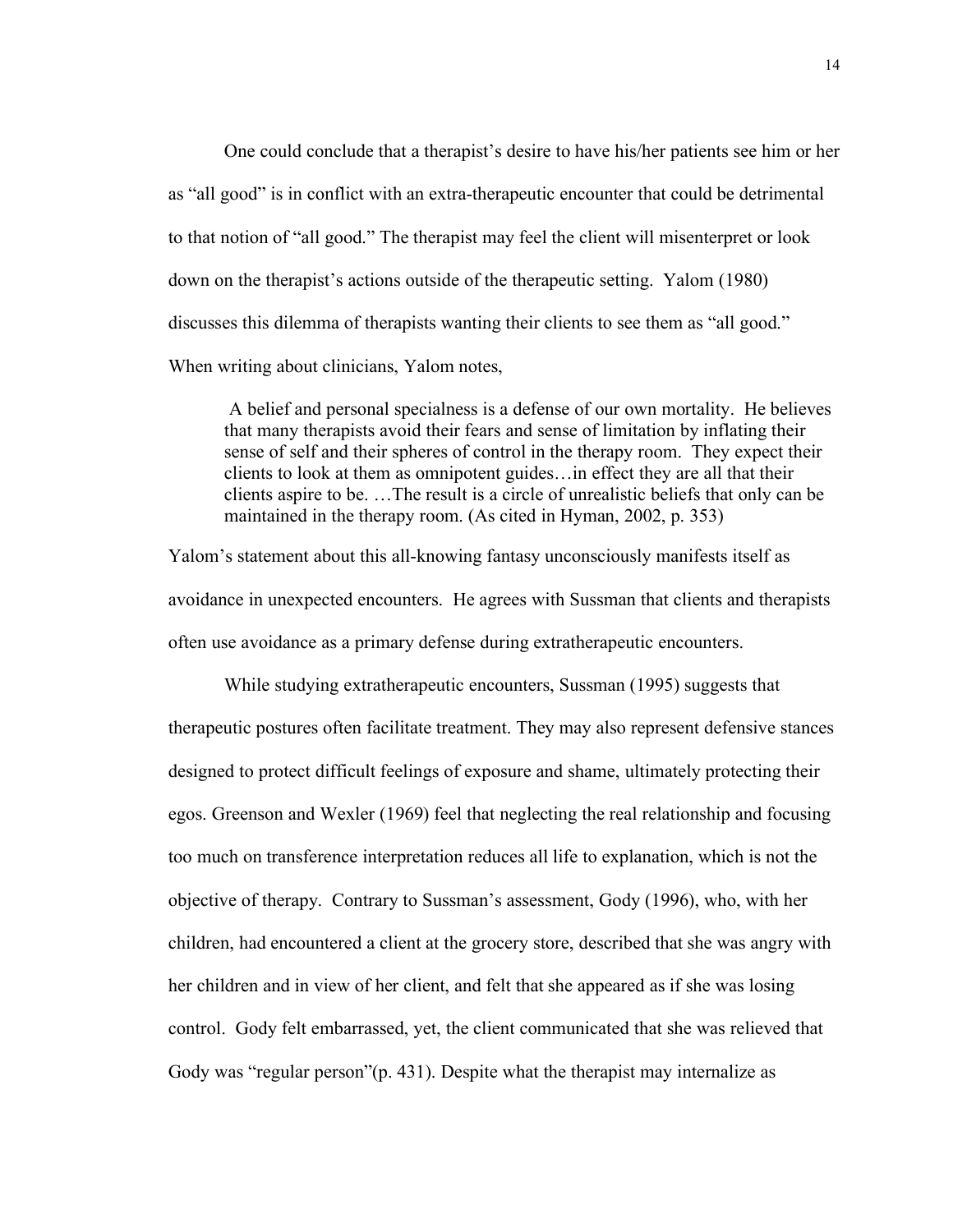embarrassment or shame, the client may internalize the encounter in a positive manner building the therapeutic alliance (Gody, 1996).

Hyman (2002) also agrees that unplanned contact adds a new dimension to the relationship as the client views the therapist outside the structured clinical hour, a situation that may implicitly reveal personal information about the therapist. This can be an awkward experience for both of them leading to avoidant behavior for both parties (Hyman, 2002). Thus, avoidance defends the therapist from experiencing anxiety. From the client's perspective, Hyman argues that avoidance negates all that therapy attempts to accomplish, and is not beneficial to therapy or the client's social functioning (2002). Discovering how to best handle extratherapeutic encounters can help alleviate avoidance for both the client and the therapist. When a therapist knows how they will handle extratherapeutic encounters it will ultimately strengthen the therapeutic alliance with their client. It seems that if extratherapeutic encounters are not addressed as they occur or prior to the encounter happening at all, it can be detrimental to the client, therapist and the working relationship.

Gody (1996) discusses the unintentional self-disclosure that occurs in extratherapeutic encounters and the anxiety that this produces in the clinician. She states that the therapist may wish to be known and act normally, which causes anxiety because it is in conflict with the wish to remain the object of therapy. As a result, the therapist may respond formally and a distance may be maintained or avoidance of the contact may be pursued all together impacting the therapeutic alliance (1996). Similarly, Strean (1981) as cited by Hyman (2002) reports that extratherapeutic contact may produce transference and countertransference fantasies and effects such as Oedipal and sadistic

15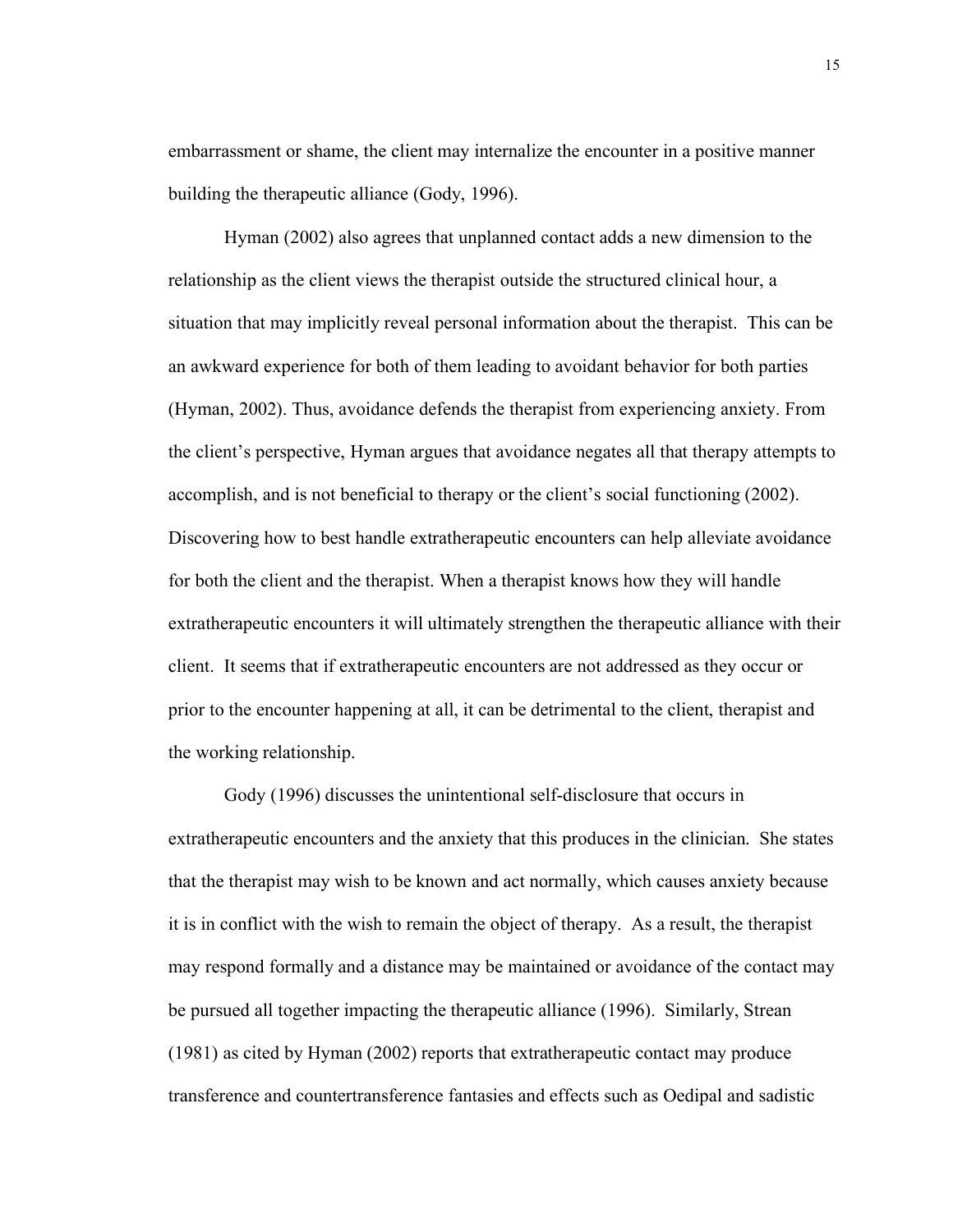urges. As a result therapists may take steps to avoid extratherapeutic contacts. Sussman writes,

By reflecting on our images of ourselves inside and outside the clinical hour and our feelings about chance encounters we gain insight into which parts of our professional persona are there to support our work and which parts stem from our fears, self criticism and difficulty accepting unexamined aspects of ourselves.(1995,pp.133-134)

Extratherapeutic encounters force clinicians to face their own urges and anxiety about their personal and professional lives when in the face of the client outside of the therapeutic setting. If these encounters affect the social worker personally, it can be assumed that in some way the work of this individual will be impacted. Inherently this will affect the services that are provided to the client, particularly if neither party is prepared for such an encounter. As much of the literature has suggested, such encounters are more prevalent in small community practice settings.

# *Small Community Social Work and Accidental Encounters*

A majority of the research completed on social work in rural communities occurred in the 1980s. Much of this literature focuses on the ethical challenges social workers face when living and working in these areas. The nature of small community and non-metropolitan social work differs because in small communities therapists and clients are more likely to run into each other outside of the therapeutic setting, face multiple roles and issues of confidentiality. Helbok (2003) reports that therapists are not prepared to deal with these unusual dilemmas. Clinicians who work in these areas also have to be "experts" in various types of issues for which their clients may want treatment. Clinicians in small communities also need to be aware of ethical issues in their social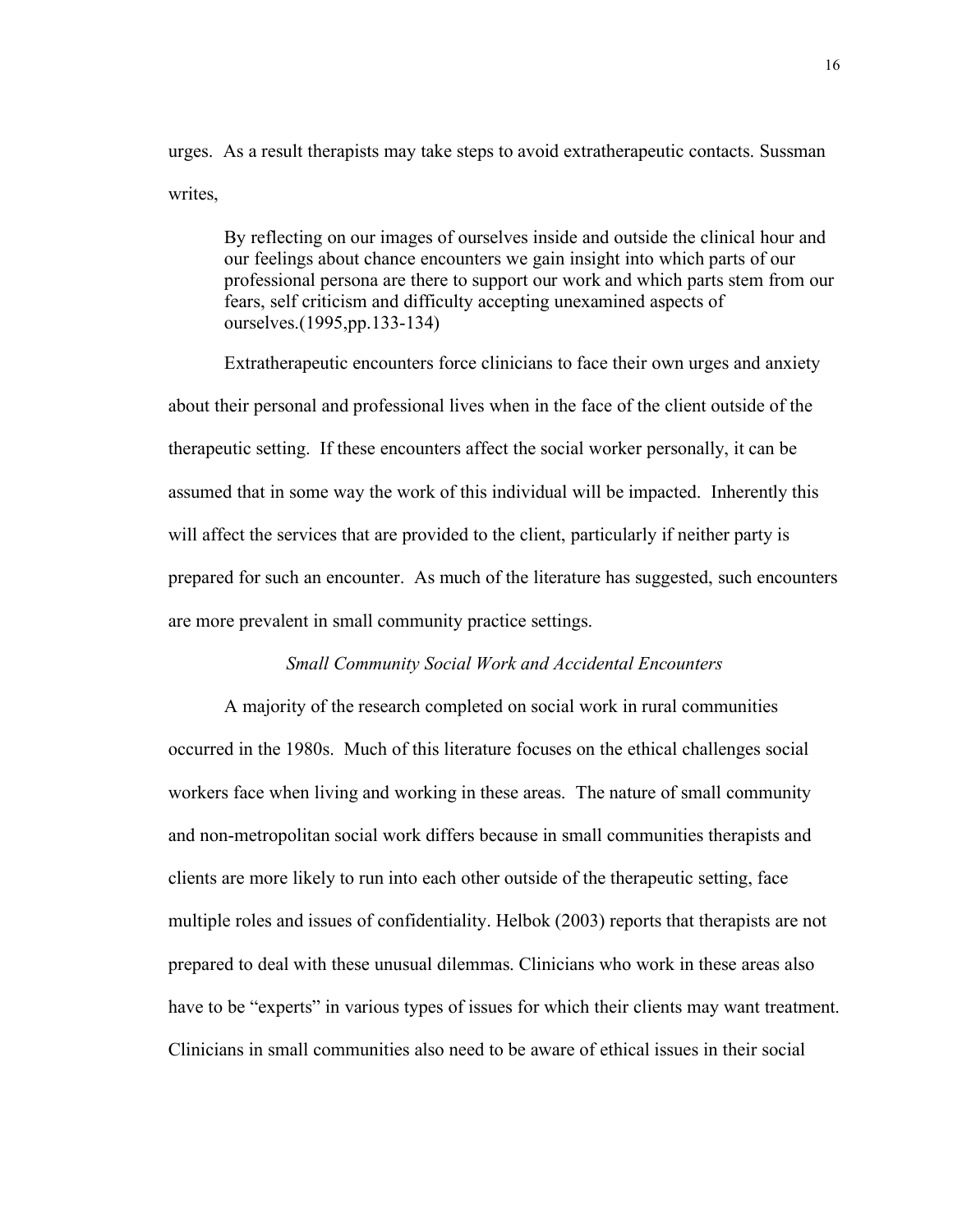work environment. Training and education is key to ethical treatment of clients (Helbok, 2003).

Other literature concurs with the beliefs that confidentiality, dual relationships and boundaries are primary concerns for therapists practicing in rural areas (Riebschleger, 2007; Ringstad, 2008; Sterling, 1992; Strom-Gottfried, 1999). The literature also stressed the importance of the psychotherapists' training and competency when looking at specific concerns of practice in small towns (Helbok, 2003). The authors are referring to the importance of training and competence to ensure clinicians practice ethically when dealing with issues of extratherapeutic encounters and dilemmas that small community social work present in the field.

When issues surrounding dual relationships arise in small communities, clinical quality diminishes if the therapist is not prepared to handle and confront the integrity of the relationship (Helbok, 2003). Ringstad (2008) conducted a survey on dual relationships and clinical practitioners' behaviors, beliefs and opinions regarding nonsexual dual relationships. Ringstad explained in her research that there was no consistency in the attitudes therapists expressed about dual roles with clients, although the participating therapists revealed that dual roles occur more frequently in small towns (2008).

When practicing social work in small communities dual roles and extratherapeutic encounters occur more frequently, causing a higher rate of ethical dilemmas that therapists encounter in their careers. There is an obvious danger if professional boundaries are violated in the therapeutic relationship (Gottfried, 1999). Strom-Gottfried (1999) discusses the findings of research that identified complaints reported to the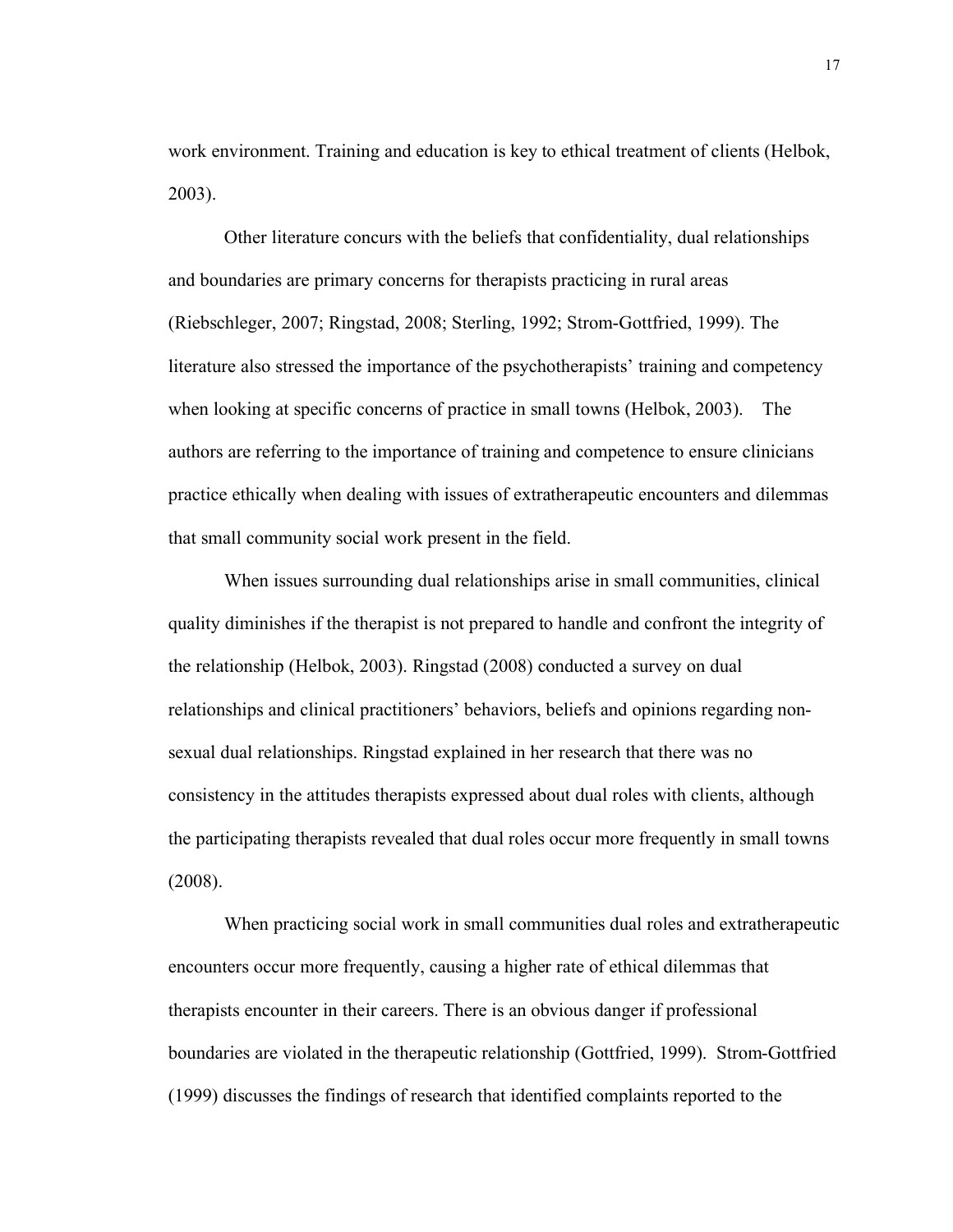National Association of Social Workers (NASW). Over half of the complaints reported to NASW were infractions of boundary violations (1999). Gottfried states,

Further steps are needed to assist workers whose practice setting, location or specialization puts them at particular jeopardy for boundary violation. For example, workers in rural areas, who are part of tightly knit religious, ethnic, or cultural communities, and those in fields (such as substance abuse recovery) where roles between helpers and helpees may blur can benefit from increased attention to the types of dilemmas they encounter.(p.448)

Gottfried's point is yet another example stressing the importance of training therapists in rural settings about ethical boundaries (1999).

When social workers practice in small communities they also face issues of confidentiality. In non-metro communities specifically, Irey and Kirkland (1981) state, "social workers cannot view individuals – including individuals in their relationship to workers – apart from the social context" (p. 320). The authors pose a question: "Is confidentiality possible in the helping profession in a rural community?" (p.320). They suggest that the definition of confidentiality must deal with the social context of a specific environment. Confidentiality becomes limited in a rural context, which is a problem for the psychotherapists who promise confidentiality to the client. The limitations on confidentiality in small communities can create discomfort and anxiety in the therapeutic relationship. This can happen as a client and therapist may attend the same community events, have mutual friends and become informed about each other indirectly. Based on the nature of a small town, a client's car could be noticed in the therapist's parking lot or driveway, creating further barriers to protecting the rights of client confidentiality. Therapists who do not acknowledge the intimate environment of a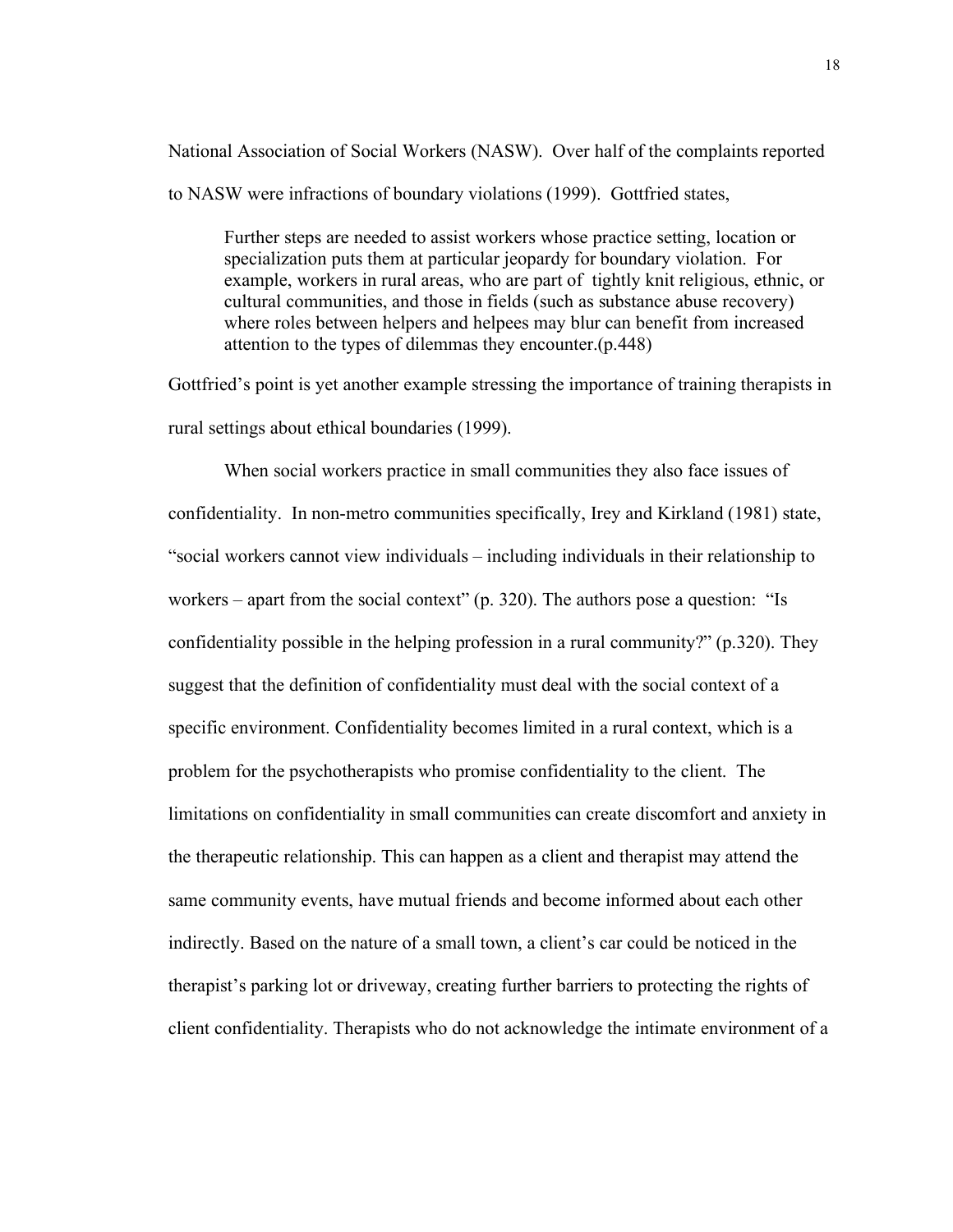rural setting could potentially harm the therapeutic relationship. Irey and Kirkland (1981) assert,

People in rural communities are intricately related through family ties, historical events, and high visibility of behavior, all of which affect the relationship between worker and client and call into question whether the helping relationship can truly be a confidential venture. This is also the case in many other social contexts, including closely-knit urban communities and residential settings such as correctional facilities and nursing homes. (p.320)

Sterling (1992) also reviews the potential threats to ethical boundaries that exist

when working in small communities. Sterling's first point in her article is similar to

those presented in other articles; she personalizes her experience as a therapist in a small

community. Sterling states,

It is a general assumption that self-disclosure is a controllable variable by the therapist; that personal data about the therapist is something to be carefully and cautiously doled out according to therapeutic need and only in the service of facilitating the therapeutic process. What is usually not considered is the relative lack of control that therapists who work in small communities possess over what is known about them. The proximity and community communication channels provide ample opportunity for gathering information about a therapist. (pp. 105- 106)

While accidental encounters and multiple roles are more prevalent in non-

metropolitan areas, these encounters happen to many social workers no matter where they

live and work. For clinical social workers in non-metropolitan areas these ethical issues

may arrive more frequently. It is clearly challenging for a therapist to offer privacy,

confidentiality and appropriate boundaries when practicing within the small community

they also live in.

# *Confidentiality and Accidental Encounters*

Social work guidelines and ethical standards for patient/client confidentiality were

originally established by a medical model and early psychoanalytic theory (Sharkin  $\&$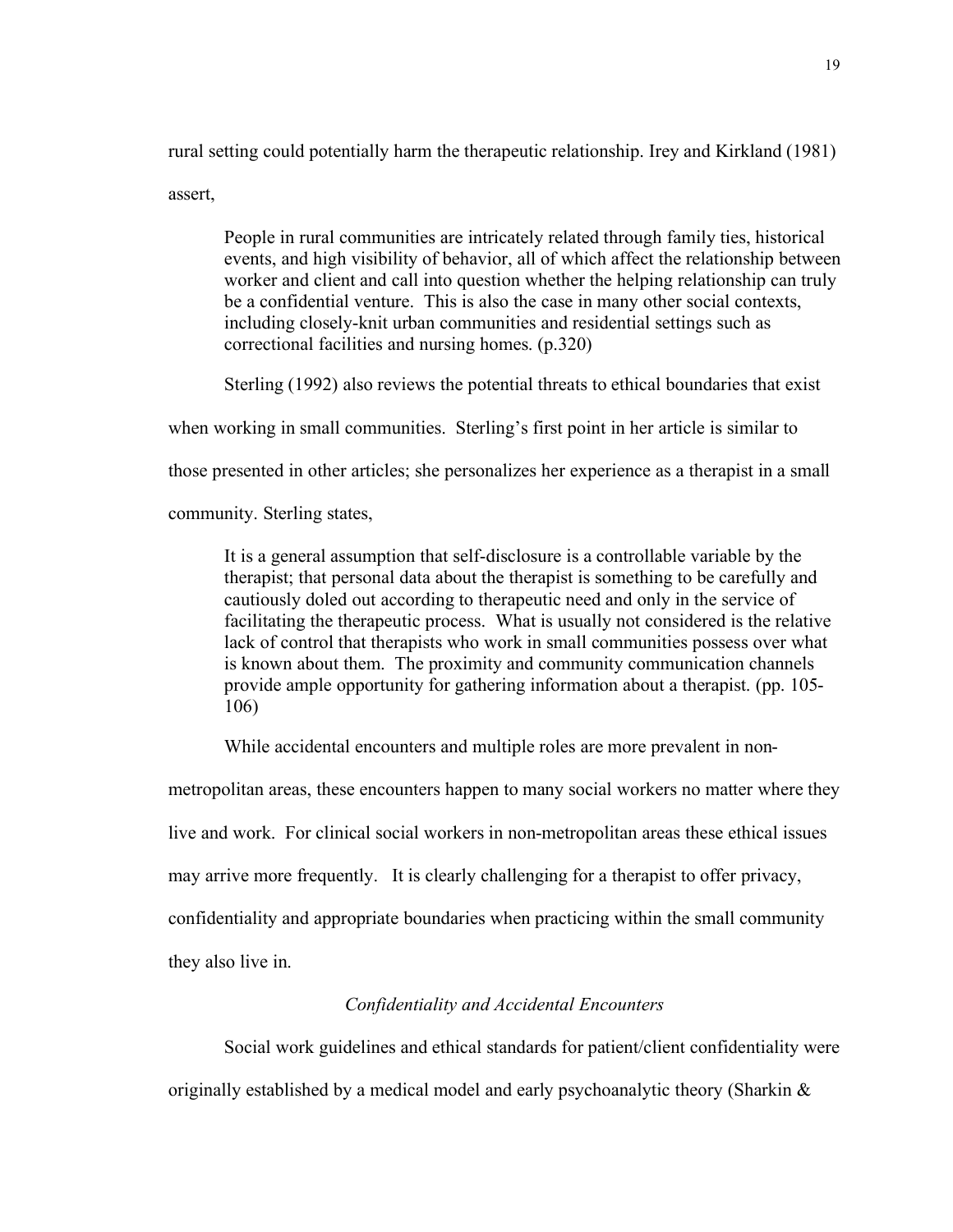Birky, 1992). Confidentiality can broadly be described as the policy, law and ethics that protect a client's right to privacy (1992).

Confidentiality could be considered the foundation of the therapeutic relationship. It creates the basis of the therapeutic alliance because it allows the therapist and client to form boundaries within the alliance and boundaries around information shared outside of the relationship (Millstein, 2000). When a client enters the therapeutic alliance, he or she gives up personal and private information about him/herself in order to gain therapeutic assistance. Once private information is disclosed, it becomes an expectation that the disclosure remains confidential (Smith-Bell & Winslade, 1994). However, therapists often discuss clients in supervision or with other colleagues to gain understanding and other perspectives on client behavior. It is understood that the client's identity is protected and the information shared outside of the relationship is shared responsibly (Strom-Gottfried, 1998).

Unknowingly a client may greet his or her therapist in an extratherapeutic encounter, not thinking about how he or she will explain to his or her friend whom he or she greeted. The friend of the client may not be aware of the therapeutic relationship and the client may then feel uncomfortable about having to explain this. The encounter may affect the therapeutic alliance and the confidentiality of the client. Discussing the possibility of running into your client outside of the therapeutic setting may allow your clients to be more aware of it's possibility and know how to handle it.

Millstein's study using field supervisors at Simmons College in Massachusetts concluded that confidentiality was necessary for maintaining a therapeutic relationship (2000). Millstein states,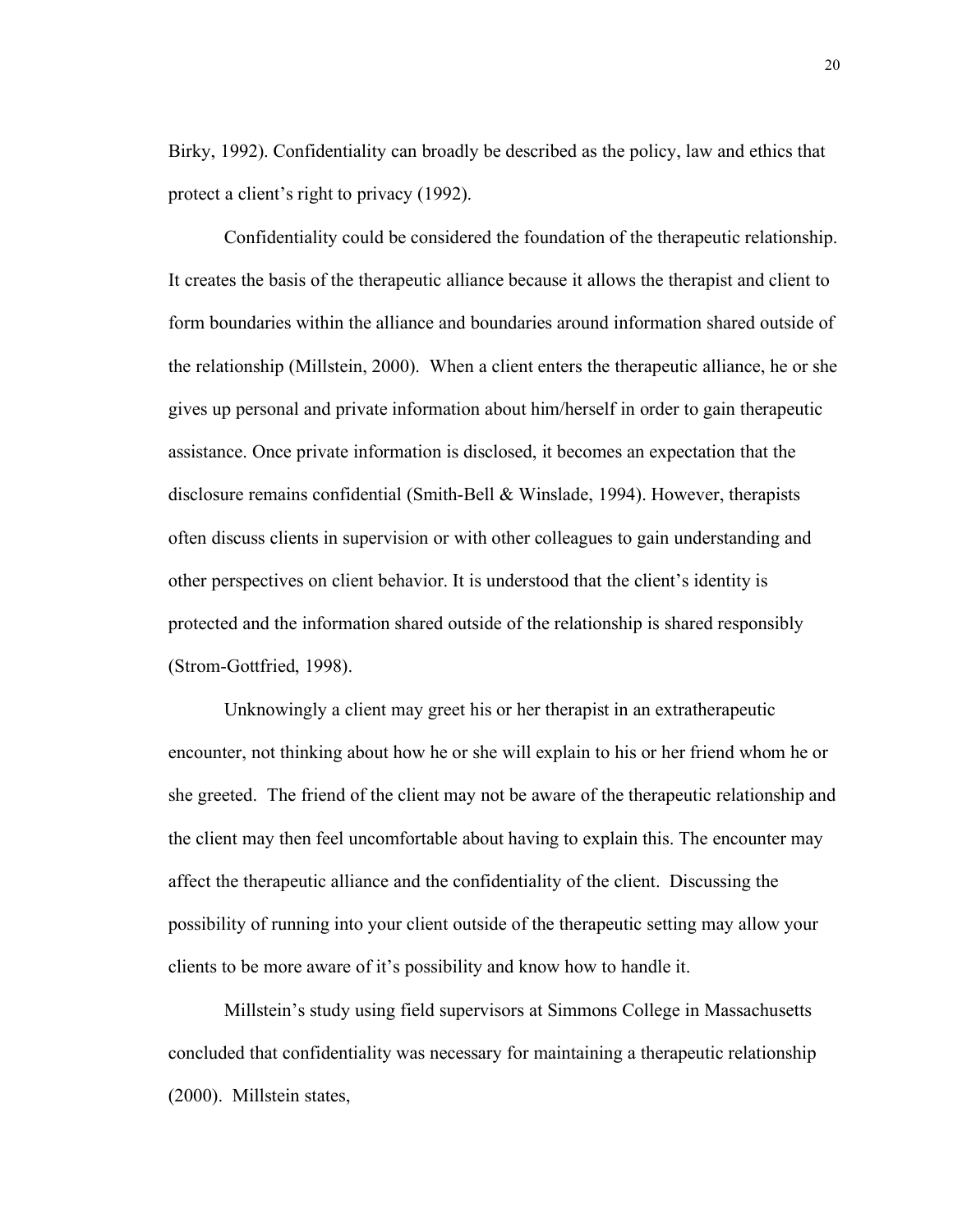"Social workers today confront many ethical issues related to confidentiality. Our ability to protect confidentiality is diminished by increasing demands for accountability, mandated duty to protect or ward provisions, expanding court involvement in professional decision making, and widening access to client record information through the requirements of third-party payers and the expanded use of technology." (2000, p. 270)

While this agreement on the importance of confidentiality in the therapeutic relationship was apparent among respondents in Millstein's study, it was notable that less than half of her respondents always inform their clients with a written confidentiality policy and agreement (2000). While the NASW code of ethics has standards regarding issues of confidentiality, there is no unified process in how clinicians have to follow through with the standard (NASW, 2008). Millstein (2000) concurs that there is a significant gap between theory and practice. She states,

Although verbal discussion is valuable and the Code of Ethics does not prescribe beyond 'discussion,' most current wisdom suggests the importance of having clients receive written materials that they sign…Given this current practice wisdom, we need to better understand what makes it difficult for social workers to carry out this practice. (p. 278)

If clinical social workers are not discussing confidentiality with their clients then

it is probably safe to assume that few conversations are occurring about how the therapists will respond outside of the therapeutic setting during a chance encounter. This may suggest the importance of therapists speaking with their clients about how they may want to handle an accidental encounter, should one occur and how the client's confidentiality can be protected. Similar to issues of confidentiality, professional boundaries must be established in order to practice, both of which can be effected by the accidental encounter.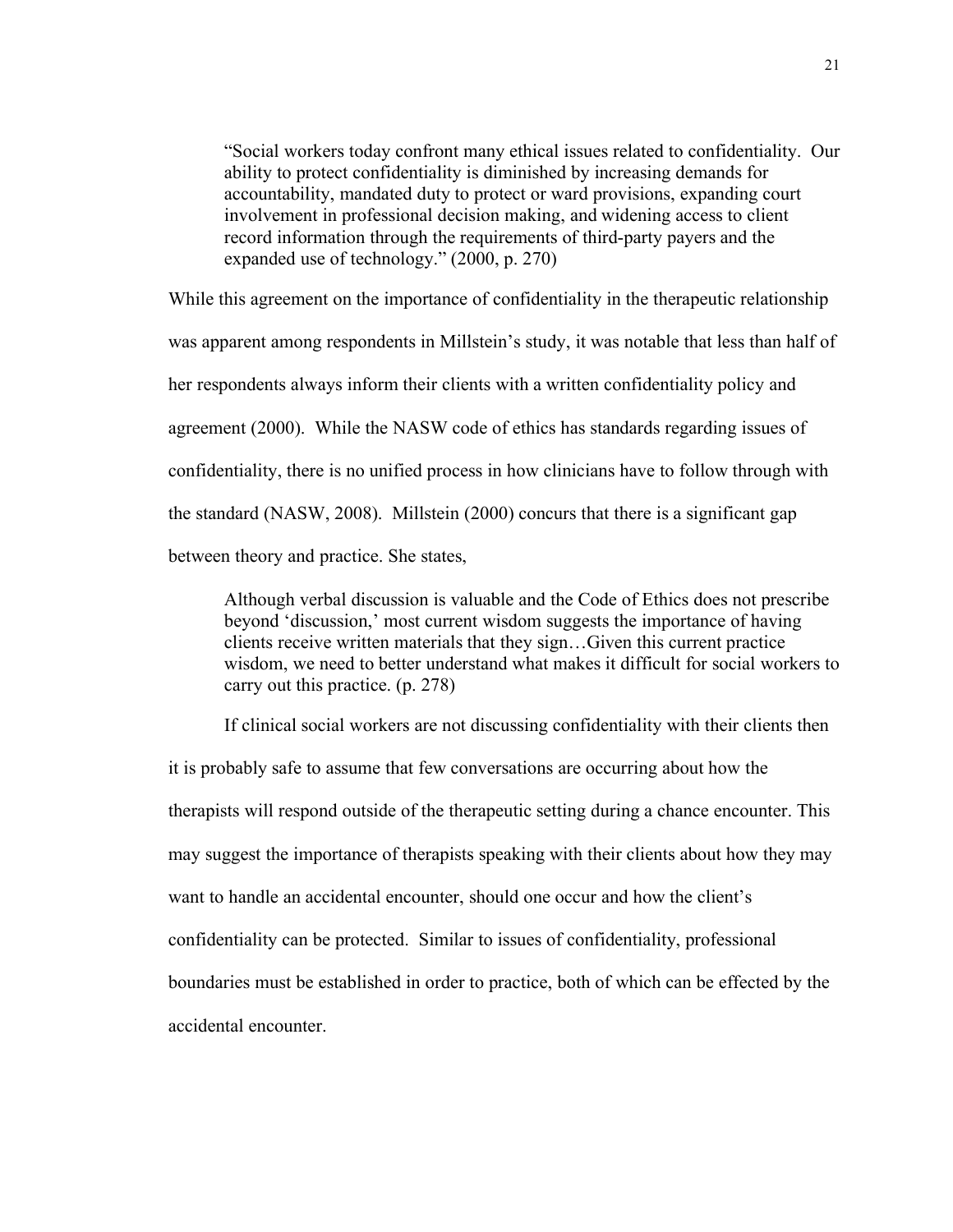#### *Professional Boundaries and Accidental Encounters*

Boundaries, as they are relevant to the social work profession, can be described as the level of separation between a client and the therapist (Strom-Gottfried, 1999). Boundaries are considered one of the foundations of psychoanalysis (Simons & Williams, 1999). Simons and Williams describe boundaries as a tool that mental health professionals use to gain trust, a working alliance and a foundation for therapeutic work. Simons and Williams indicate the development of boundaries varies based on the nature of the patient, therapist, and the sociocultural setting (1999).

Boundaries in the NASW Code of Ethics have been established since 1979. Violations of these boundaries have existed in the form of the sexual encounters, dual or overlapping relationships or blurring of roles with the client. Therapists' acts of sexual encounters with clients, dual relationships and blurred roles are all clearly identified as boundary violations that are considered unethical behavior (Strom-Gottfried, 1999). Training of clinical social workers often includes and emphasizes the importance of building firm boundaries in the therapeutic relationship: "Discussions focused on ethics are commonly embedded within principles that highlight the need for practitioners' respect of clients' rights, self determination, confidentiality, duty of care, fairness and justice" (Maidment, 2006, p. 115).

Simons and Williams (1999) agree that treatment boundaries and ethics along these lines are guidelines for good clinical practice, but they emphasize in their work that for every guideline there may be a circumstance for which it does not apply. Simons and Williams write,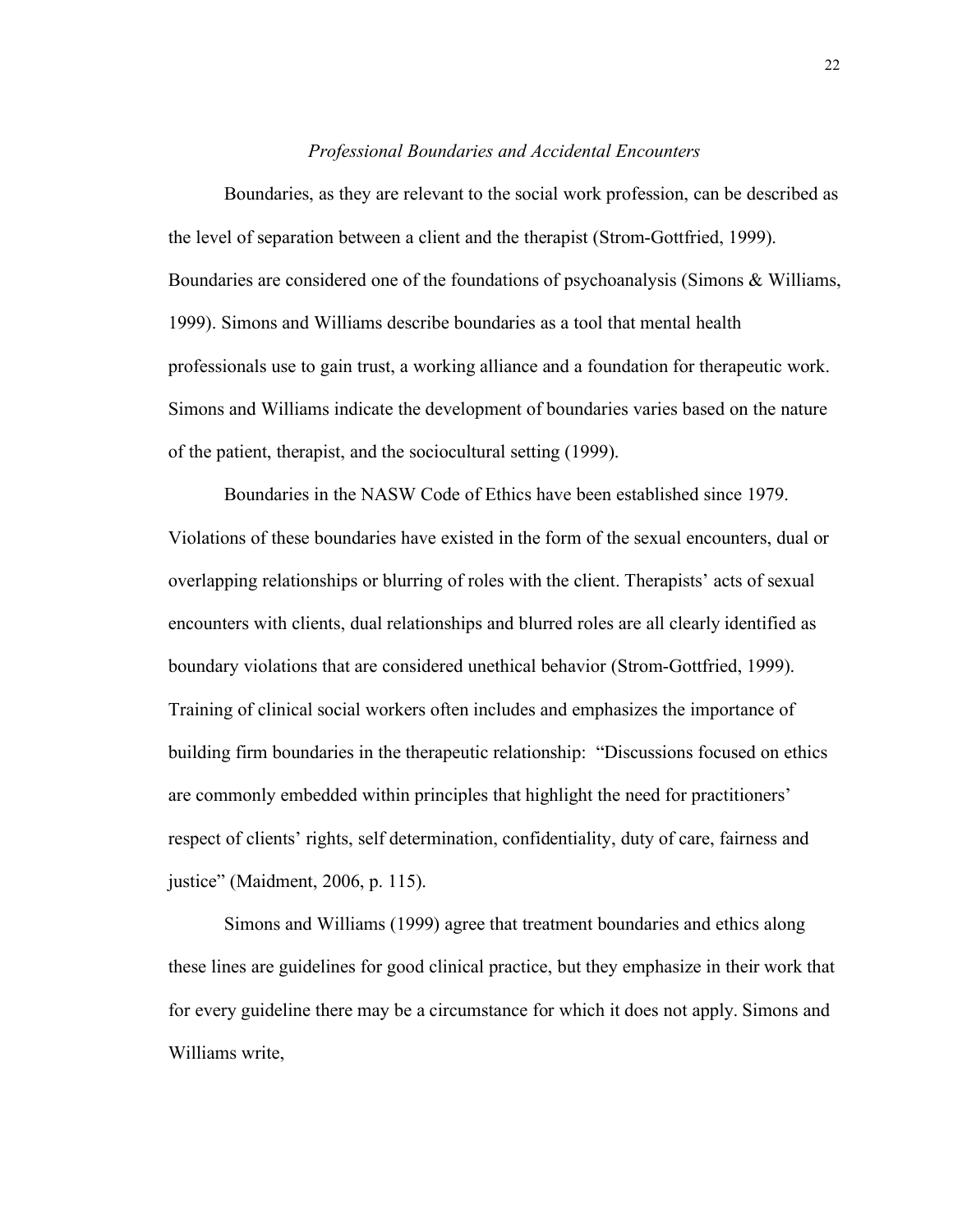Boundary guidelines should be considered in relation to sociocultural contexts, particularly in small communities and rural settings. Nevertheless, a line can be drawn between boundary flexibility and boundary violations based on the rule of abstinence. Regardless of sociocultural settings, the defining question that the psychiatrist must ask is 'Am I making this intervention or taking this action for the benefit of the patient's treatment or for my own personal benefit? (p. 1441)

Although extratherapeutic encounters are not dual relationships, they

could be considered a boundary extension (Hyman, 2002). Hyman (2002) states,

Although an out of office encounter does not constitute a dual relationship per say, the fact that it is literally outside the confines of the ongoing therapeutic transaction places it in the realm of a boundary extension that calls for intelligent management. (p.350)

Hyman, Simons and Williams agree that there is a fine line between boundary violations

that raise ethical concerns and situations that occur such as a boundary extension or

extratherapeutic contact. If not handled appropriately by the therapist, such encounters

could lead to disciplinary action. Incidental encounters can pose ethical dilemmas; the

authors stress a need for therapists to understand how to handle extratherapeutic

encounters.

Discussion must be raised about the connection between boundary violations and

chance encounters with clients outside of the clinical hour. Where is the line? Maidment

(2006) reminds social workers:

These considerations can be examined further when we are reminded of the following AASW code, Social workers' private conduct will not compromise the fulfillment of professional boundaries (p.116)

Maidment (2006) suggests that clinical social workers walk a fine line during chance encounters especially practitioners who are faced with dilemmas on a daily basis that test the limits of prescribed boundary setting. As described in the literature, understanding social work ethics and practicing responsibly is essential for the efficacy of clinical social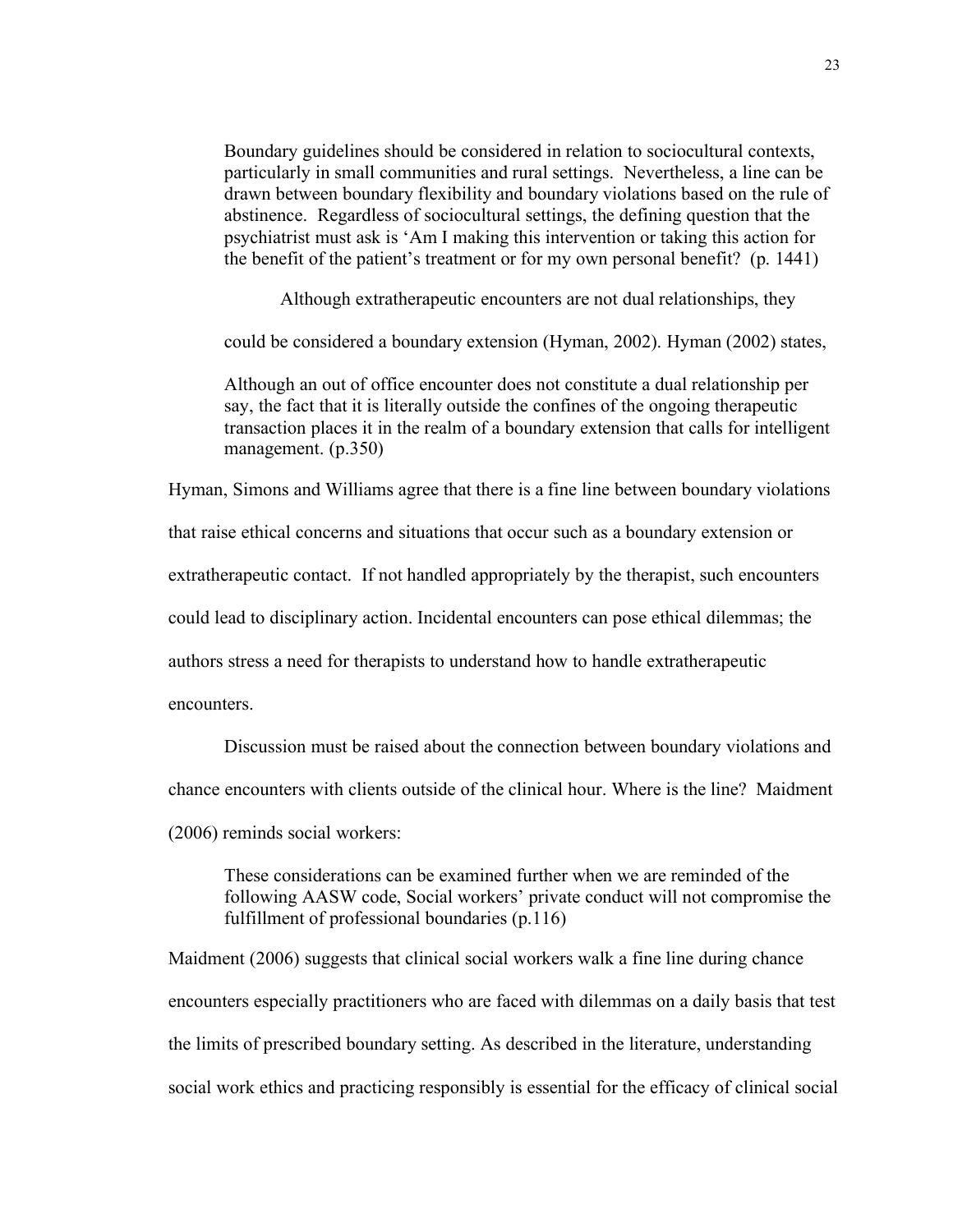work. Professional boundaries are described as the level of separation between the client and therapist. It is important for the clinician to determine the level of self-disclosure they will use in their practice as they relate to accidental encounters.

#### *Self-Disclosure and Accidental Encounters*

The issue of self-disclosure, when a clinician shares personal information about him/herself with a client, is a subject on which many clinicians and researchers disagree. Self-disclosure is best described as verbal communication of personal information about oneself to another (Chelune, 1979). This can happen in session, but of interest to this researcher is accidental encounters, which may involve or invite an unintentional disclosure. When a clinical social worker meets a client outside of the therapeutic context, the client may learn information about the worker that had been previously undisclosed. For example, if a client observes a therapist dropping his or her children off at school, it may be surprising to the client that her therapist is a parent. Another component of accidental disclosure is when the therapist learns or observes something about a client that the client had not decided to share in therapy. For example, perhaps a client has not disclosed that she smokes. While self-disclosure on the part of the client is necessary for successful therapy, self-disclosure on the part of the clinician is a much more debated topic (Jeffrey & Austin, 2006).

Jeffery and Austin (2007) discuss both sides of the self-disclosure debate. They examine the detrimental effects of the therapist's self-disclosure as well as information based on the positive affects the disclosure. Jeffery and Austin explain that arguments in favor of self-disclosure are based on more of a relational model of therapy, contrary to what psychodynamic work may imply. They state,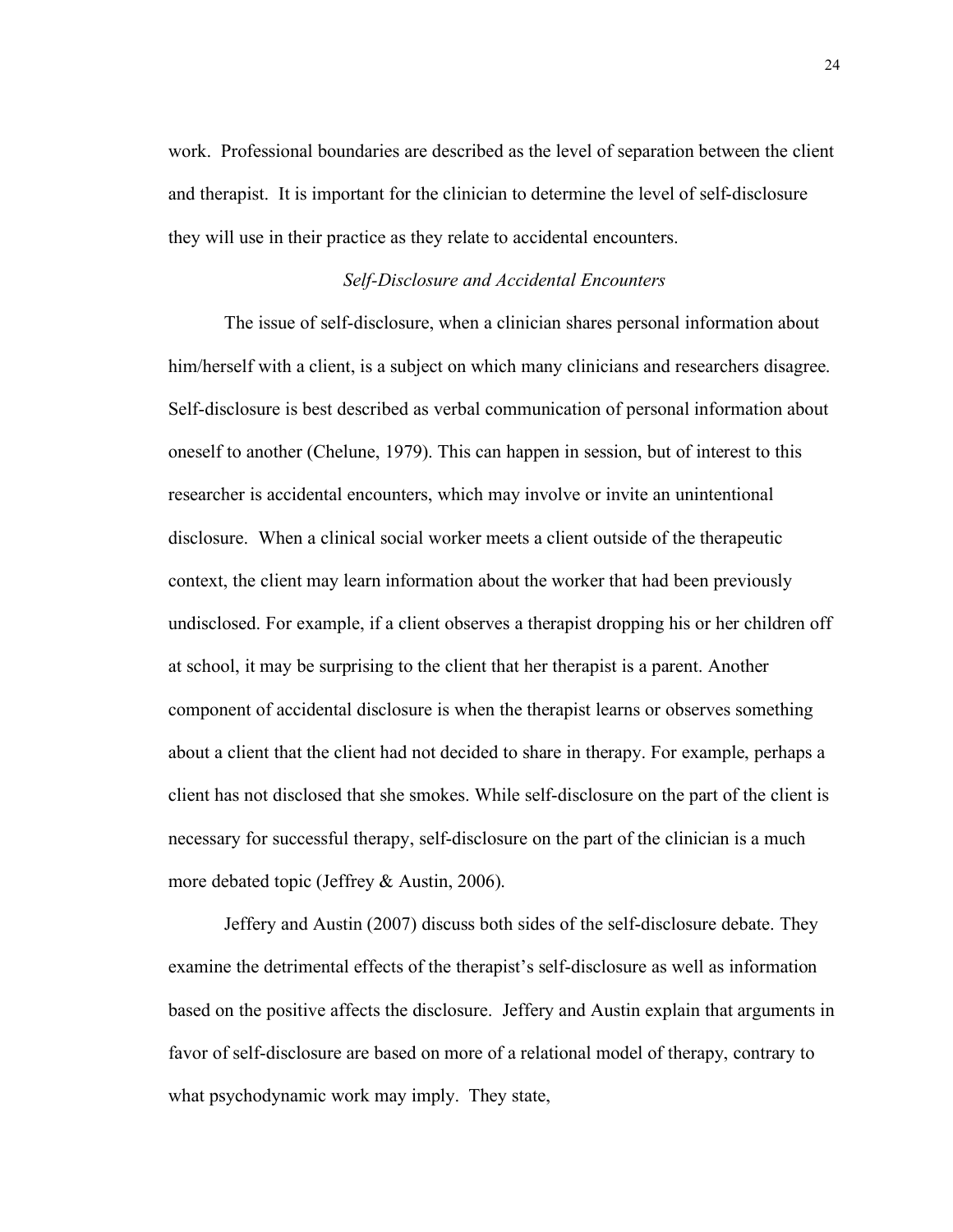The need to relate is not a unilateral process, but rather one in which both client and therapist engage fully within the therapeutic relationship. In addition to providing information about the therapist's personal experience, the process of self-disclosure creates an environment where clients can feel an overarching sense of trust in the honesty of the therapist. (p.97)

The authors suggest that when self-disclosure is used appropriately in the therapeutic setting it can strengthen the alliance between the client and therapist. Yet, psychodynamic literature suggests that self-disclosure can contaminate the therapeutic process by taking the focus away from the client and focusing more on the therapist (Barrett & Berman, 2001). Jeffery and Austin also argue that a clinician's self-disclosure can be detrimental to the therapeutic relationship because it impacts the ability to interpret transference and counter-transference.

In a literature review on the subject, Cozby (1973) identifies three major parameters of self-disclosure. He discusses the quantity of the disclosed information, the degree of the intimacy of the disclosed information and the time necessary for the disclosure of desired information. Cozby also cites several authors who discuss many dynamics of self-disclosure including the reciprocity of disclosure as it relates to mental health relationships (1973). As cited in Cozby, Jourard (1959) found that there was a correlation between self-disclosures received to those self disclosures that were given to by the therapist. Jourard calls this the reciprocity of self-disclosure. Crozby explains,

The interviewer or therapist who discloses, in addition to eliciting greater disclosure from subjects "i.e., inducing reciprocity effect," is rated as a more trustworthy clinician and more positively in general than the clinician or experimenter that does not disclose. (p.86)

This might suggest that a clinician's self-disclosure may strengthen the therapeutic alliance and give the client a better understanding of the therapist as a human. In a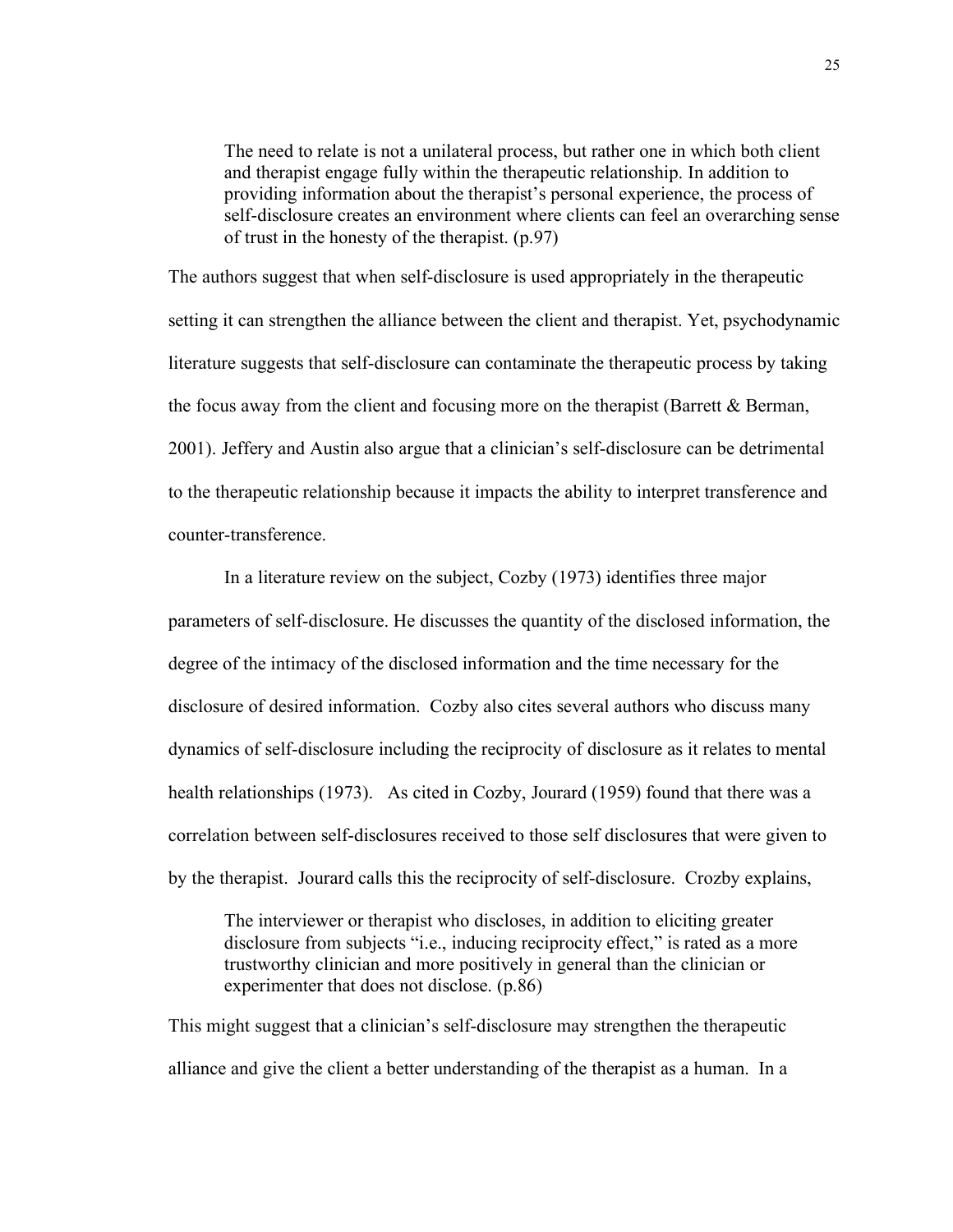relational model of treatment, this allows clients to better relate to their therapists and potentially makes their own rate of self-disclosure higher in session. Self –disclosure, as it is relative to accidental encounters, could potentially strengthen the alliance, as a client may observe the therapist out in public and realize that he or she, too, is a person (Crozby, 1973).

Vondrasek and Vondrasek (1971) and Polanski (1967), as cited in Cozby (1973) state that the technique of self-disclosure is clinically very sloppy. Cozby concludes that disclosure to certain patients would have an adverse effect on the course of therapy (1973). In addition, certain therapists could feel uncomfortable disclosing, and the patient might perceive that discomfort. If clinicians offer their own disclosures, it puts their experiences into the therapeutic space, leaving less room for interpretation of the client's issues. If an accidental disclosure occurs through an extratherapeutic encounter, how might that affect the therapeutic relationship and how should it be addressed in session?

Extratherapeutic encounters can happen in a rural or urban setting. These encounters between a therapist and a client can be detrimental or helpful to the therapeutic relationship. Literature suggests that parameters should be established between the client and therapist regarding such encounters to alleviate situations that could be harmful to the client's or therapist's therapeutic progress. The next chapter will discuss the method in which the researcher will explore how extratherapeutic encounters are handled by practicing clinical outpatient social workers.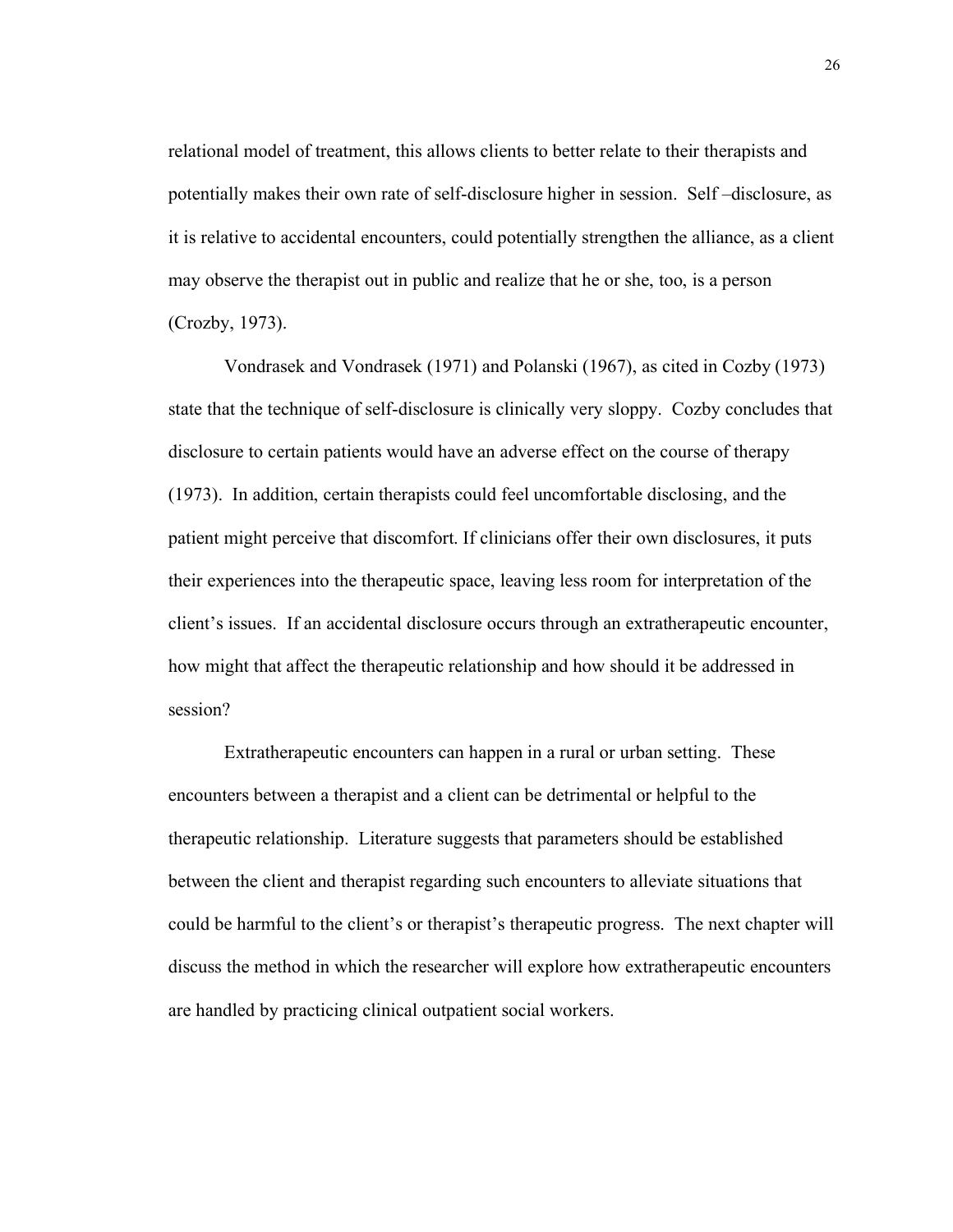#### CHAPTER III

#### METHODOLOGY

The purpose of this study was to explore extratherapeutic encounters and how social workers in clinical outpatient practice commonly deal with them. The researcher asked participants questions to solicit qualitative data regarding gender, age, years in practice, city of residence, city of practice, experience with accidental encounters and if the encounters had affected therapeutic alliances.

### *Study Design and Sampling*

A qualitative, exploratory study was chosen for this topic because much of the information sought was not clear in former research. Flexible interviews were conducted with twelve clinical outpatient social workers. Of the twelve participants, three had less than five years experience, three had more than fifteen years experience and the six remaining participants possess a range of experience in the field.

 Each participant was required to hold a Masters Degree in Social Work and be currently employed as a clinical outpatient social worker. A recruitment process was developed for selecting a sample that fit the requirements of the study. An email (See Appendix C) was sent to clinical outpatient social workers that this researcher had worked with. Interested volunteers contacted me and participated if they fit the requirements. They also identified other clinical outpatient social workers, which provided a snowball method of sampling. To those candidates who were interested in participating, I sent an informed consent (See Appendix A) to review prior to our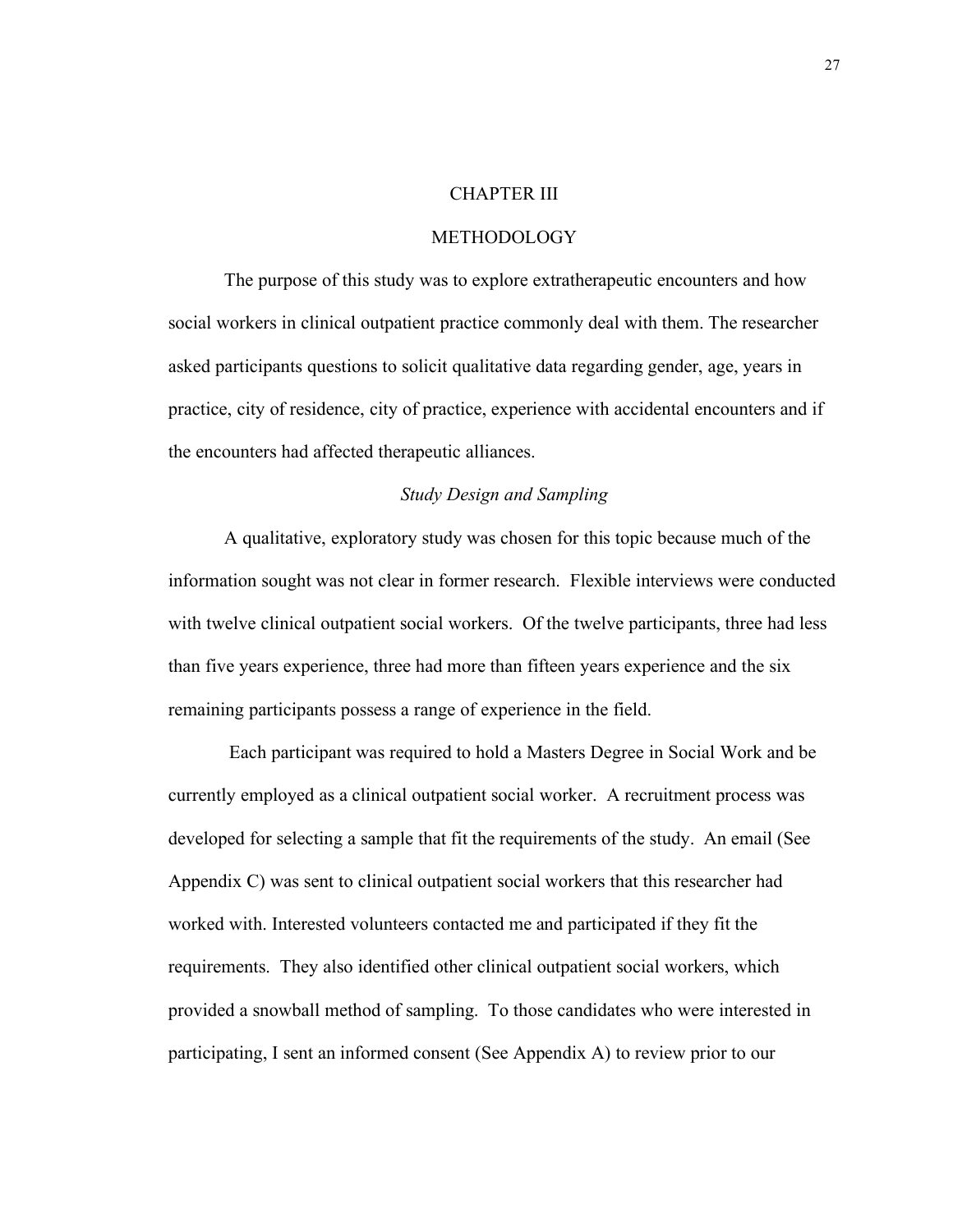interview. We then agreed upon a mutual meeting time to conduct the recorded interviews.

Twelve interviews were conducted, and each participant answered all of the questions asked.

# *Data Collection*

The Smith College School for Social Work approved the design of this study through the Social Work Human Subjects Board (see Appendix B). Informed consent letters were sent or emailed to all potential candidates prior to interviews. The informed consent letter described the study and the defined criterion for the potential volunteers. It also outlined the risks and benefits of participating in the study. All informed consent forms were signed by participants and collected prior to any interviews taking place.

The interviews were conducted using a flexible open-ended method that concentrated on extratherapeutic encounters. The focus of the interviews were to attain opinions of clinical outpatient social workers, participants' thoughts on how encounters affected the therapeutic alliance and how social workers could best handle encounters. Participants were also asked about whether or not they prepare their clients for accidental encounters. Interviews were recorded in person or over the phone. They were conducted in a neutral location that the participant chose and felt comfortable in. The length of the interview ranged from seven to fifteen minutes depending on the information offered by the participant. A list of questions guided the interview (see Appendix D). Clarifying questions were asked to some participants when necessary. All personal information was disguised during transcription.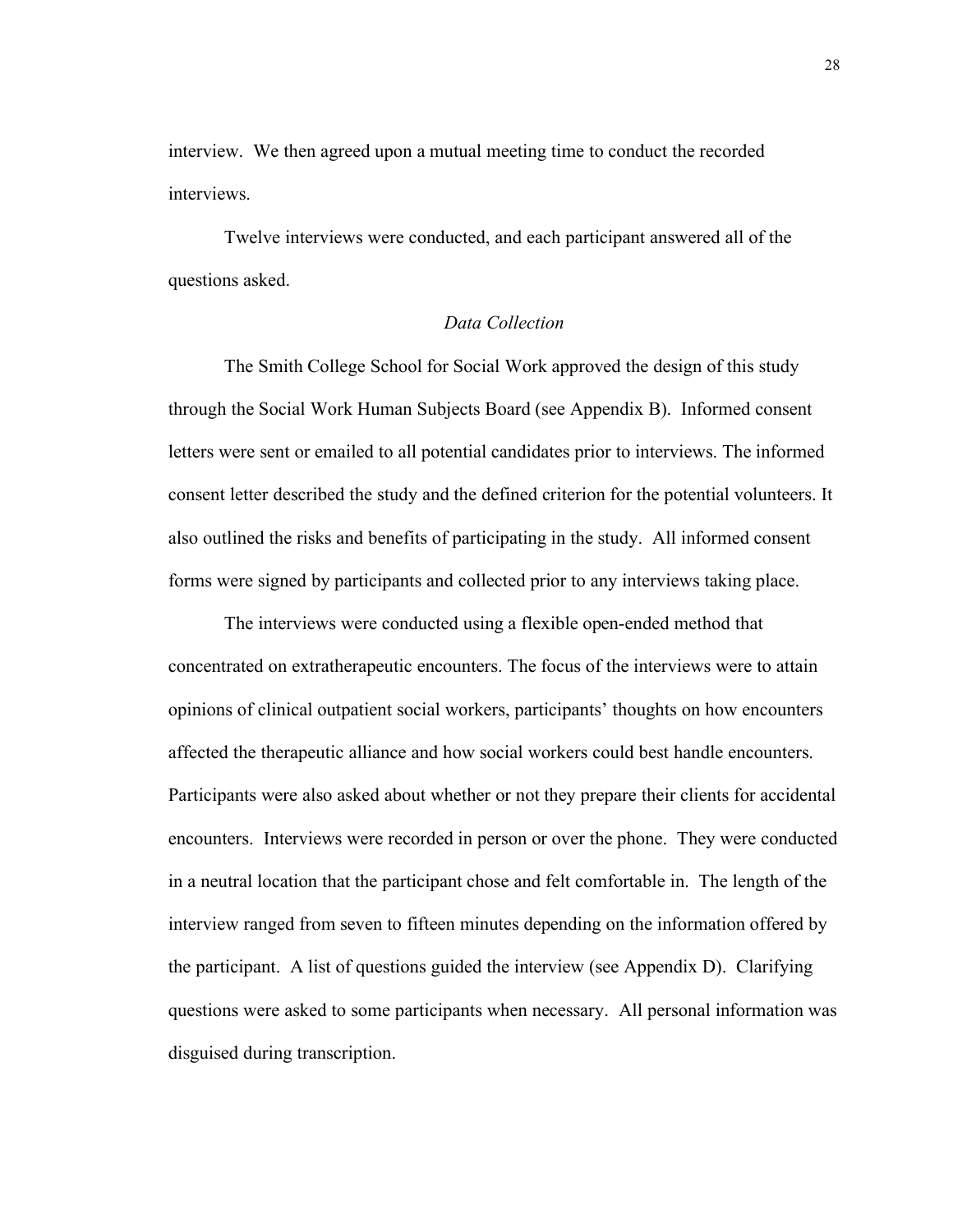#### *Sample Characteristics*

The study consisted of twelve participants who had a Masters Degree in Social Work and were currently working as clinical outpatient social workers. Two of the participants were male, and ten participants were female. The mean age of participants is 45.6 with a range of 25 to 63 years of age. Three participants were required to have less than three years experience and three participants had to have more than 15 years of experience in the field in order to obtain a wide range of experiences. The average number of years in practice was 10.3 ranging from one year to thirty-three years in practice. Four participants lived and worked in the same community in which they practiced. Seven participants did not live in the same city or town in which they practiced but did live within the same county, and one participant lived in a different state from the one in which he/she practiced.

### *Data Analysis*

Transcripts were reviewed in order to identify relevant content and themes. These included the experiences of participants with accidental encounters, how accidental encounters affect the therapeutic relationships, and issues that arose personally for clinicians because of the extratherapeutic contact. Topics discussed also included how the clinician prepared him/herself and his/her client, if at all, for extratherapeutic encounters.

This study did not have a large enough sample size to make universal generalizations from the findings. Although, the results from the interviews did highlight the experiences of clinical outpatient social workers and their knowledge of extratherapeutic encounters. It was my hope that the data presented stimulated further discussion and research about this clinical practice issue as it globally affects social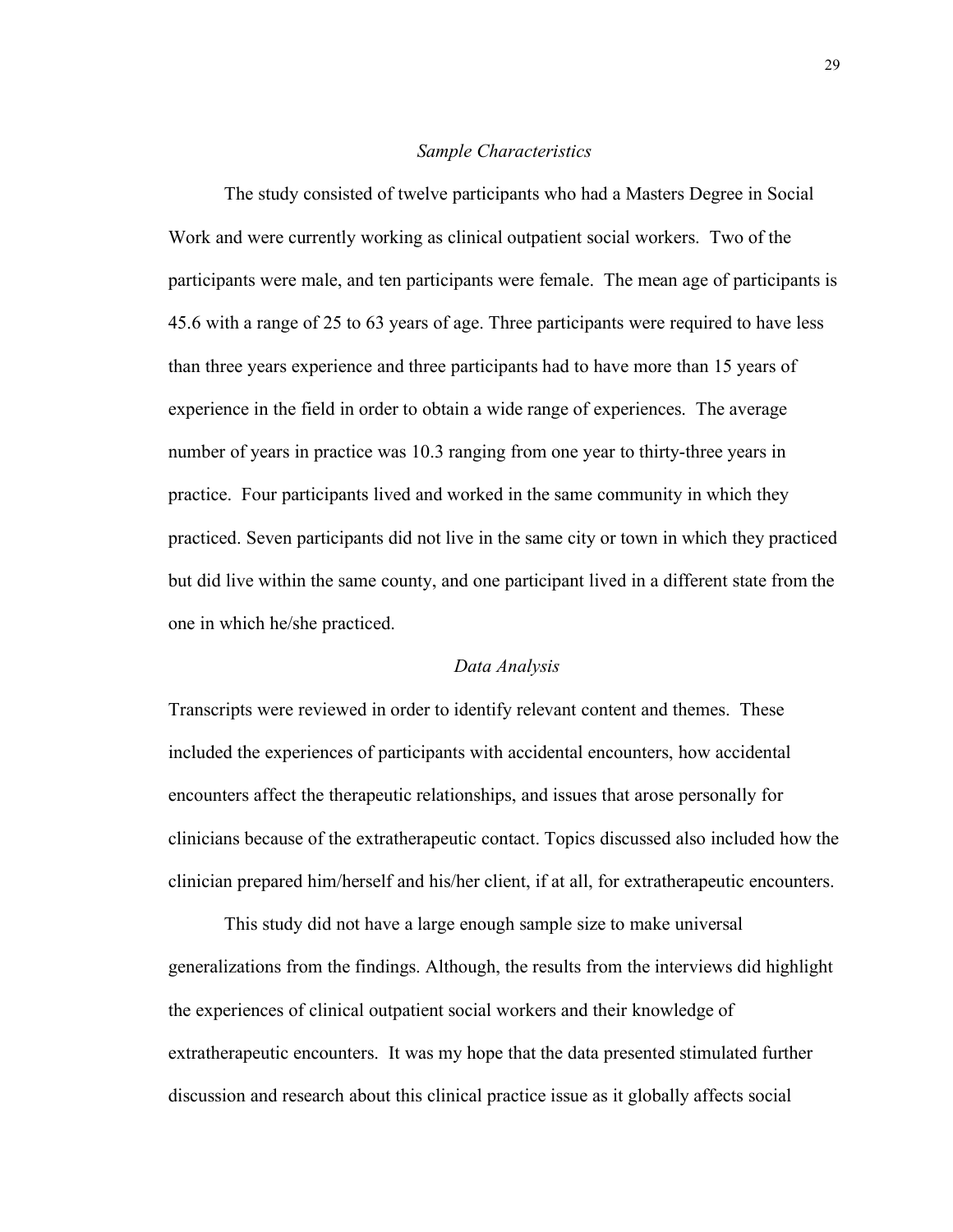workers. This chapter outlined the method of which this study was designed. The following chapter will discuss the findings of this qualitative.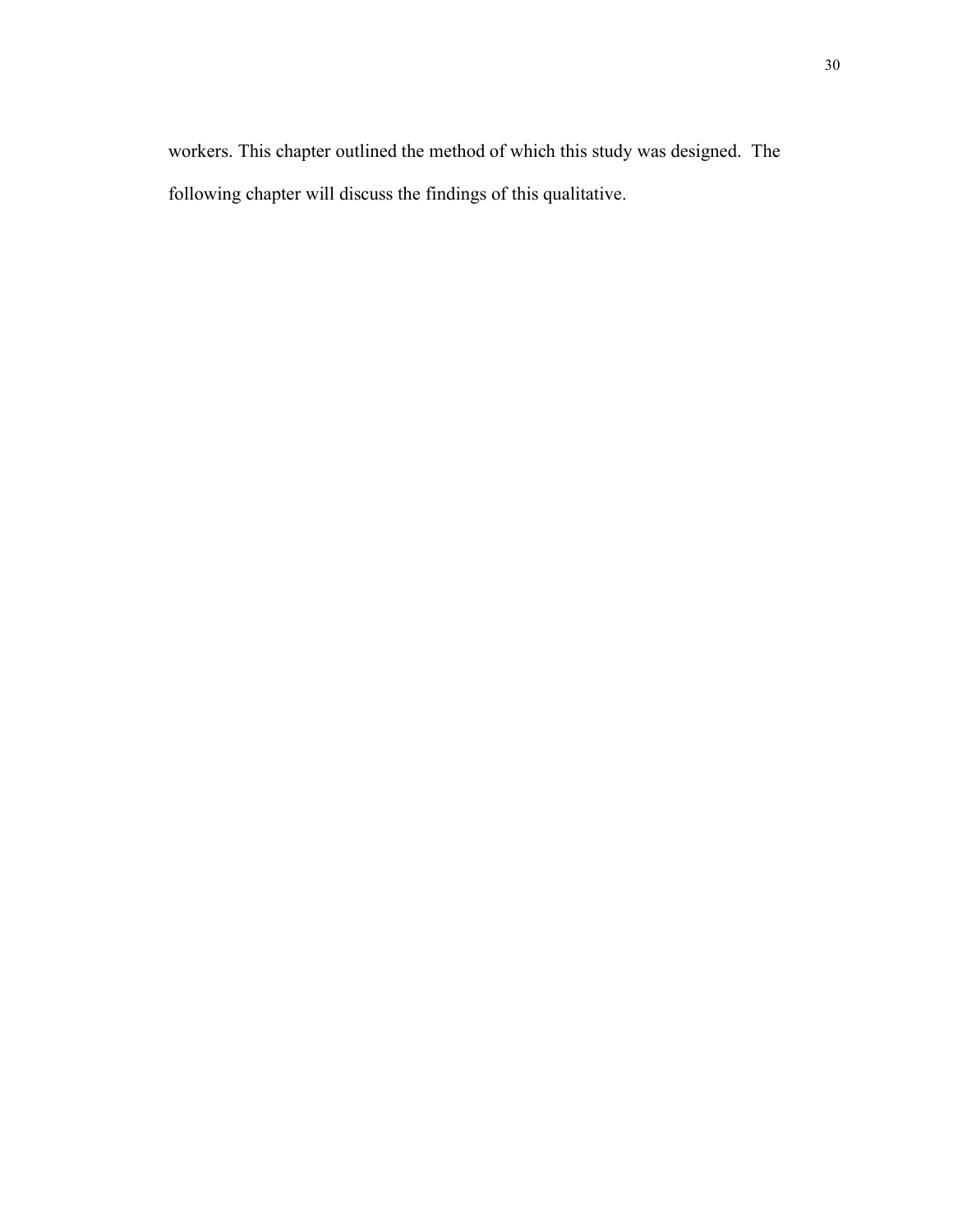# CHAPTER IV

# **FINDINGS**

This descriptive qualitative research examined the attitudes of clinical outpatient social workers and their experiences with extratherapeutic encounters. Twelve interviews were conducted over a four-week period with clinical outpatient social workers. The participants' experiences in the field ranged from over twenty years to less than one year of practice in a clinical outpatient setting. Interview questions were designed to elicit the impact that extratherapeutic encounters had on the therapeutic alliance. The research also focused on how clinicians prepared for and/or dealt with extratherapeutic encounters. Much of the literature found in this area of research had little documentation of best practice. This study was completed in order to better define extratherapeutic encounters and their handling by clinicians in a way that is least disruptive to the therapeutic alliance.

This researcher asked five demographic questions to elicit variables that may have impacted the way participants answered the other study questions. The questions elicited the participants' gender, age, educational and professional history, city or residence, city of work and number of years in clinical practice. The study was comprised of twelve participants with a mean age of 45.6 years and an average of 10.3 years in clinical practice. Two male and ten female practicing clinical outpatient social workers participated in the study. The study was designed to gather a wide range of experiences from clinical outpatient social workers. Snowball sampling was used to find participants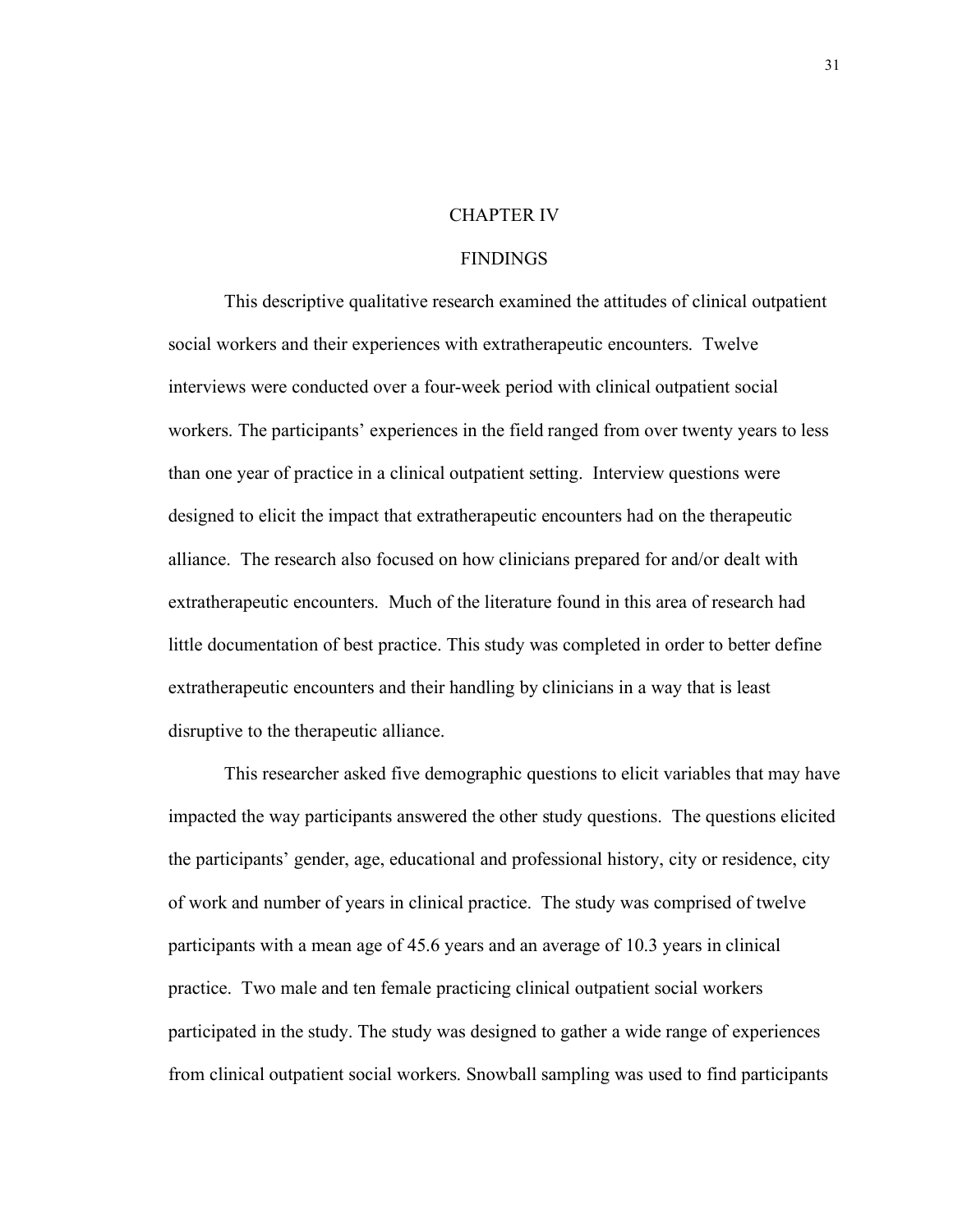for the study. In this chapter, all demographic information connects to the direct quotes and data collected in the research.

This is exploratory and descriptive research pursuing content and thematic information. The first section of this chapter focuses on the experiences of participants with accidental encounters and the effects that accidental encounters have had on the therapeutic relationship. The second section examines whether or not clinicians who participated in the study prepared their clients for extratherapeutic encounters and if/how they have found appropriate measures to do so. The third section of this chapter examines the experiences of clinicians with extratherapeutic encounters in relation to training and supervisory experiences. Finally, a description of what has been most useful to clinicians when dealing with extratherapeutic encounters is discussed.

## *Accidental Encounters: "Does it really happen?"*

A main portion of this thesis explores how accidental encounters have affected the therapeutic relationship. Eleven out of twelve participants experienced more than one accidental encounter. The female social worker that had no experiences with extratherapeutic encounters had been in the field for less than two years and did not live in the same community that she worked in; she felt that this might have contributed to the lack of encounters with clients outside of the office. Another clinician who did encounter clients in the community stated,

> It was only in this community [small county where she ran into clients]. I think part of it is that I live in the city that I worked. When I worked in domestic violence agencies in Worcester and the Boston area, I did not live in the same town, so I never saw clients. It was really a non-issue (40 years of age, female, clinical social worker).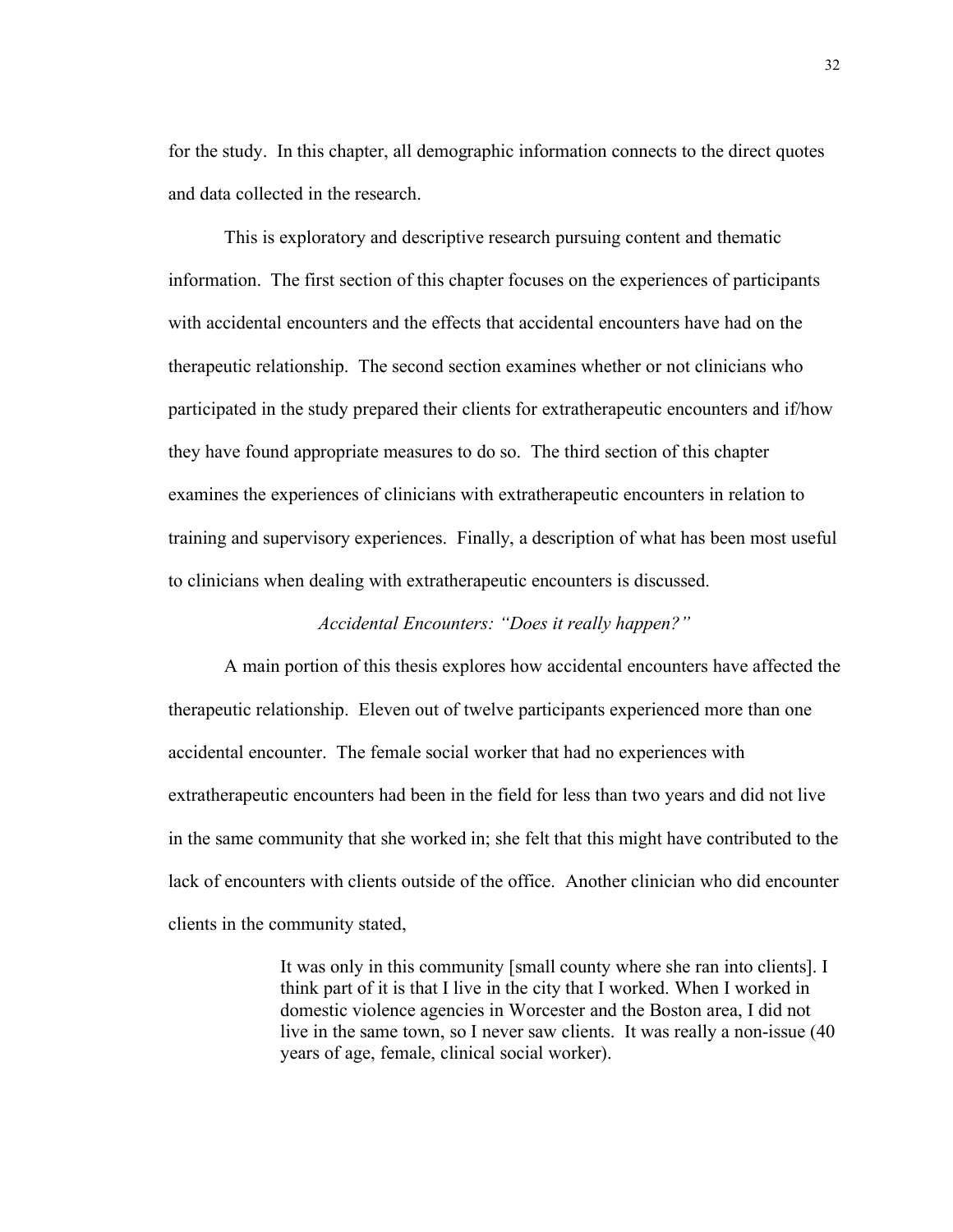Although these are relevant points, the research conducted was not conclusive in finding that extratherapeutic encounters only happened to clinicians who lived and worked in the same community.

When examining these findings it was important to define what living and working in the same community meant. Some participants lived and worked in entirely different cities or metropolitan areas. Other participants lived in non-metropolitan areas that share similar community resources. The probability of chance encounters occurs more frequently because of shared community resources. Of the eleven participants in this study who had extratherapeutic encounters, six participants lived and worked in the same community, three lived in one community and worked in the neighboring community that may have shared similar resources and three lived in different cities from which they worked. All eleven participants in the study who have had extratherapeutic encounters described these encounters as happening on more than one occasion. The six clinicians who lived and worked in the same community all commented on the high frequency with which accidental encounters occurred, even if those incidents might have been as simple as a passing in the grocery store. Not all clinicians reported on whether the accidental encounters occurred with current clients, although two clinicians commented upon running into clients who had terminated therapy. One clinician who was 40 years old and had been practicing for more than twenty years discussed her experience with an accidental encounter. She recalled,

> I was studying for final exams and I was driving back and was craving this hot fudge sundae, so I thought I'll stop at this Friendly's – so I stopped at Friendly's and the woman who was behind the booth who was waiting on me in the to-go line said, "Oh my god, you're my counselor from the center." And I just wanted to die. And ya know, what does that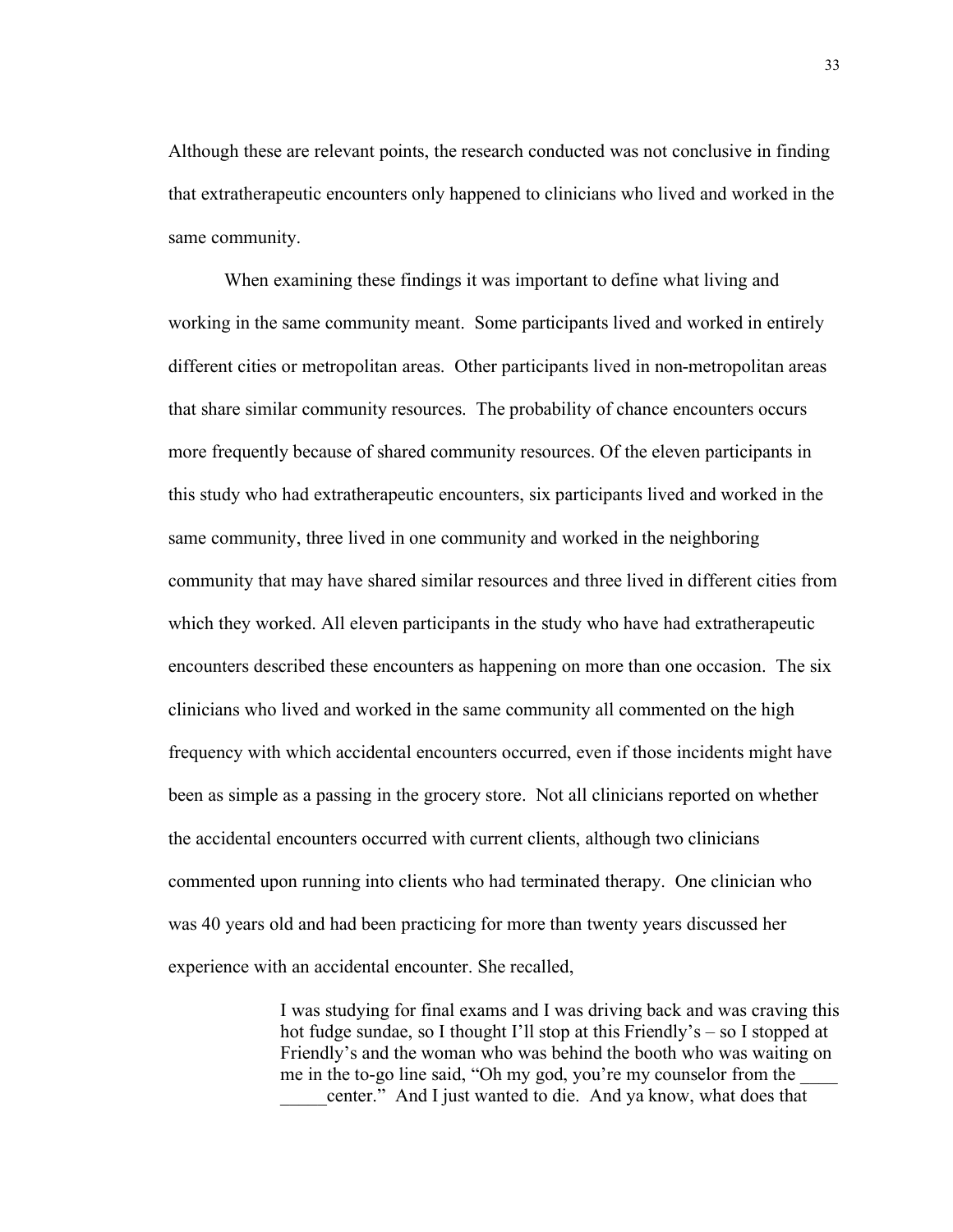mean that she goes to the center and what do you do and you know I nodded my head and she proceeded to say she was gonna tell me everything, she said I need to call and I said well you know you have my office number and it was nice to see you and I really tried to keep it short, cause I was in a long line, and everybody heard her.

Another clinician, who was 55 years old, disclosed a recent interaction with a client that

happened to her in the community, outside of the therapeutic setting:

Just this past week a close friend of mine, who I will call 'John' lost his father and I have been friends with John for years, so of course I wanted to go to the wake and coincidentally I just started seeing his sister who I will call 'Sarah' in my private practice. So going to the funeral home and going and greeting the family, I didn't know how I was going to handle it. When I went into the receiving line, their Mother was the first person I met and she asked me who I was and why I was there…and Sarah was standing right next to her, and I said I'm a long time friend of your son John and I kind of ignored her, and it was awkward only for a moment because she piped up and said, "Ooh! mom, that's my therapist." So there we were.

While this section of the chapter focuses on the accidental encounter itself, it is important

to consider the clinical effects that these encounters may have had on the therapeutic

connections with clients. Another clinician added her experience that she viewed as

having a negative impact on the therapeutic alliance. She stated,

I think the most memorable, it is kind of embarrassing, was a Saturday morning the weekend of Easter, and I was in a grocery store and I was purchasing alcohol and I ran into a family who I was doing family stabilization with – intensive outpatient work with the family. They were very Christian – religion really hadn't come up in terms of our work together but they had made minor mention of it. I ran into them and I was with my boyfriend and he had alcohol and he could tell by my body language that they must be clients, cause the kids started yelling my name. They had approached me and I had beer in my hand and they handed me a flyer for their church and for the service that was going to be coming up the next day. And it was the most awkward thing I had ever encountered. I wanted to be enthusiastic for the kids but the mom was inviting me to their service. And they were eyeing my boyfriend who was trying not to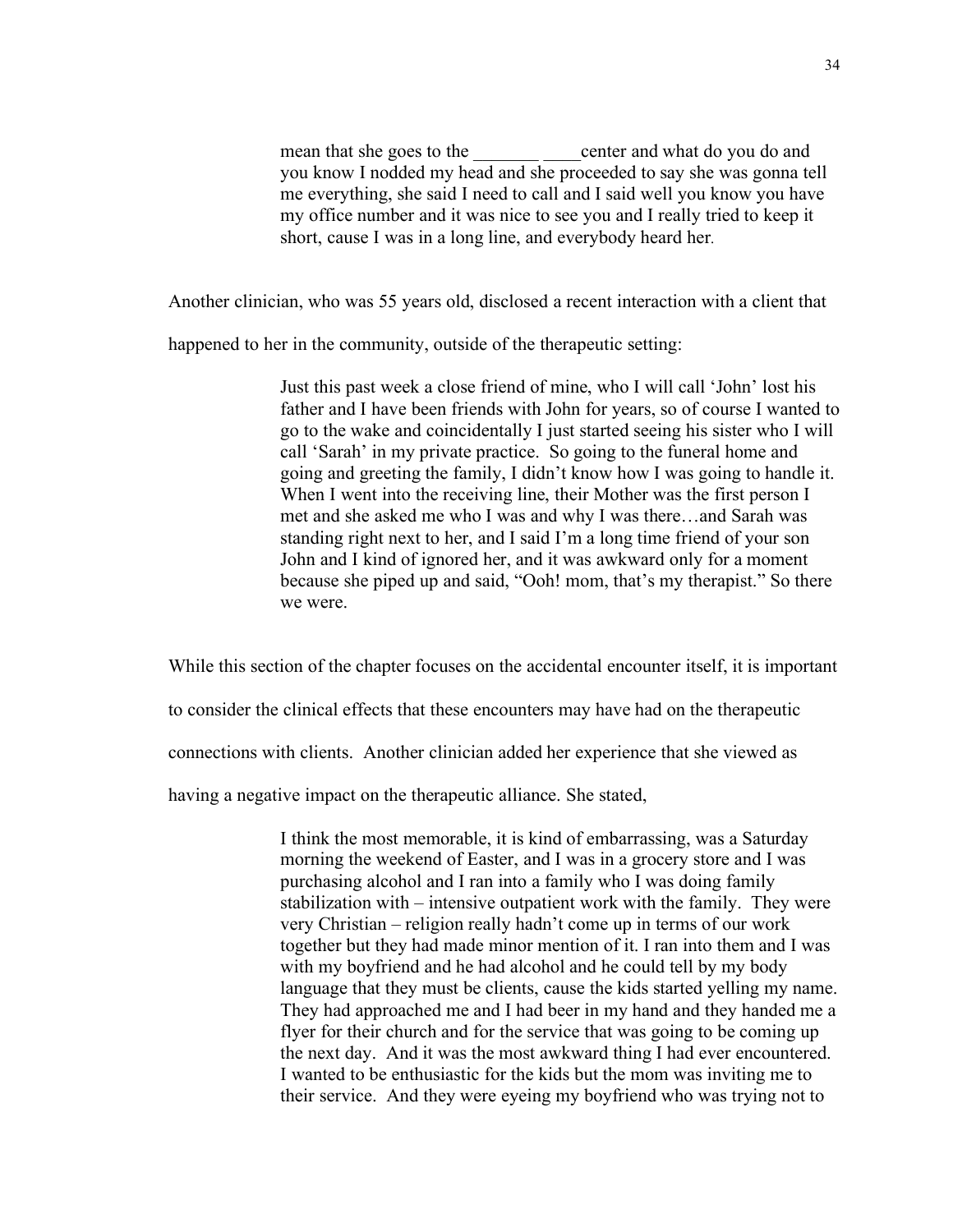eye them as he was checking out with this alcohol – It's not like we were going to begin drinking at noon – we were buying it for later in the night. It was such a convergence of my "sins" and they were trying to religiously stimulate this conversation and I was totally – it was just awkward. It pushed the professional and personal boundaries. (26 year-old female, clinician).

All clinicians who had extratherapeutic experiences with clients mentioned the violation

of boundaries that occurred. A 59 year-old female clinician who had been in the field for

five years mentioned,

My husband and I were out at a restaurant having dinner and one of my former clients was a waitress there. I had no idea she was waiting tables there, I thought she had been painting, which I think she still does occasionally. I had no idea she was a waitress there. So we sat down and she came bouncing down the stairs and she said, "Hi \_\_\_\_, how are you?" And I said "Oh, hi how are you?" and she starting going on and on about how much I had helped her and she asked me if this was my husband and I said yes and she went on telling him what a great help I was for her and all of her abuse problems, boyfriends and that I stood by her for years and years as she had gone from leaving him to going back to him and I just wanted to say, "This isn't appropriate, this is kind of a boundary issue here." But she had already started running along with it and going on and on and when she turned away my husband looked at me and I said, well I guess you know she's a client and it wasn't any real way to stop that, so… That was interesting and uncomfortable simply because it was not appropriate. I always tell my clients that when we are out in public I will not pay any attention to them, not because I'm uncomfortable but because I want them to feel comfortable. If I have someone with me in my family or friends or something, it is really not ethical for me to be going up and talking to them – so don't think that I am being rude or that I don't like you, it's just that it is a boundary issue.

One clinician, who had been in the field for fifteen years, told two memorable stories of

extratherapeutic encounters. She stated,

The first is that a number of years after I worked with a mom at the parent center who had a fair amount of difficulty who had I think 7 or 8 children and so I knew her as a client who had a lot of struggles and issues and now six years later my son was taking her daughter to the prom and it turned out to not be a difficult thing; it was a friend of a friend and there wasn't any going to each other's houses for photos or anything like that. I was a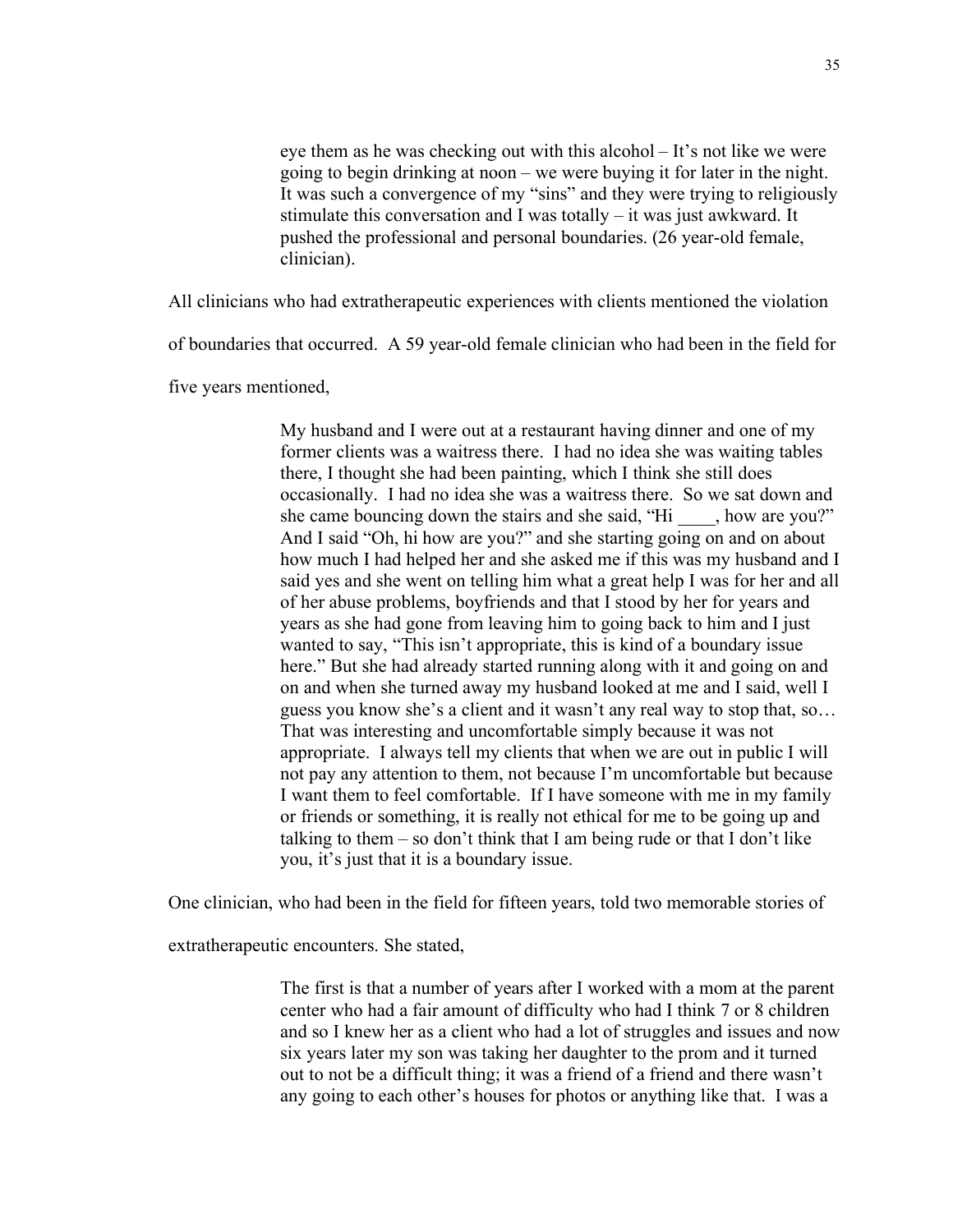little concerned about how it was going to be for her and for me. How would it be if the two families would be involved in this, I think it was removed enough in years that I didn't totally panic but it was ironic (50 years of age, clinician, female).

This particular clinician lived in the same community where she worked. She also

worked in a private practice and had multiple roles in other mental health agencies in the

city in which she lived. Of another accidental encounter, she recalled,

The other one is that my husband is pretty involved in the community and there was an event at a church and my husband pulled me over to this young woman, and it was one of my clients, and so I um, just let her take the lead and said hello – and she said, "Oh we know each other" and I have reminded him several times not to ask questions if we run into someone he doesn't know. And she seemed a little surprised about it and um, I did let her know that I wouldn't typically be at this (this is a weekly church thing) that she was involved in and I let her know that I wasn't planning to be there regularly and she was only 17 and I think my expectation was that because she was young it wouldn't bother her at all and I think she felt – it did feel really awkward to her and which would lead into therapy, and someplace where I might have gone wrong if it weren't for that encounter.

While the previous encounters described were very specific, the most commonly

described encounters by participants in the study were run-ins at the grocery store or local

mall. A 36 year-old clinician stated that she frequently ran into clients in the community:

I was in the grocery store one time and I saw a little boy that I had been working with for quite a number of months and when I saw him I looked at him briefly and looked away – not to look too long or be obvious…and then I realized that he was looking at me rather discretely and so I looked back and smiled and he waved at me. So I smiled and waved back with no exchange of words.

This is precisely what a simple extratherapeutic encounter may be, which is much less

complex than the other examples cited earlier in this section.

These findings show that it did not matter where one lived and/or practiced,

extratherapeutic encounters occurred more frequently than one expected and the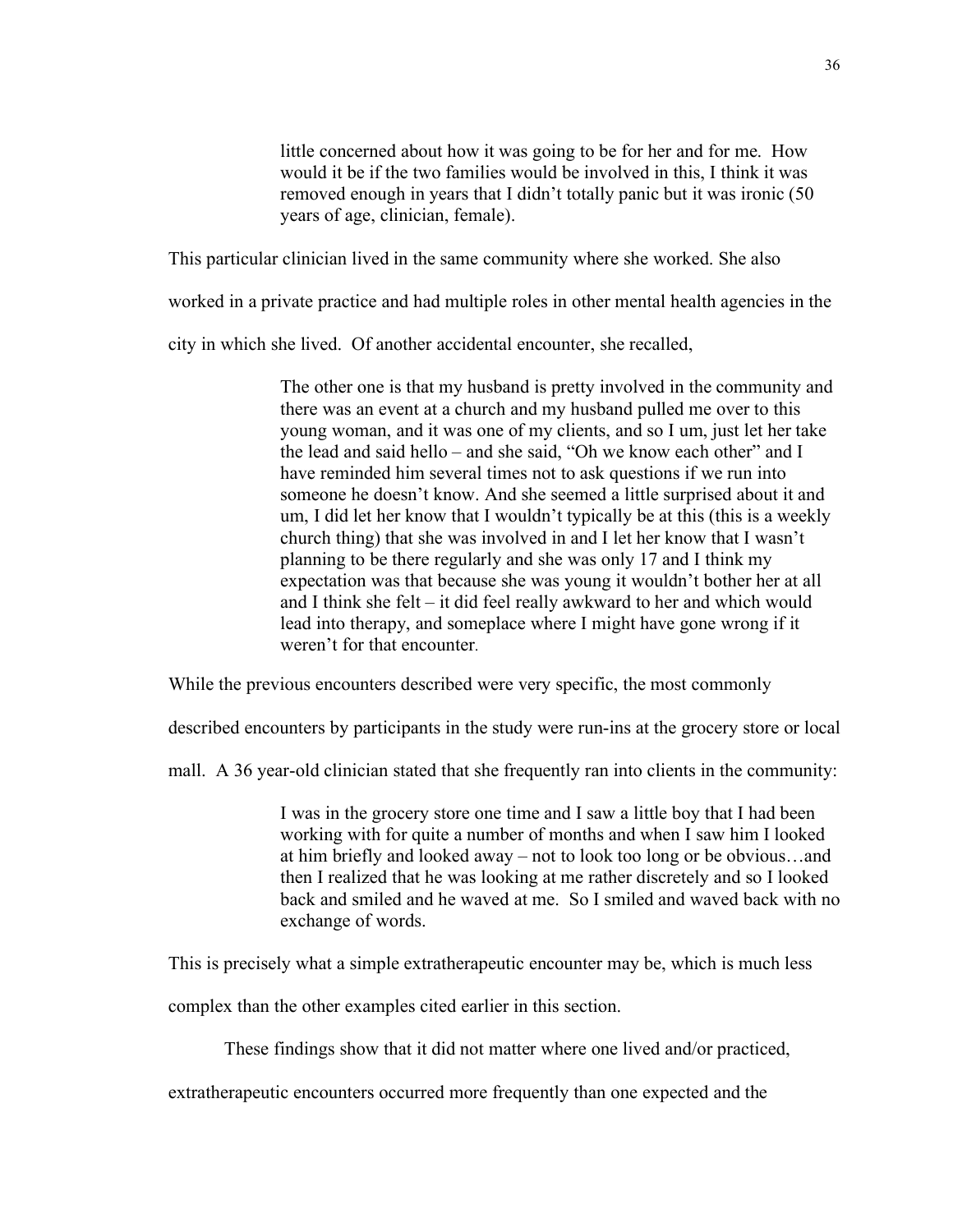encounters happened when he/she least expected it. They may have involved a clinician's family and friends or a run-in at the grocery store or local shopping center. Based on this research, extratherapeutic encounters undoubtedly occur. It is necessary to discuss how the clinicians in this particular study prepared their clients for these occurrences.

## *To Prepare or Not to Prepare*

When clinical outpatient social workers in this study were asked if they prepared their clients, five participants said yes, six said they prepared clients sometimes and one clinician did not prepare clients at all. It becomes clear in this portion of the chapter that the question of whether or not preparing clients is a good idea is grey area. Clinicians have ethics to follow and boundaries to maintain. Clinicians use their judgment as to how encounters should best be handled with their clients. The following section examines how clinicians did or did not prepare their clients and how they decided to prepare clients on a case-by-case basis.

The one clinician who did not have any experience with extratherapeutic encounters is the same clinician in this case who did not prepare her clients for extratherapeutic encounters. The twenty-five year-old clinician who had been in the field for just under two years stated,

> I actually do not (prepare clients) which is probably unfortunate. It hasn't really come up and I think a lot of people do talk about it, like they (clinicians) have this spiel about what they say – whether its in the intake or when they are talking about their work style, what they are going to do if they see you out, what their no show policy is…I really don't feel like I have a set of things I say, I have left that out because it never really comes up but I probably should.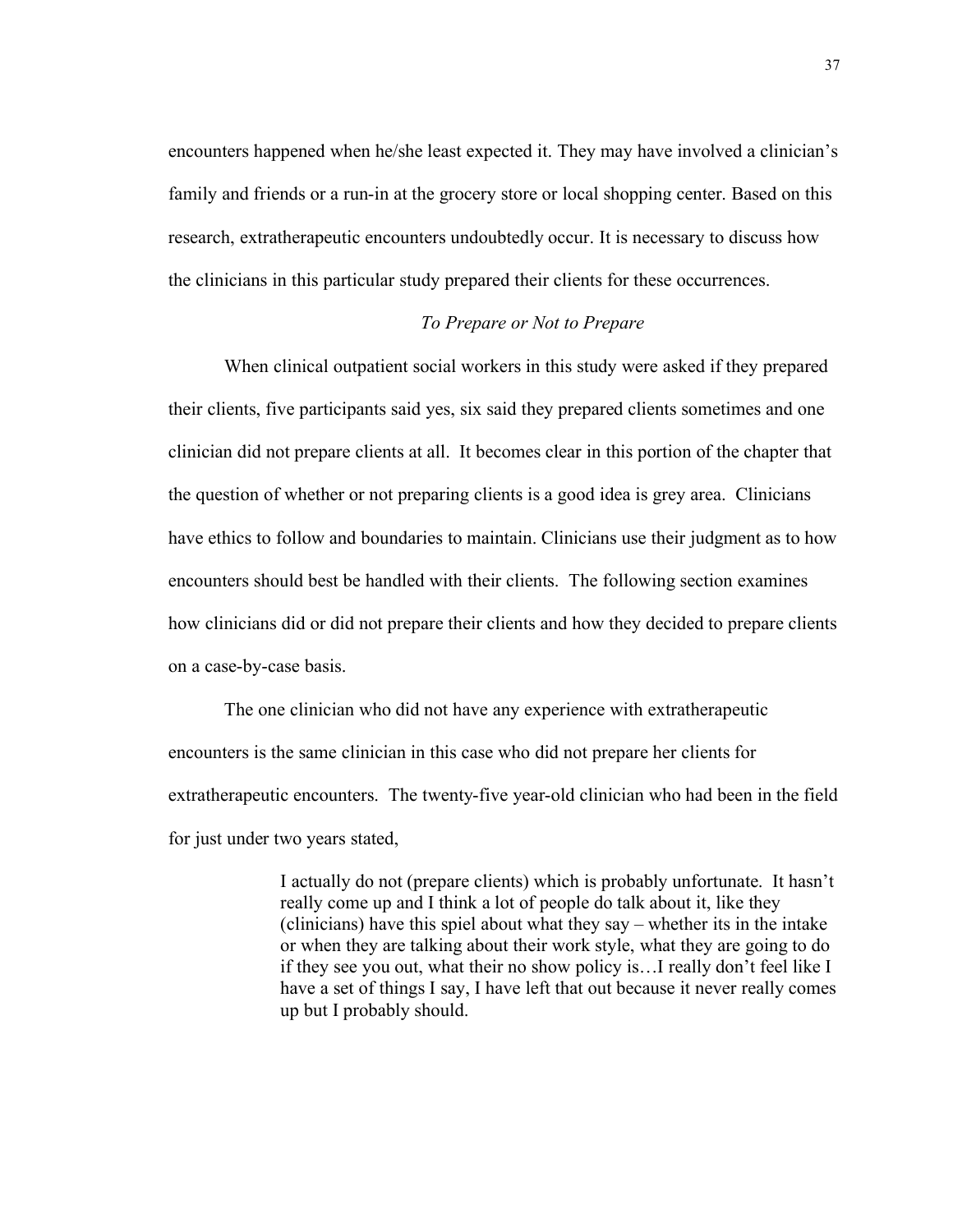It should be noted that this clinician did not live and work within the same city. The following examines those clinicians who prepared their clients for extratherapeutic encounters either always or sometimes.

### *Clinicians Who Prepare: Sometimes*

Six clinicians in this study, when asked whether or not they prepare clients for extratherapeutic encounters, had various answers including sometimes, on occasion, and with certain clients; all which alluded to the fact that they prepared clients on a case-bycase basis. A clinician who lived and worked in the same community and had been in the field for eight years said,

> I don't routinely bring it up with people unless they have expressed a real, or some strong desire or concern over the aspects of confidentiality and then we do get into a little more detail and then I do discuss the public piece, especially because I live and work in the same community, and it happens. So if I know somebody is really very concerned I usually make it part of my explanation in the scope of confidentiality. In a typical intake, I do not go into it. (55 year-old, female, clinician)

Another clinician who had been practicing for over twenty years explained that he did not

typically prepare clients unless he suspected their paths would cross because they lived

near each other or may have worked in the same building. He stated,

So if I know I'm going to see someone or if there is a high chance of seeing someone, I might warn them…Warn means there is danger so I guess I might give them the heads up. (63 year-old, male, clinician)

A clinician who has been practicing for less than a year agreed. She felt that given the

nature of her clinical outpatient work environment, she did not typically need to prepare

clients. However, she had a personal experience at work that made it necessary. She

stated,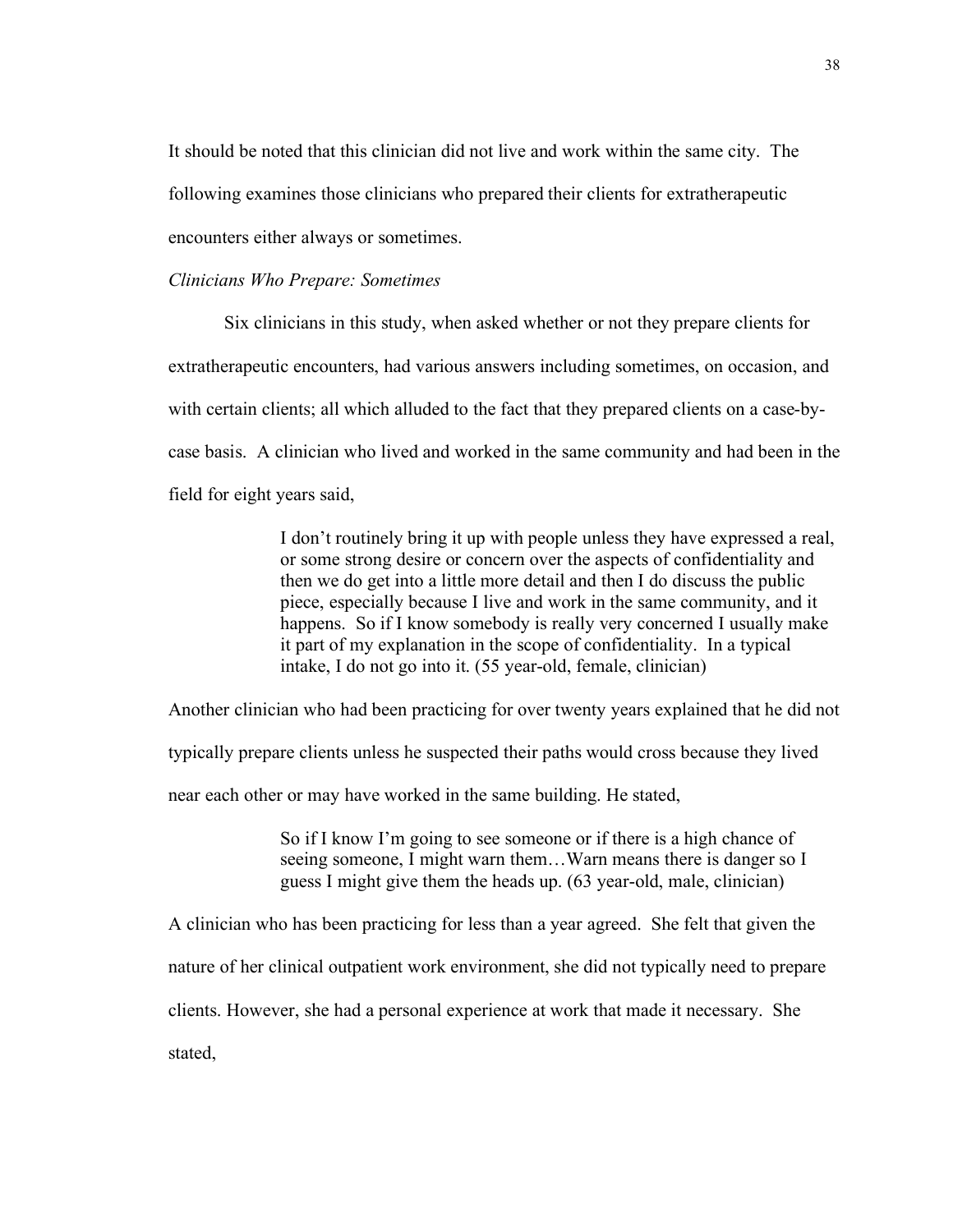I did, I have a client who I saw a few times, where I actually work in the same environment as her and so, I do see her from time to time and I said "Look we are going to see each other, how do you want to play it off." It's actually one of those clinical moments where I judge myself because I wish I had left it up to her more – and I said, "You know if I see you if you don't acknowledge me I won't acknowledge you but otherwise if anybody asks, we are friends from work." That was actually off putting for her, and she didn't want to think of me as a friend. And we were the same age, I always wonder if that was off-putting to her to have to think that people would have to think we were friends, like somehow it made it feel less professional to her and her boundary with me. I kick myself with that one and I still see her and she stopped coming after that – it was kind of short-term work anyhow, but I just feel like I crossed a boundary with that. I don't discuss it with them because for many of them I don't really see them again. When I do, it is usually at the end of a session. (26 yearold clinician, female)

These two particular clinicians who did not always prepare their clients for extratherapeutic encounters had something in particular they looked for in the relationship. They thought about the likelihood of whether they would run into a client frequently, and if they thought that likely, they decided to discuss the possibility with their clients.

"I do it more after the fact." (50 year-old clinician, female) This particular clinician felt that she should probably prepare her clients more often but what most often happened, because she lived and worked in the same community, was that she followed up with her client about the encounter the next session, making sure the client felt okay about it and that it did not disrupt the clinical relationship. This particular clinician also referred to thinking about the likelihood that she would see this client in the community but stated that she did not routinely prepare clients. When asked why she did not prepare clients routinely, she stated,

> Because the work requires so much to do that it's not the first priority and some clients don't see it as an issue. I think that it is more individual.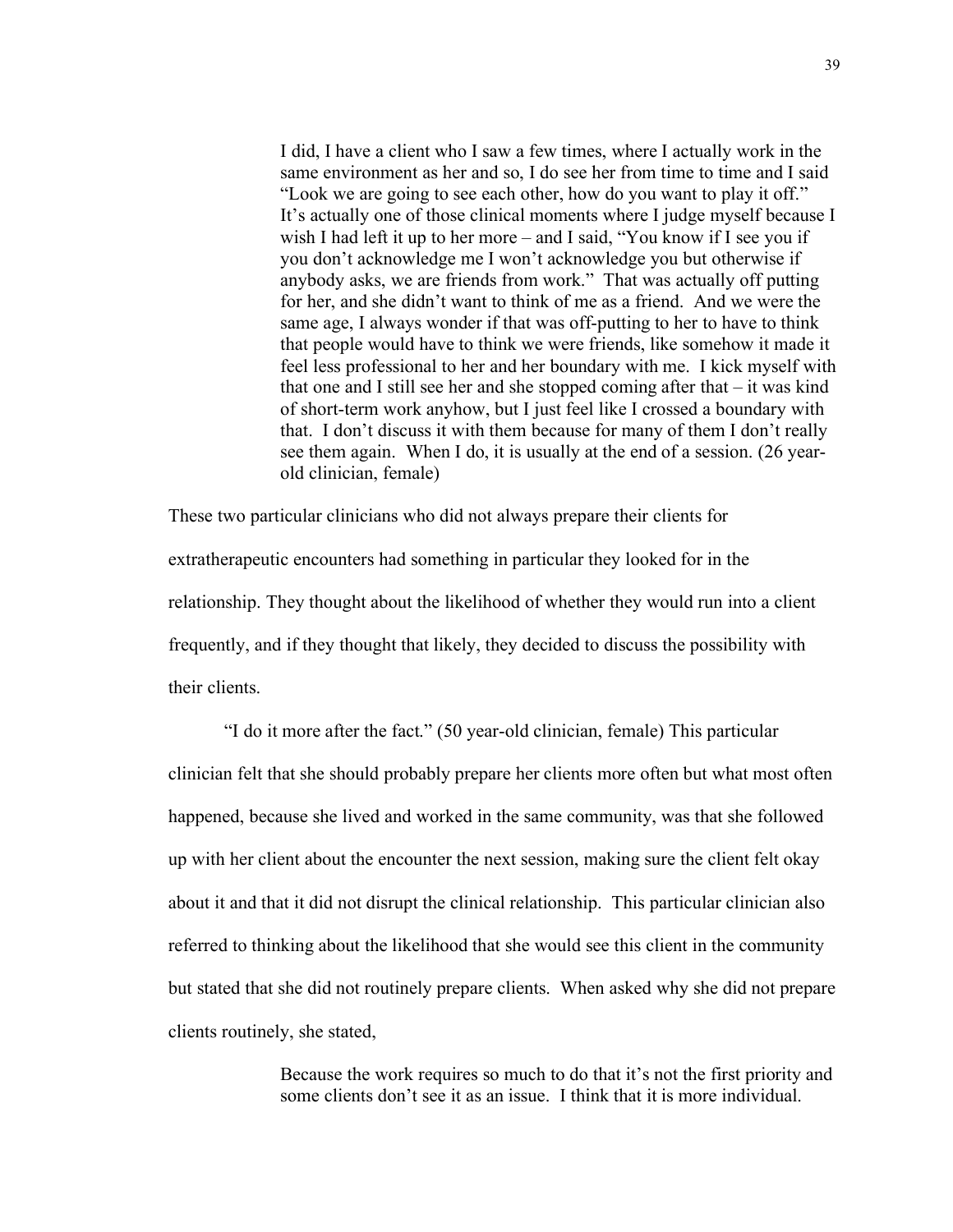Obviously if there were a close connection I would probably not take a referral or if there was that than I would need to. I guess there was a family that I did talk about that even when I knew there was a distant family member that was in treatment that I wouldn't be sharing anything. So I guess it is a little more individualized? (50 years of age, clinician, female)

Another clinician who used to work and live in the same community said she prepared

her clients much more so before she had moved out of the community where she worked.

Now she sees the problem as a non-issue. She explained that she prepared for

extratherapeutic encounters more so before because she and her clients used many of the

same supermarkets and shopping centers and it posed a much bigger issue in regards to

treatment when those encounters occurred. (54-years of age, clinician, female)

As several of the clinicians have cited in the section, they used their own judgment as to how to best prepare their clients, if at all. One clinician who had been in the field for five years explained that she prepared her clients for these encounters most of the time. She stated,

> I have had clients that I do that [prepare] with; I incorporate it into my confidentiality procedure at the beginning of our work together. When I first meet the client we review informed consent, confidentiality and often times I will touch on what to expect if I am out in the community, if they are out in the community, as to site an example of confidentiality, but so they also do not feel as though I am rejecting them if I don't start a conversation with them or engage them, so that they understand that is to protect their own confidentiality. They can engage with me at any level they like but I would not be initiating it. (36 years of age, clinician, female)

This clinician did not make it clear as to why she chose to prepare certain clients and not others. It should be noted that all clinicians who responded in this section lived in the same town or a neighboring community of the town/city in which they worked. While all made judgment calls on how useful it would be to discuss this with clients, their decision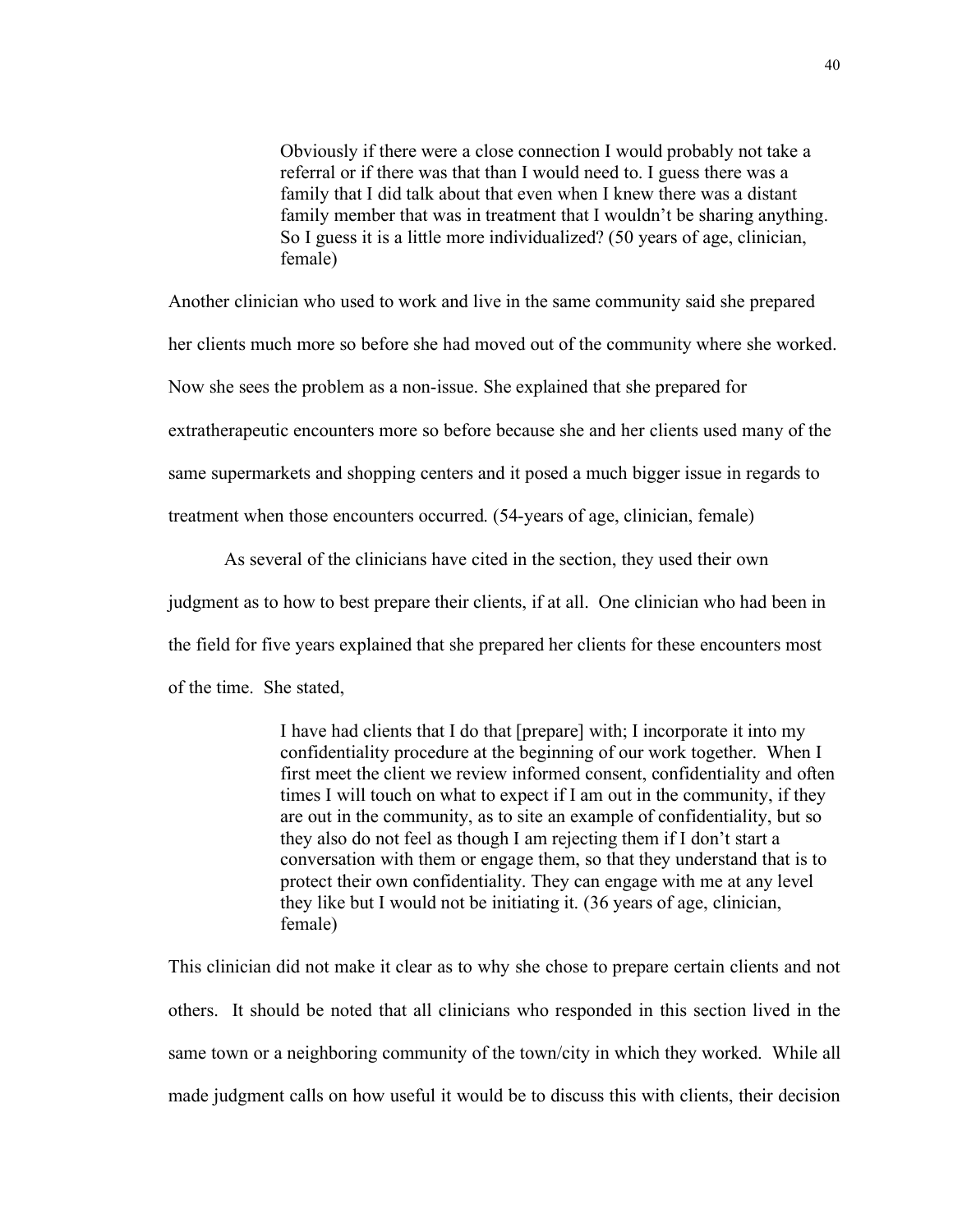was made on a case-by-case basis and it seems to have been successful for these clinical outpatient social workers. Few of them had mentioned negative effects of extratherapeutic encounters on the therapeutic alliance.

#### *Clinicians Who Prepare Clients for Extratherapeutic Encounters*

Five clients in this particular study stated that they did prepare their clients for extratherapeutic encounters. Two clinicians who participated had requirements from the agencies they worked for that mandated them to talk about accidental encounters with their clients as the work they did took place in smaller communities. While two clinicians worked for agencies that required them to talk to their clients about accidental encounters and confidentiality, it is worth noting that these clinicians did not live in the same town/city that they worked in, but rather worked in neighboring community mental health facilities.

The three other clinicians who discussed the possibility of chance encounters with their clients had various reasons and factors for doing so, ranging from creating appropriate boundaries with clients, living in the same community and sharing community resources with clients and the type of mental health agency at which they worked.

One clinician who prepared her clients, and had been working in the field for six years, found that she talks about confidentiality, self-disclosure and seeing her clients in the community in the first session. She stated that she has always done this but has found it more useful since she had been living and working in the same community. She stated,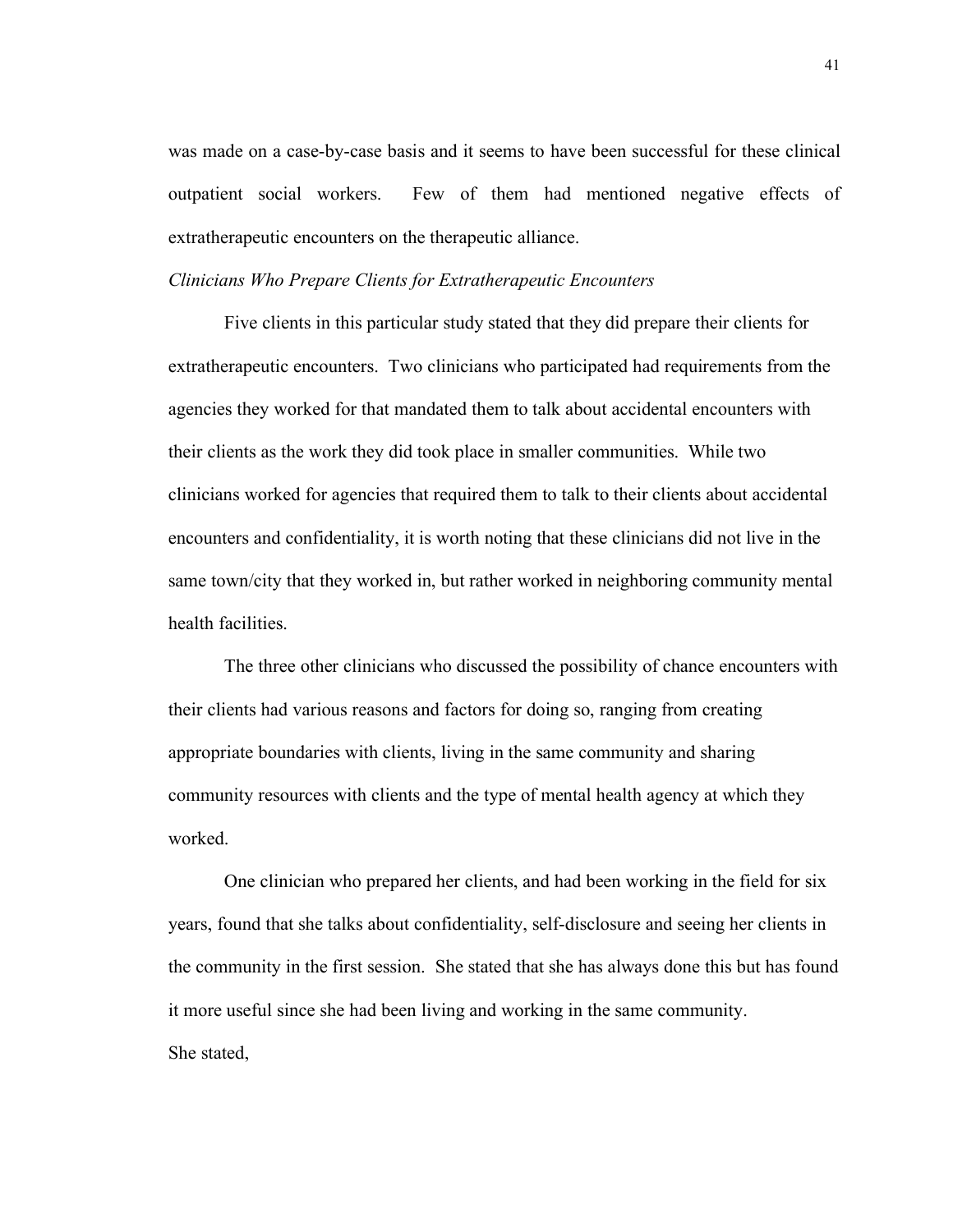That is the disclaimer I give to people, adults get it, and kids don't really get it…especially the younger ones have a much harder time. So what I will do is say if we are seeing each other out in the community I can't say hi to you unless you say hi to me. And the kids are like, "That's stupid, why?" And I explain it. To protect your privacy, to protect my privacy and so I have seen people out in the community and they have made eye contact with me and not said hello and so I've taken that cue. And I have had other people walk up to me and have that conversation. – So that is the preparation piece. But again there are clients I've seen in the community that will come into the next session and say "Who was that you with at the mall?" So then my boundary has to be a case-by-case basis. So what do I want to talk about, why is that person asking me that question? Is answering this to join in some way or is answering this just going to feed their nosiness. (36 year-old, clinician, female)

Other clinicians who prepared their clients made a distinct statement that they do so

because they live in the community in which they work and the chances of running into

their clients frequently occurs.

One clinician did not start preparing her clients until fairly recently when she found that two of her new clients participated on the same sports teams as her own child. At this time she realized that this could interfere with her private and professional therapeutic alliance(s). This clinician stated,

> I had to say it up front because the one child goes to the same school my son attends. I basically had to express to them that I live in the same town that they do and the possibility that we may cross paths exists and I'm not going to acknowledge them unless they acknowledge me…. And you know – its not compromising at all to the therapy or what so ever, because I've run into them numerous times, my son is on a football team and their son is on the same team and you know they just say, "Hi like I'm another mother." Nothing beyond that – it's not a problem at all. I think it helps that they [parents] are an educated couple. But boundaries are boundaries and they don't cross over those. (55 years of age, clinician, female)

Similarly, a 48 year-old male clinical outpatient social worker who lived and worked in the same community as his clients prepares his clients regularly. While his agency did not have a protocol for it, it was expected. He stated,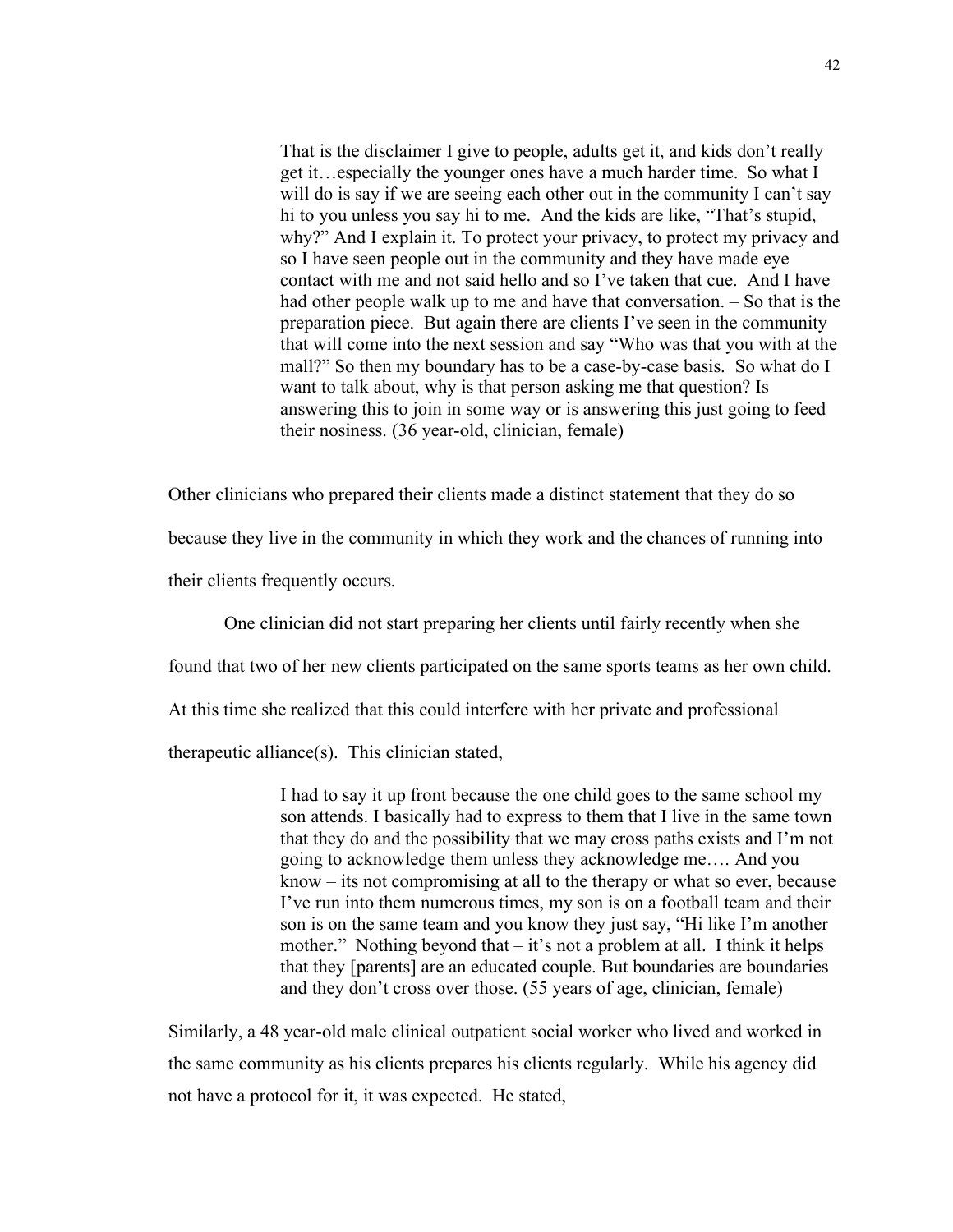We do prepare clients– it does happen all the time here. If I see someone on the street and I haven't spoken about it in our previous encounter in the next session I say, "You know we saw each other, what should we do?" And they often say, well you know you can say hi and I say I'm going to let you say hi first and make that choice, and if you say hi I will be very happy to say hi back, but I won't say hello first. Its not that I don't want to but that day you may not want to say hi to me. Because they very often, our clients they want to believe me. So I want to give them the option of to not face me. I try to prepare them in the first session, so it gets it out of the way but I also speak to the larger therapeutic dynamic, that this takes place not just in here in the therapy room but it's an ongoing relationship and we're going to have to negotiate. Many of our clients are borderline and so developing the boundaries of therapy is really the therapy. You know it's not so much content - as much as work – and that is true of much of work even when they are not borderline people. (48 years of age, clinician, male)

While none of the clinicians who regularly prepared their clients within the first few sessions of treatment referred to ethics specifically, they all mentioned the importance of boundaries and issues of self-disclosure that they felt attributed to the therapeutic alliance and the reasons why they did prepare their clients for such encounters.

Eleven participants in this study felt it necessary at times, if not always to prepare clients for run-ins outside of the therapeutic setting. The following section of this research will discuss how the clinicians viewed extratherapeutic encounters and their effect on the therapeutic alliance.

## *Extratherapeutic Encounters and Effects on the Therapeutic Alliance*

Clinicians were asked whether or not they thought extratherapeutic encounters affected the working relationship. Of the participants asked, six clinicians did not think that the alliance was affected, one was not sure as she had never experienced an accidental encounter and five clinicians reported that they felt like the alliance was affected by this encounter. Several themes emerged from the interviewed clinicians who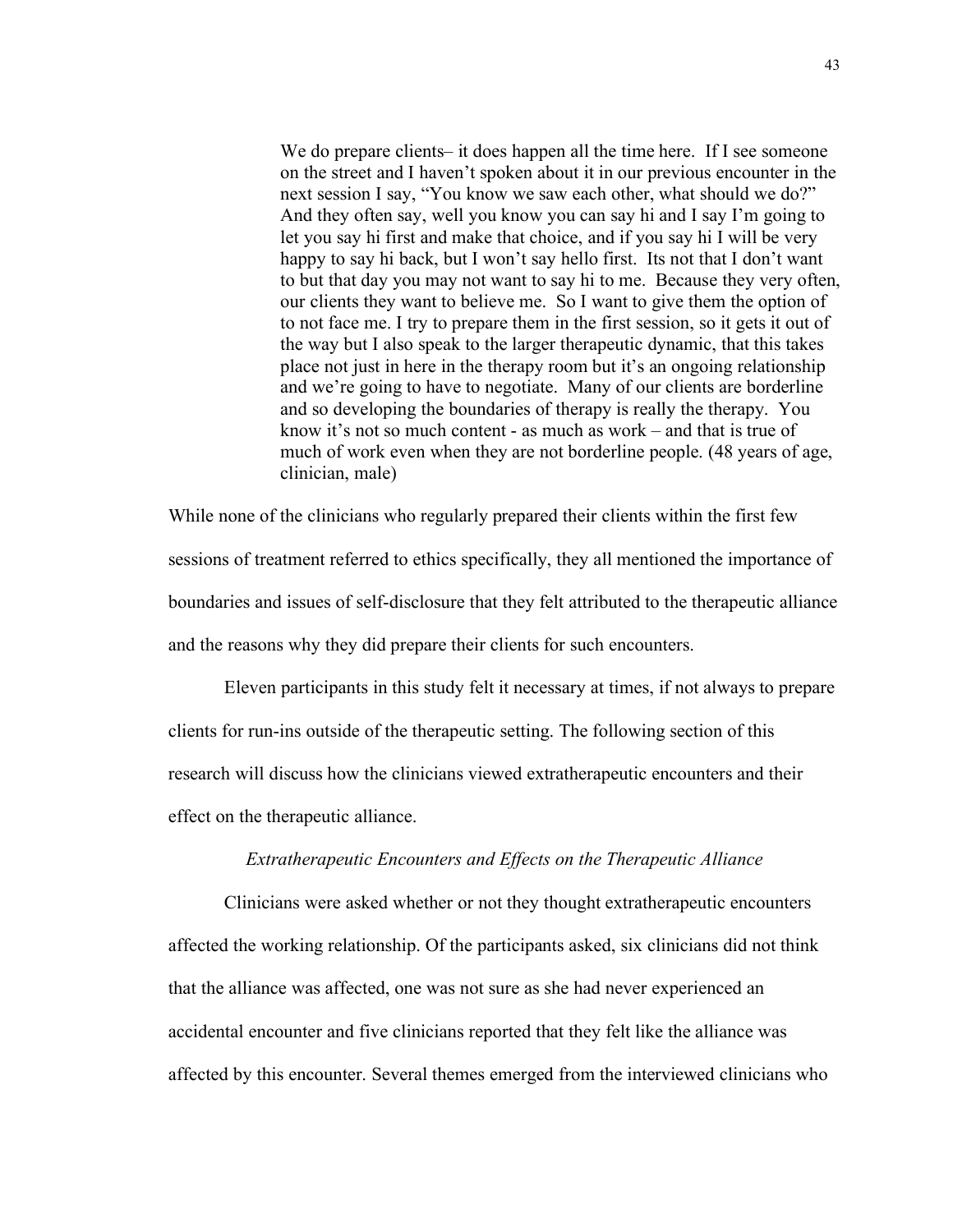expressed attitudes about why or why not the relationship was affected, including specific variables such as the type of agency and population, preparing clients, and the use of these encounters in the therapeutic setting.

The most obvious and repetitive theme when clinicians were asked about how the extratherapeutic encounter affected treatment were those clinicians who prepared their clients for encounters outside of the clinical hour. Four of the six clinicians asked this question did not think extratherapeutic encounters affected the relationship because they prepared their clients for these occurrences. The remaining two clinicians who felt encounters did not affect the relationship did not offer insight as to why. A female clinician who had been in the field for twenty years working primarily with a domestic violence population stated, "In most cases I'd have to say no because the standard of what I would do is sit down and say to people, 'Look, this is a small community' and we would proceed to talk about how we are going to handle running into each other." Another female clinician who had been in the field for five years and also prepared her clients for running into each other in the community, responded to the question, "I don't think so because most of them will just look at me because they have remembered what we have said or they just very quietly say hello and look away, smile or something."

In several of the interviews the clinicians commented on how different types of agency settings and the population they were working with affected how they handled and dealt with accidental encounters. The settings and/or populations that may have affected the way the encounters were handled were wrapped around services and child and adolescent clinical work. A male clinician, age 48, who had been practicing less than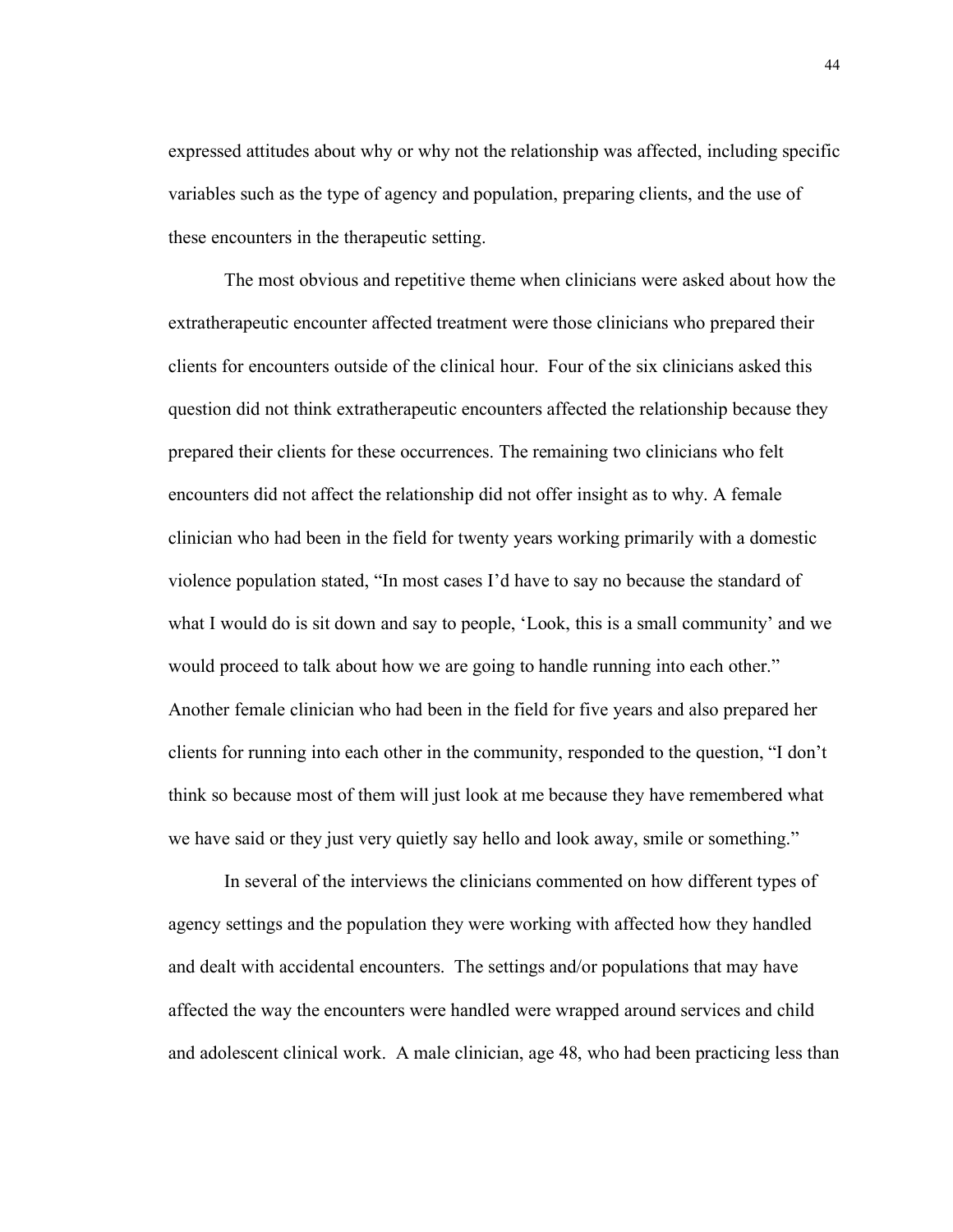a year and saw his clients outside of the setting sometimes more than once a day explained,

> Because we are a wrap around program we provide case management as well as therapy, so we see people outside frequently. I see people all the time at the grocery store – some people I see a few times a day. Basically, it makes it a little more casual and one of the things we are mostly about is getting clients integrated in the community, so I don't think it [encounters] does except for that I have to be very careful and make sure I talk about it therapy. When I first do an intake with people my first session, I make sure to say – we're going to see each other all the time, what should we do?

Other clinicians who commented on how their agency setting and population made a difference in whether or not encounters affected therapy because of their impressions or work in children's treatment. One clinician stated, "I think with children it [encounters] is a little different. With children I would talk about confidentiality but I have to say I didn't prepare kids because the boundaries are different."

What is interesting about the effects of extratherapeutic encounters on the alliance is that two clinicians commented on how the encounter could be used to talk about the therapeutic relationships and the various elements of that relationship. Both clinicians who commented on this aspect of extratherapeutic encounters had more than fifteen years experience in the field. A male clinician who had been in private practice since the 1970s stated,

> Generally accidental encounters have somewhat, on occasion, affected the clinical experience in that it opens up the discussion of the relationship between therapist and client. Sometimes there are discussions about the therapeutic relationship and its boundaries because of the accidental encounter.

The ways in which clinicians handle extratherapeutic encounters and how these encounters potentially strengthen the therapeutic alliance or weaken the process, causes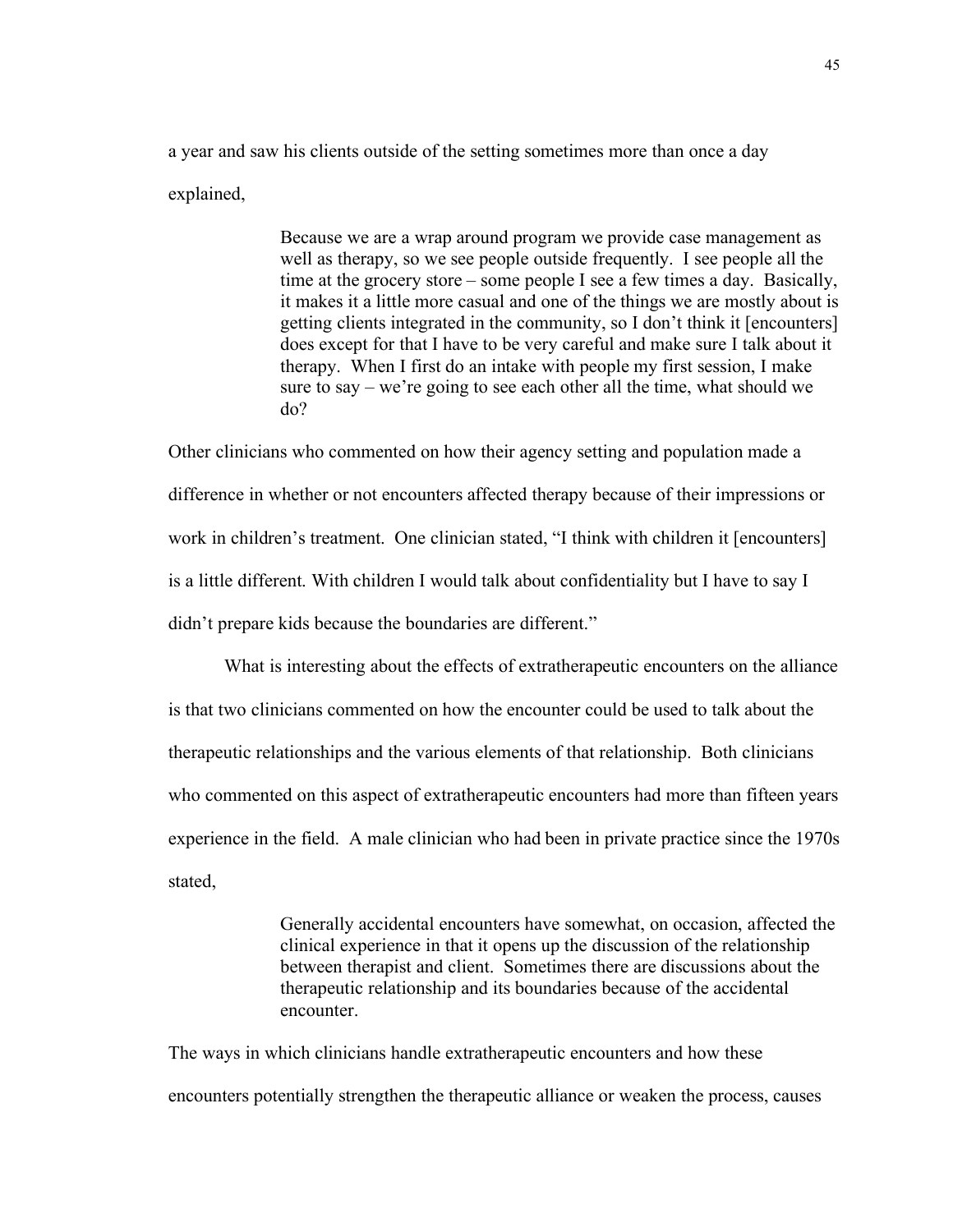this researcher to wonder why the subject is rarely discussed in the education and training of social workers. The following section of this chapter examines the experiences of those clinical outpatient social workers who participated in this study and their recollection of training and supervision around such issues.

#### *Training and Supervision Concerning Extratherapeutic Encounters*

Eight of twelve of the participants in this study had no training or experiences talking about extratherapeutic encounters in their studies or with supervisors in the field. While some clinicians stated that it was possible it came up in case vignettes in their studies or in a conversation including issues of boundaries and self-disclosure, it was clear that these participants had no formal training or specific knowledge about how to manage extratherapeutic encounters.

Four clinicians recalled talking about extratherapeutic encounters in supervision. None of the clinicians recalled talking about extratherapeutic encounters as a part of their Master's Degree in Social Work education surrounding practice issues. A 55-year-old clinician said that her supervisor had informed her that it would happen. In fact it was discussed with her in supervision right after her supervisor had an uncomfortable encounter. She stated,

> My supervisor did say to me, "You are going to run into people in the community." He did not advise me to discuss it before it happened, you know he didn't suggest that I do that but he did tell me it would happen and I remember one day he said I just had a really uncomfortable encounter where my personal life and my professional life just collided and he didn't say any more than that, it had just happened and he was feeling kind of raw. I remember him coming in saying that to me.

It seemed to be a theme with other clinicians who had discussed it in supervision as well. This was the only time it was brought up and unless it was a mandatory agency policy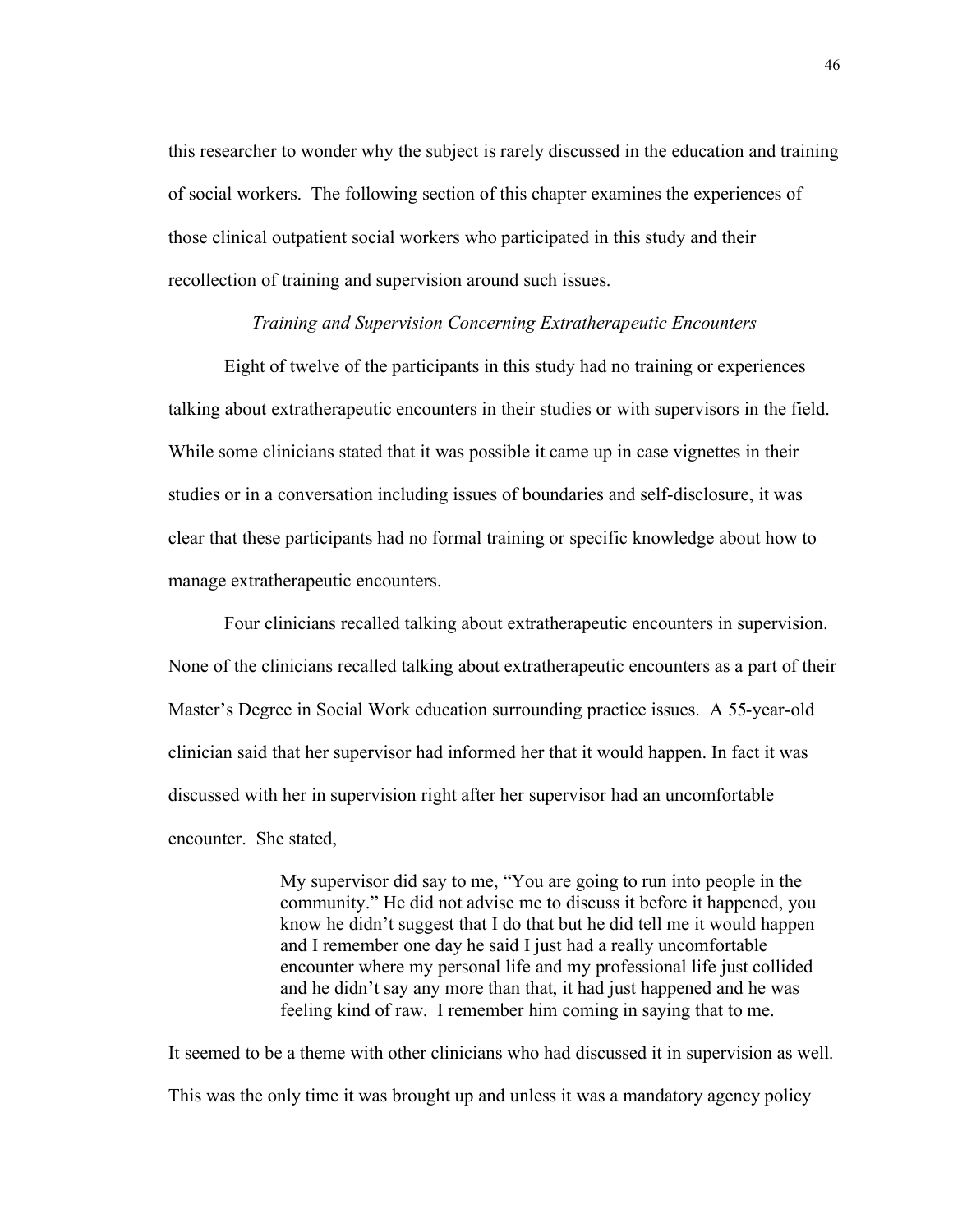that extratherapeutic encounters are discussed with clients, it was more of a random discussion. Another clinician stated that she had discussed encounters with her supervisor in a previous agency she had worked for in a city. Based on the city's location the occurrence was to be more likely. In response to being asked if she had discussed chance encounters in a supervisory setting she responded,

> Yes they did. It was back in PA and I sort of sensed that I would discuss it because you know it's a bigger city and the likelihood of my running into people was really likely because of where I was located in the agency and city wise. And I knew that those kinds of things were probably going to happen and you know I didn't have any difficulty with it and you know surprisingly I really didn't run into that many people… I've run into more people since moving to MA.

It is interesting that an inner-city agency expected therapists to run into clients more frequently than those who shared many resources in small area or town. This was the first time any of the participants had mentioned such a phenomenon. A 48-year-old male clinician, in his experience post MSW, stated,

> Yes, at this one [current employer]. I actually started a job on a college campus and nobody there warned me but I knew it based on my primary position. In this position it is considered very carefully.

While some agencies and clinicians valued preparing their clients for an

inevitable experience of seeing their therapist outside of the therapeutic setting it is apparent that there was no protocol within the social work profession or educational preparation that examines how these encounters best be handled. Due to a lack of information on such encounters and how they affect the relationship, the participants in this study were asked to consider their best practice advice that they would offer to the field when thinking about extratherapeutic encounters.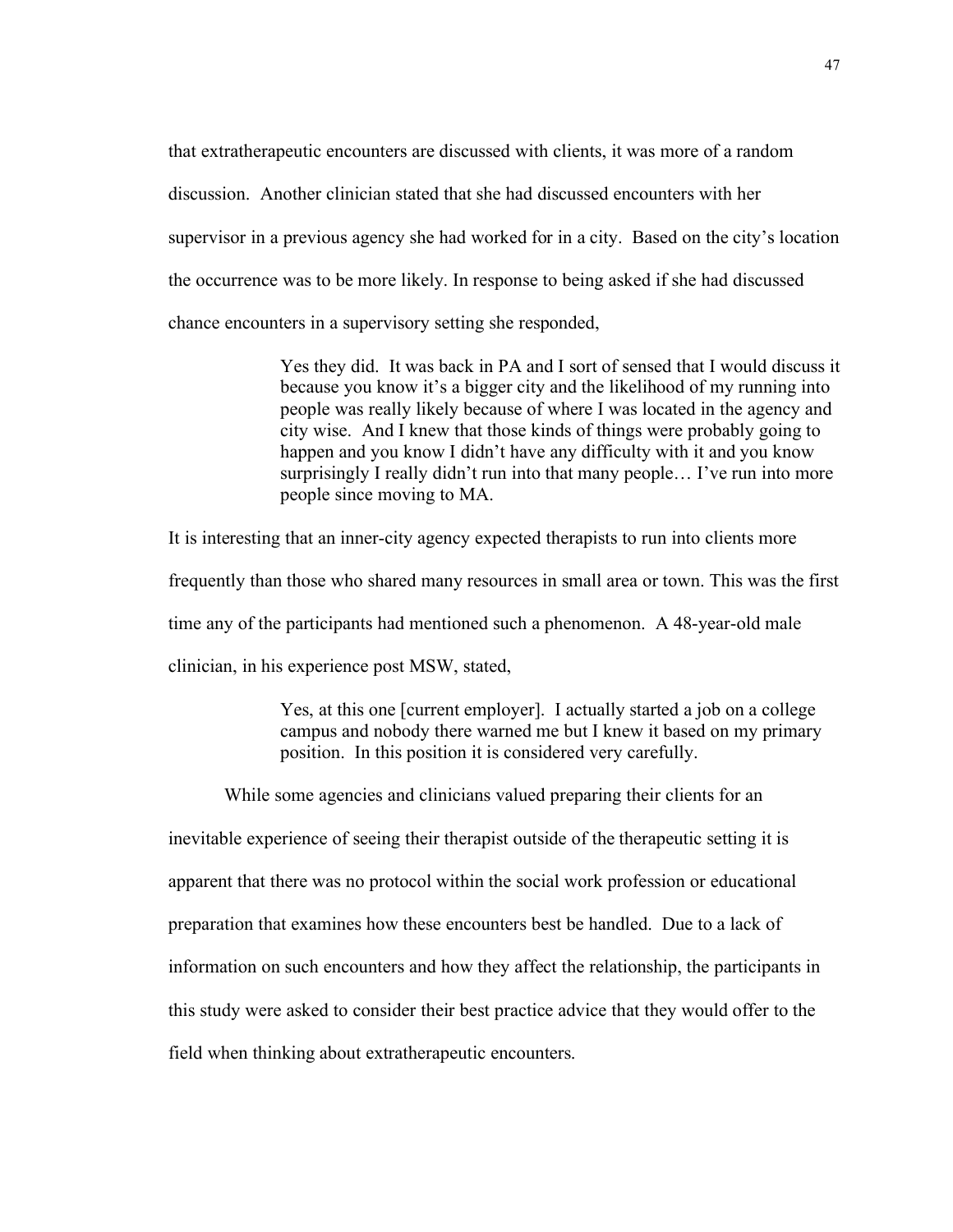#### *Best Practices when dealing with Extratherapeutic Encounters*

Clinicians who participated in the study were not at a loss for words when offering advice to other clinicians in the field. The topic seems to be unexplored in the field, although all participants wanted to offer their insights about it. Advice offered by these clinicians including gaining knowledge about what to expect from extratherapeutic encounters, letting clients know what to expect from the encounters, regarding and developing a sense of simple regard. While the field does not have a term for it, one clinician spoke of simple regard: as acting like oneself, making eye contact and being approachable; if the client says hi, say hi back, and if not just continue on. Many clinicians referred to this, but offered no term, for the purposes of these findings it will be referred to as "simple regard."

## *Simple Regard*

A 55 year-old female clinician suggested that the stance of simple regard was what worked best for her. She lived and worked in the same community for eight years and saw clients outside of the therapeutic setting quite frequently. She stated,

> Just the stance of simple regard, you know I'm not going to completely ignore them [the client] and not look at them. Just act like you would with anybody, such as a stranger or acquaintance. I'm in a detached stance if I'm in a store just doing what I'm doing, I wait for them to make that acknowledgement and I do meet their eyes quickly and give them that chance if they don't I just move on. (55 year-old clinician, female)

Five other clinicians in the study referred to the same stance when giving advice to others in the field. They agreed that simple regard was best. Although she did not use the term simple regard, another clinician stated,

> It depends on the situation, but I know I was prepared to not acknowledge them until they acknowledge you who prevent a big scene and it protects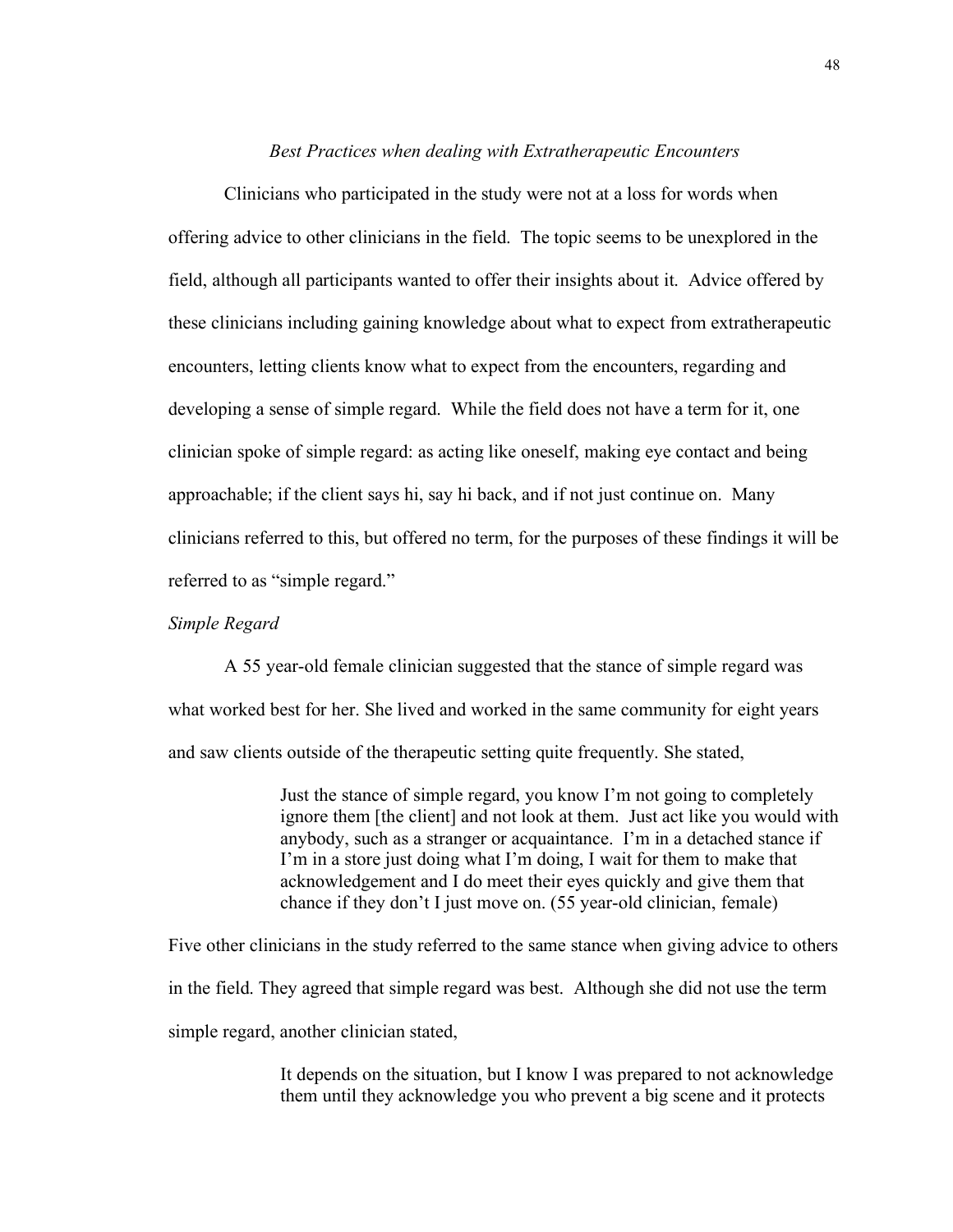their confidentiality by not going up to them if they do not want that. That's tricky though, especially with kids because you don't want to break confidentiality or have them feel like you don't want to say hi or anything. You should probably try to be relaxed about it and maybe say hi and not engage in much conversation (25 year old clinician, female).

A 63 year-old male clinical outpatient social worker advised others to do what he does:

What I do is generally I do not say hello unless the client says hello first. If we catch each other's eyes, I may nod and smile at a distance. If they say hello I'll say hello if they come over I will talk to them and I try to leave it up to the client and give the client space and not walk over the client or panic. Or I might glance at the client and if we catch each other's eyes I might give a nod.

The clinicians in this study tended to agree that acting respectfully and minding oneself

was a completely appropriate way to deal with extratherapeutic encounters. Another

female clinician who had been in the field for five years explained, "I would just say that

you should give brief eye contact and allow the client to engage at any level of interaction

he/she would like." One other clinician offered similar advice,

I think if you can remain calm - it is the best thing if you can act kind of nonchalant, especially if you have someone with you, I try to tell them something that sounds realistic, I try to be as truthful as I can without coming out and saying I know them through therapeutic relationships. I try to fudge some sort of plausible excuse. I found that it really works, whether it was a husband, or sister or my daughter, no one has ever questioned it. Sometimes they don't ever even ask, my husband is sometimes very careful about not asking because he knows it could be a client. (59 year-old clinician, female)

This particular clinician also offered advice about simple regard with clients, but also to

the people who accompany clinicians. Friends or family that clinicians are out with

should also have some prior knowledge of how to handle the encounters.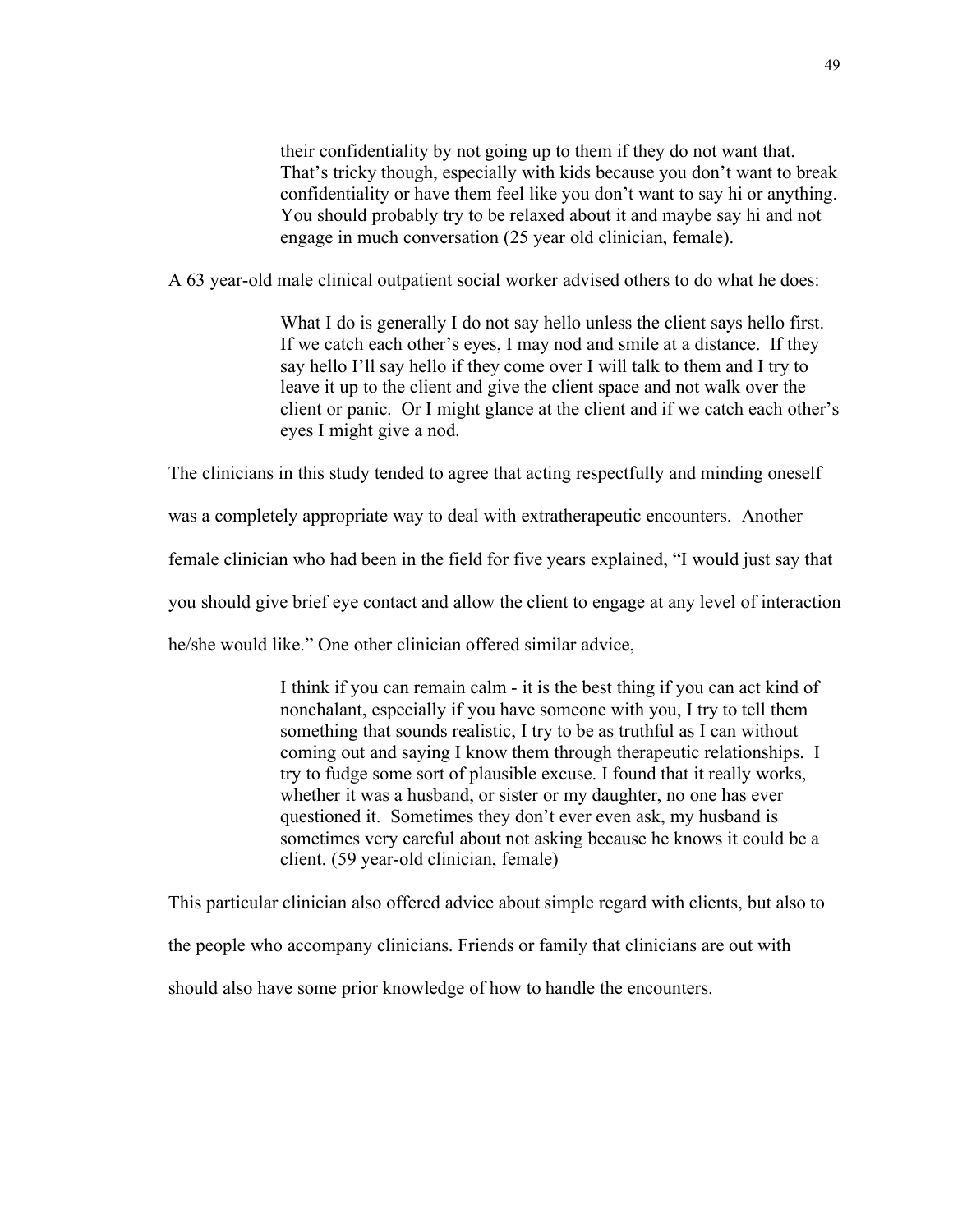## *Expect it*

Social workers enter the field for various reasons. Given how many participants experienced extratherapeutic contacts within their own practices it is inevitable that social workers will face this dilemma. While preparing clients is not mandatory in the field, preparing ourselves and our friends and family is an important point brought up the previous quote. One clinician in particular had a specific theory of her own that she offered as advice to others in the field. She thought social workers should expect it and prepare their families and friends:

> I used to have an arrangement that if I'm with somebody – my friend, my partner whatever, and I ran into somebody [a friend or acquaintance] in the community I would say "hey how's it going" but I didn't introduce them, then the cue then for that person was to introduce themselves b/c I've totally forgotten this person's name. Once I started working here and running into clients in the community that didn't work anymore because it would be awkward if my partner introduced himself or herself to a client. So I came up with a cue word, "melbatoast." So the rationale is this, most often it happened in the grocery store, so if I'm walking down an isle and I see a client I will say something like…oh honey why don't you go get the melbatoast. And that's the cue that there is a client in the room, so she will leave or pretend she is busy or whatever. (36 year-old clinician, female)

Another clinician who had been in practice for fifteen years concurred when asked about

#### advising others,

I think, prepare yourself, number one. I think that if you are working and living in the same community it will limit you in some ways. I mean …well, if I thought oh I'd like to go to a seedy bar tonight I would make the decision not to go because I think it [chance encounter] would happen. Not that all my clients are in seedy bars but, there is one particular place where one of my friends said, oh lets go there and I said oh no, I can't go there. It does limit you in some ways and I think particularly if my children were younger I would probably do more preparing of clients that I might be at some events with them.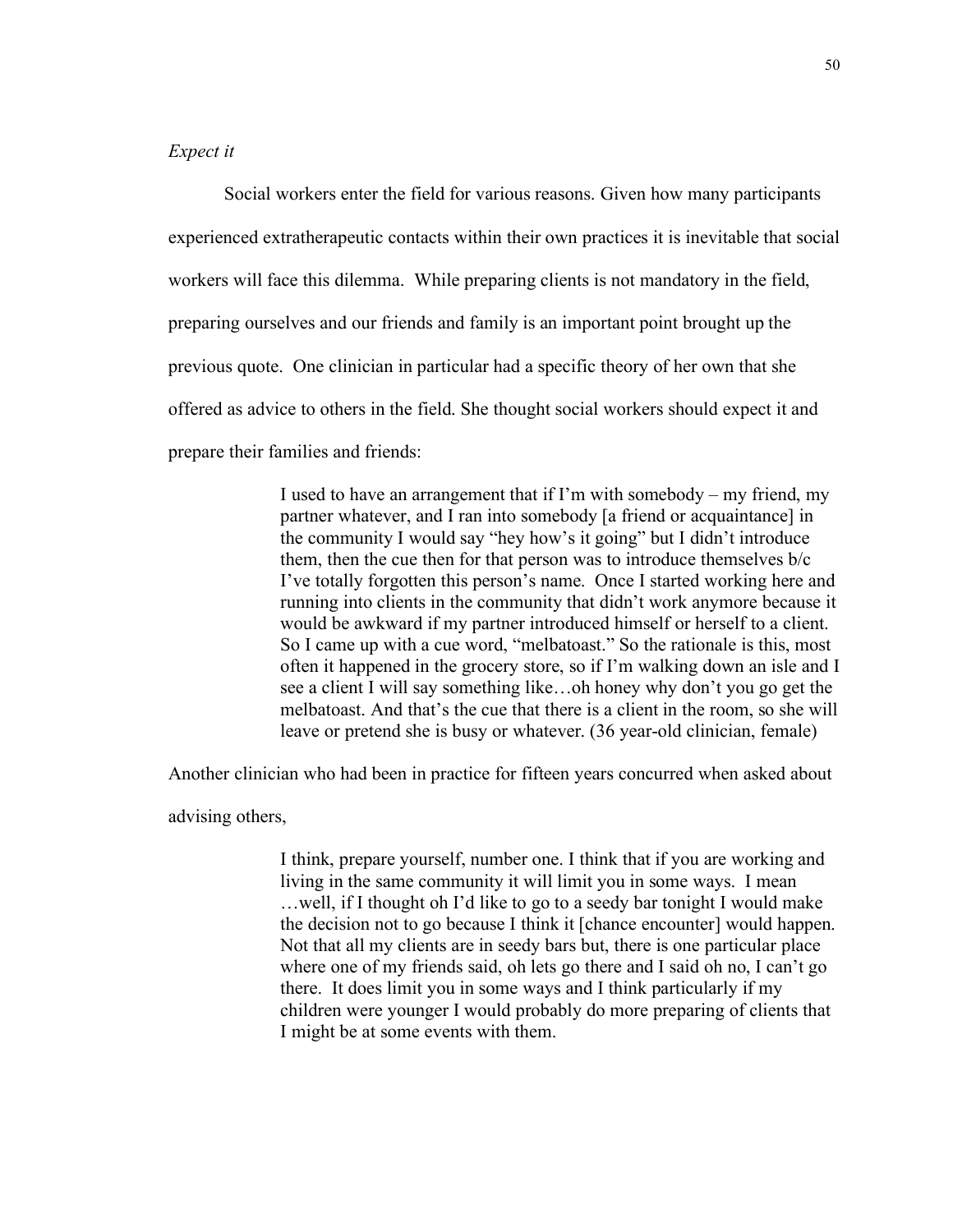There were few clinicians who referred to how the extratherapeutic encounter affected them personally or affected how the client may judge them, especially when answering a question about giving advice. It is important to note that extratherapeutic encounters lead to a certain level of self disclosure, and that accidental self disclosure can lead to effects on the therapeutic relationship even if it is at the basic level of transference and countertransference. Expecting the accidental encounter as a clinician will lead to handling the situation professionally and enable the client to better handle it. Preparing oneself is just as important as preparing the client, as other clinicians suggested in this study.

#### *Prepare Your Client*

Five clinicians in this research study offered advice to clinicians in that they all suggested that preparing clients was a wise decision when thinking about practice habits. A female clinician, forty years of age, stated, "I think telling people up front is the best way to handle issues. That way, everyone – the client knows what to expect and it's out there." Another 54 year-old, female clinician stated, "I think that if you make it a practice to discuss it prior to an incident happening then both you and the client should be somewhat clear on what to expect. That avoids any conflict of any nature." This clinician in particular definitely expected these occurrences to happen and also advised that clinicians have to plan:

> The clinician has to have a plan the clinician has to have a plan with the people they are with because you'll run into clients all the time and how you want to manage that for yourself. I've shown pictures of my wedding to some of my clients and there are other clients who I won't even tell how old I am. There are people I work with whom would not give anything up at all. So it is a matter of knowing what you are comfortable with and also why you are comfortable with that.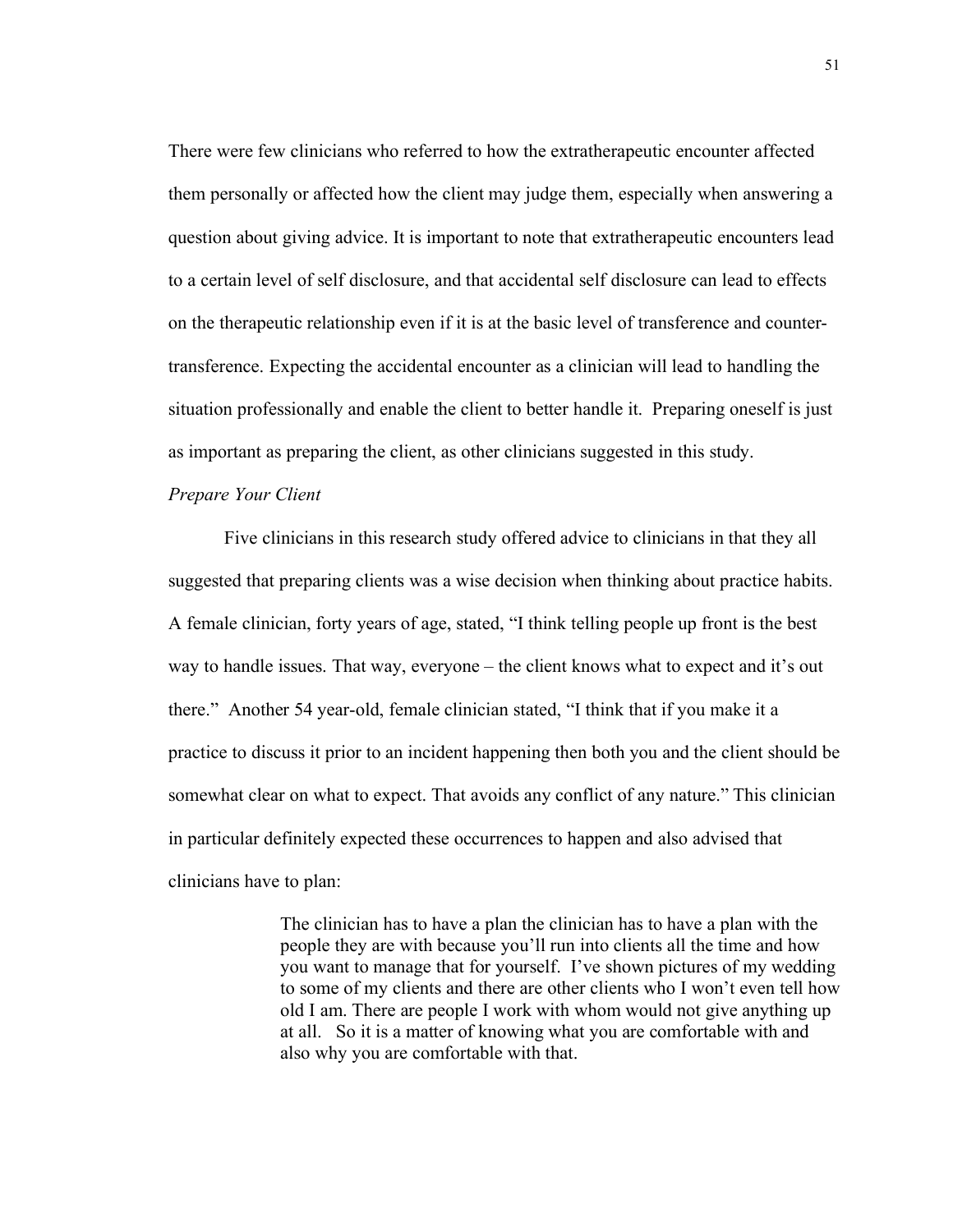A fifty year-old clinician added, "I think it's probably a really good idea to let clients know that you know how you would expect an encounter to go in public." A forty-eight year old clinician who lived and worked in the same town stated,

> Be honest about it and deal with it in a straightforward and casual manor. It's most helpful. It's bound to happen and it might be awkward you know you try to speak to all possibilities with your client, state to them you might be excited to see me, or feel awkward, you might want to not see me that day. People may wonder who I am and if they don't know who I am they may wonder so if you don't want to tell people than that's something to consider. Give them all the possibilities so they can see me in a more complicated light as well.

While none of the clinicians in this research reported any serious concerns about interactions they encountered outside of the clinical setting, they all had very useful advice for clinicians in the field to consider while thinking about their practice and habits in and outside of their office.

The next chapter will discuss the bias of the researcher, observations from the

interviews, and offer suggestions for future research in this area of social work practice.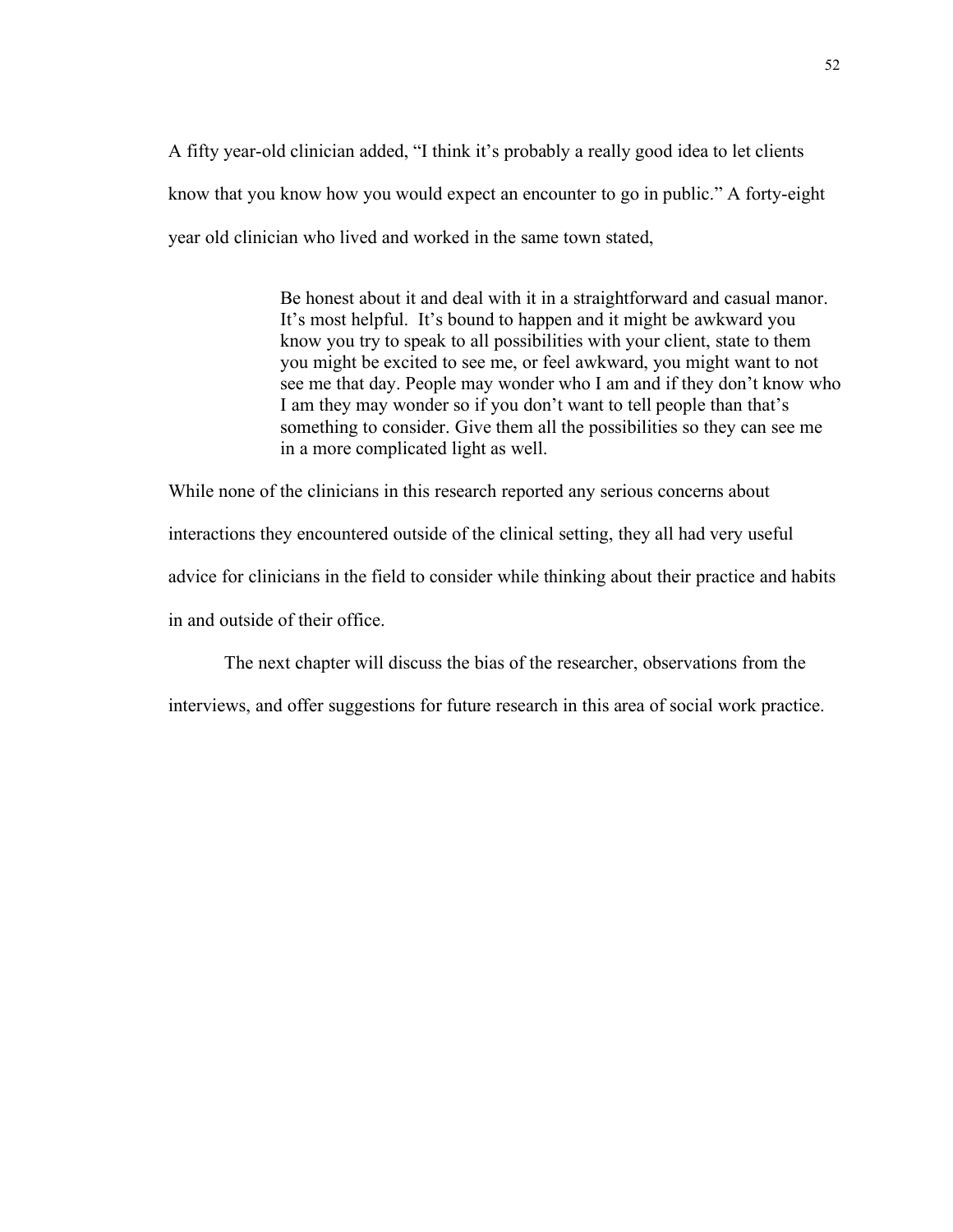## CHAPTER FIVE

### DISCUSSION

It was this researcher's attempt to conduct research exploring and depicting the experiences of twelve clinical outpatient social workers with extratherapeutic encounters. In this study it was confirmed that extratherapeutic encounters happen no matter where a social worker may live or work, contrary to much of the literature presented. While encounters may happen more regularly in rural social work, it was inferred from the interviews conducted in this research that accidental encounters are unavoidable.

 Based on the research in this study, the social workers that participated all had an individual way of experiencing accidental encounters, and it was also confirmed that there is not a universal strategy for social workers to handle extratherapeutic encounters. This chapter will be a discussion of the observations of social workers' reactions and responses to the research questions that were asked of them. In addition, the chapter will also contend with the biases that this researcher had before and while conducting the study. Future studies of extratherapeutic encounters and its effects on the therapeutic relationships will also be recommended. The first section of this chapter will discuss observations this researcher had of the participants and commonalities in the interviews that were not documented within the recordings of each interview.

#### *Observations of the Interviews*

This researcher observed that study participants were often more comfortable reporting on their experiences once the recording device was turned off and the interview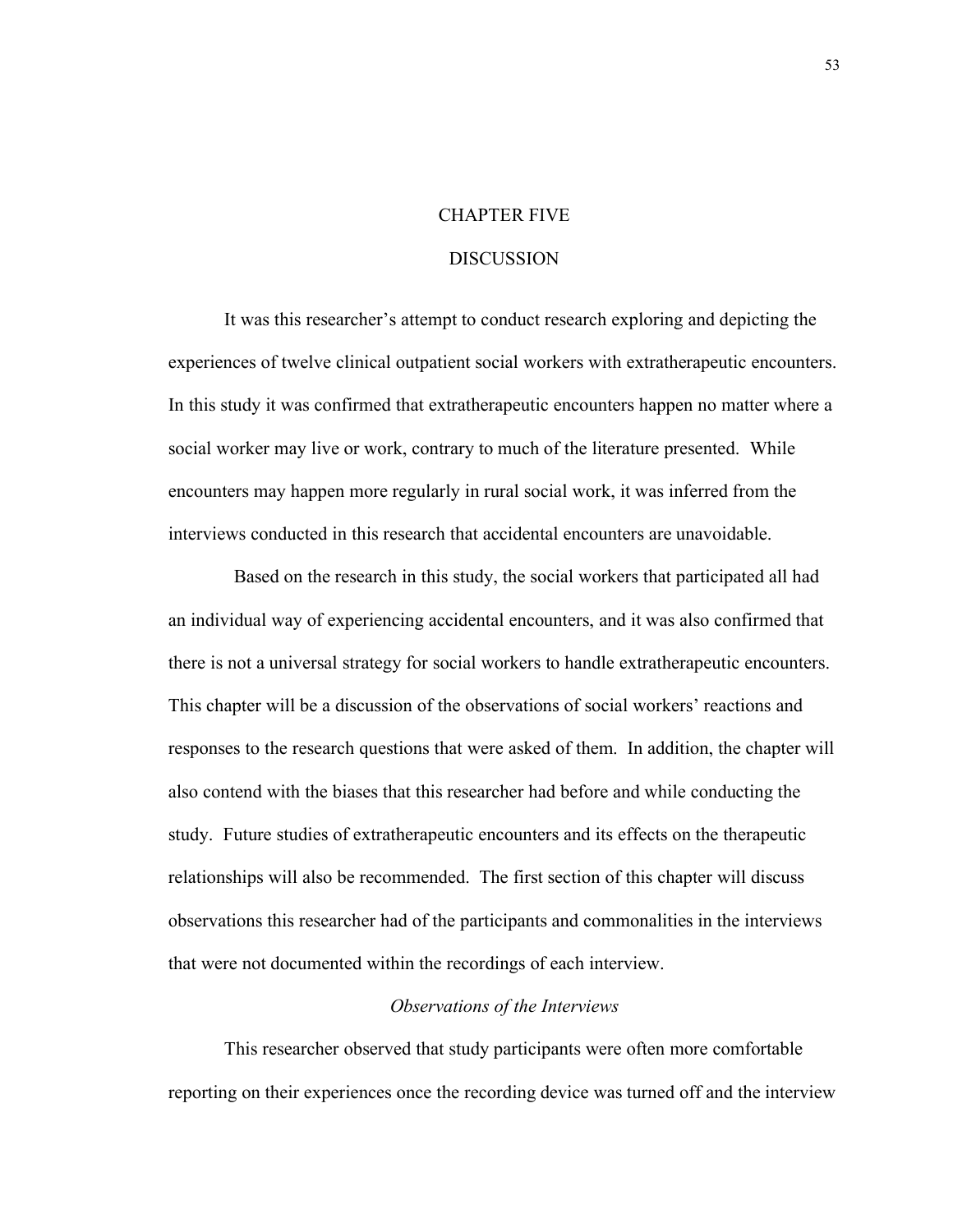formally concluded. This researcher cannot explain the phenomenon of subjects freely adding content that they declined to include in their actual interview once they felt they were of the record, so to speak. The limited scope of this study cannot address this but it may be interested topic for future research; what informs the differences in the content between on the record and off the record?

This researcher observed that, the minute that the participant was notified that the interview had concluded, the participant would appear to speak more candidly about their experiences as clinical social workers engaged in an extratherapeutic encounter. During the actual interviews many of the participants reported that they did not find that extratherapeutic encounters interfered with the psychodynamic treatment. However, in speaking with the researcher after the interview, it seemed they were more forthcoming and less formal; many of their statements indicated something very different than what they reported earlier in the interview including the notion that their encounters often did have an effect on the therapy in some way, even if it was minor. While I do not believe any of the participants intended to be misleading or confusing with the information that they reported in any way, I found the inconsistency noteworthy. I wonder if these contradicting statements could have happened based on the fact that clinicians were being recorded. Perhaps, they spoke more freely about the topic and felt more comfortable with the interviewer at the end of the research questions. Perhaps they perceived that this researcher was pulling for only certain kids of responses. Perhaps they were trying to be "good" subjects and presented their answers as more deliberate than they were.

The "informal" conclusions that I drew from the discussions that occurred after the interviews were over, were that clinicians initially did not give a lot of thought about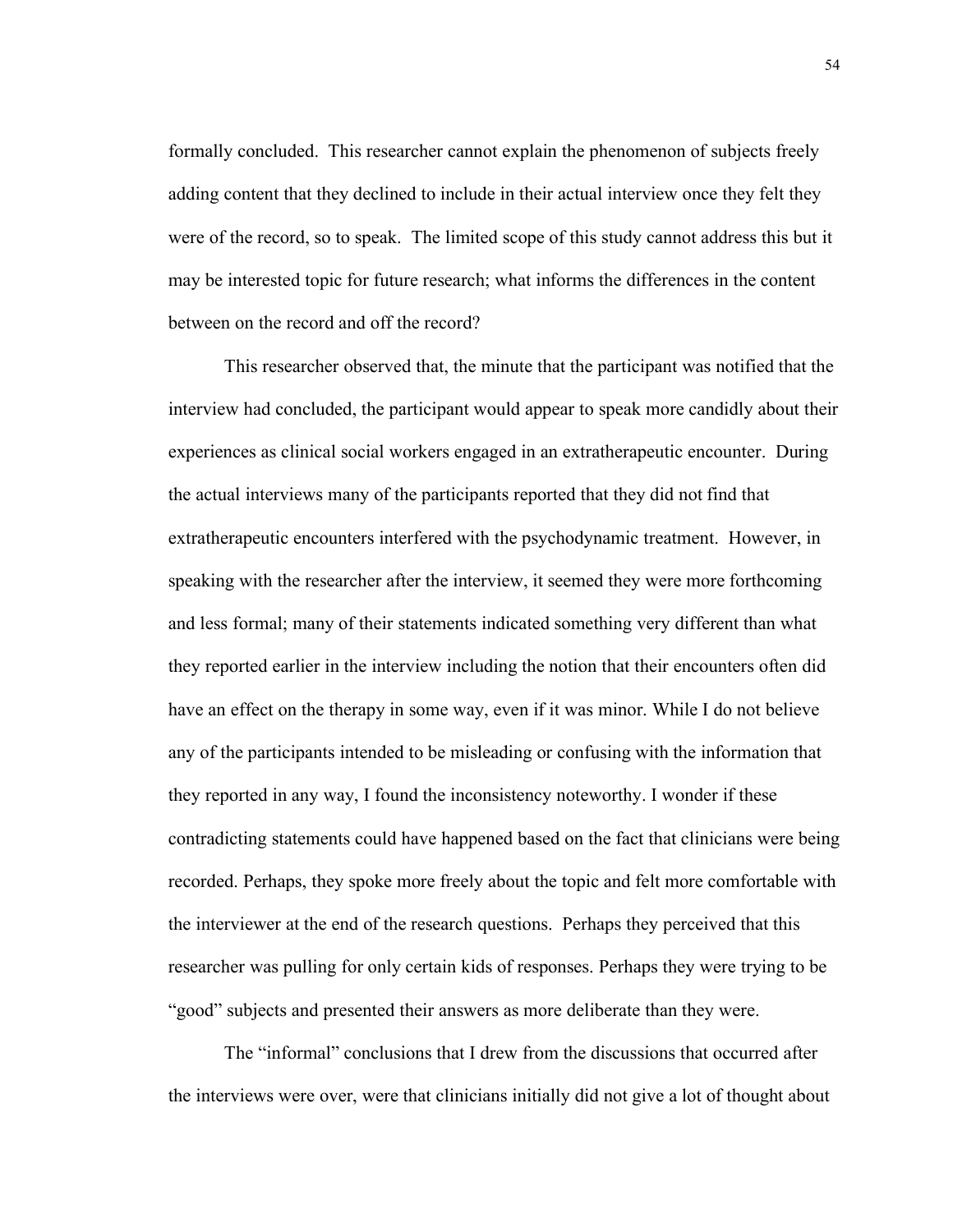whether or not these encounters had affected the psychodynamic and/or the therapeutic relationship. The initial reaction during the interview was typically blunt, "No, the encounter does not affect the relationship." Any therapist would hope and expect it did not, and they would assume it as handled appropriately. Afterwards there were several indications that the clinicians were unsure about this, or second-guessed whether it did or did no affect the relationship. Participants would then recall other stories of extratherapeutic encounters that gave examples of the alliance being affected by an encounter they had experienced outside of the therapeutic setting. Some effects that were mentioned in these informal, unrecorded, discussions were that the encounter actually strengthened the relationships, while others thought if was not helpful in building the alliances and had a negative impact on treatment.

After the interview was over and the recording device was off a few participants talked about not just their own feelings about encounters, and their own lack of knowledge in how to best handle such situations. It appeared to the research that once the discussion was more informal, participants became much more relaxed about describing their experiences and shared much more detail about their encounters and how either the client or the clinician felt a variety of feelings about the encounters. The feelings that were described made this researcher concerned that these could definitely affect countertransference and transference within the therapeutic alliance. Potentially these unexamined, inhibited feels on the part of the social worker could have significantly changed the therapeutic relationships between the client and clinician.

The other prominent observation that is worth noting in regards to the findings in this research has to do with the participant's way of speaking about extratherapeutic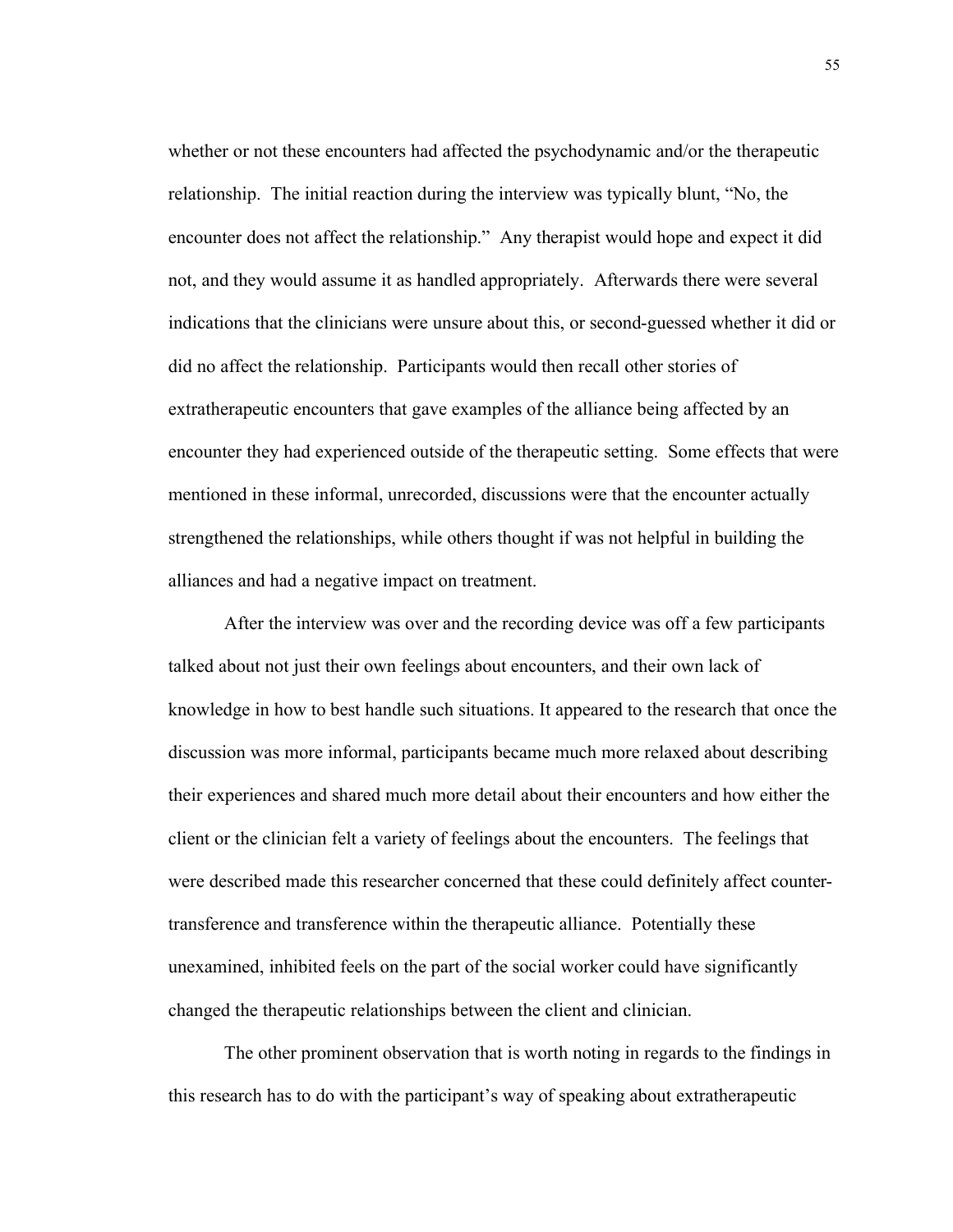encounters. All clinicians in the research, with the exception of one who had not had an experience with an encounter, referred to extratherapeutic encounters and the effects on the client, or extratherapeutic encounter in regards to their own feelings about how it affected them as a clinician. None of the participants in the study was able to hold the ambiguity of both the experiences of the client and their own simultaneously.

Part of the discrepancy that was discussed was the personal stories that the clinicians discussed after the interview was over and the professional opinion they gave while being recorded. This too pertains to the way that clinicians were unable to talk about the way that these encounters affect them as people, not clinicians, but as a member of their community. As clinicians we constantly use ourselves as a way to connect to others and assist them with their presenting issues or histories that are impacting their current functioning. As vicarious trauma affects anyone in the mental health field, extratherapeutic encounters are very much related to it as well. It was not until the recorder was off that clinicians were able to admit that encounters aren't the favorite part of the job. Many clinicians reported that they feel, "We are always on." Even when they to the grocery store it is in the back of their minds they might run into a client and a client may even approach them about very serious topics outside of the therapeutic environment. To say that this does not affect how we as clinicians act in our communities, and how extratherapeutic encounters could potentially affect our own feelings and lives, not just the emotions and lives of clients, is something that needs to be discussed in the area of practice. It should be seriously considered when practicing therapy.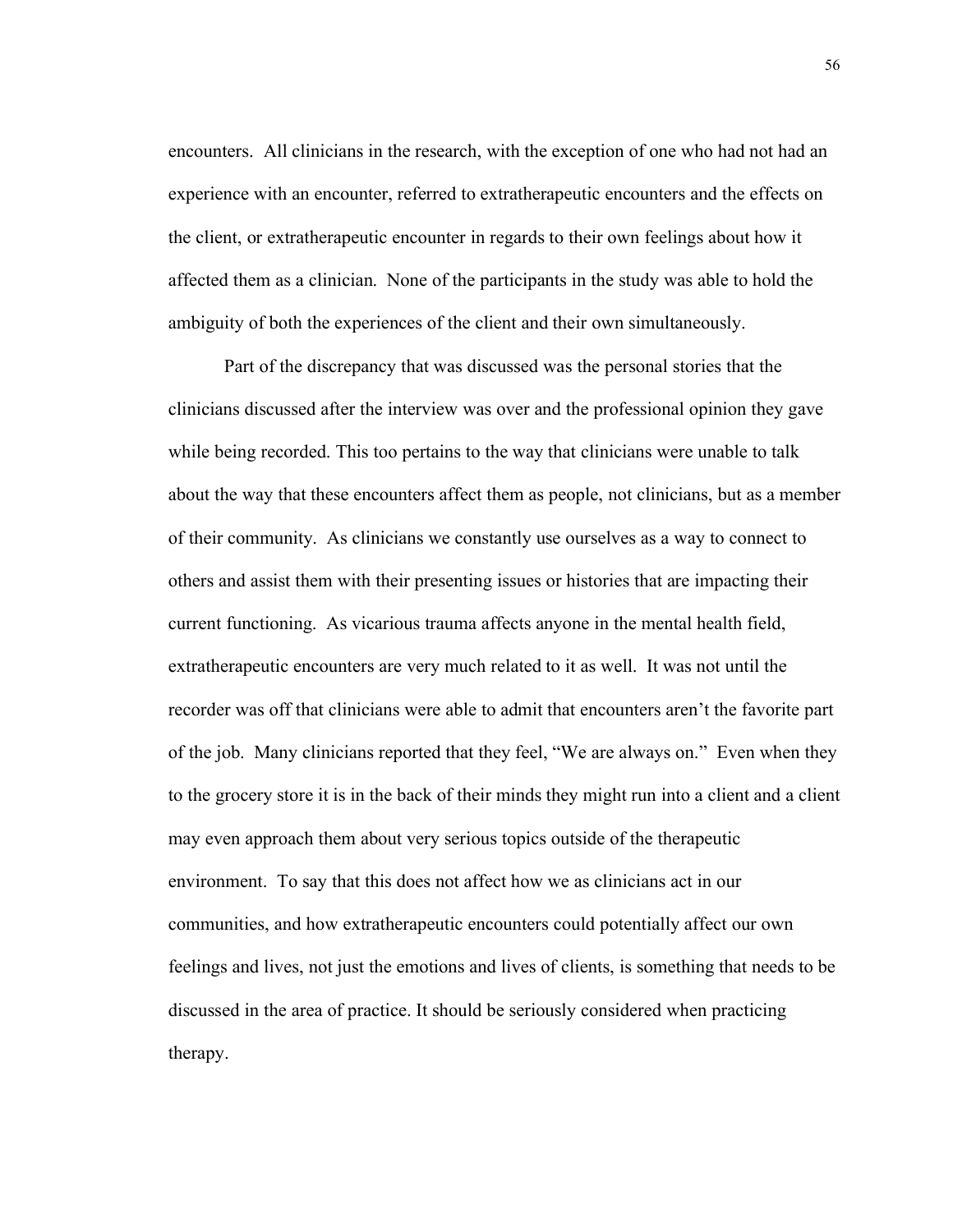As mentioned earlier in this research there are major gaps between theory and practice. It is this researcher's opinion that extratherapeutic encounters are an area in social work that needs to be more clearly defined in practice. However in the life of a social worker or a client, there needs to be a bridge between that practice and the notion of theory and ethics that define the profession. Professionally, who would not love to be a social worker that never felt like he or she is on the job when the clinical hour has ticked away, but based on this research, that is not a practical expectation of the social work field. While as a social worker I would love to never worry about how I look when I leave my house or whom I am with or worry about what I want to be doing. However, it is not an appropriate expectation to think I will not encounter clients who will not make judgments about my appearance or behavior when they see me outside of the therapeutic setting. All of which if not handled appropriately by the social worker could scare a client away or affect the dynamics of the relationship within the clinical hour. Some of this could be my own insecurity about myself or of my working relationships with clients. But I do feel that my own "stuff" is only a small portion of this topic, what is larger and what I had hoped to begin in this research was bridging the gap between the theoretical knowledge we have and the reality of our lives as clients and clinical social workers. As a few of the participants in this research concluded, preparing yourself and your clients is recommended when dealing with extratherapeutic encounters.

## *Bias of the Researcher*

No matter how hard we try as clinical social workers, we are human; we hold biases that may affect the dynamics of the therapeutic relationships. As a social worker and researcher, I became interested in this area of practice because these encounters have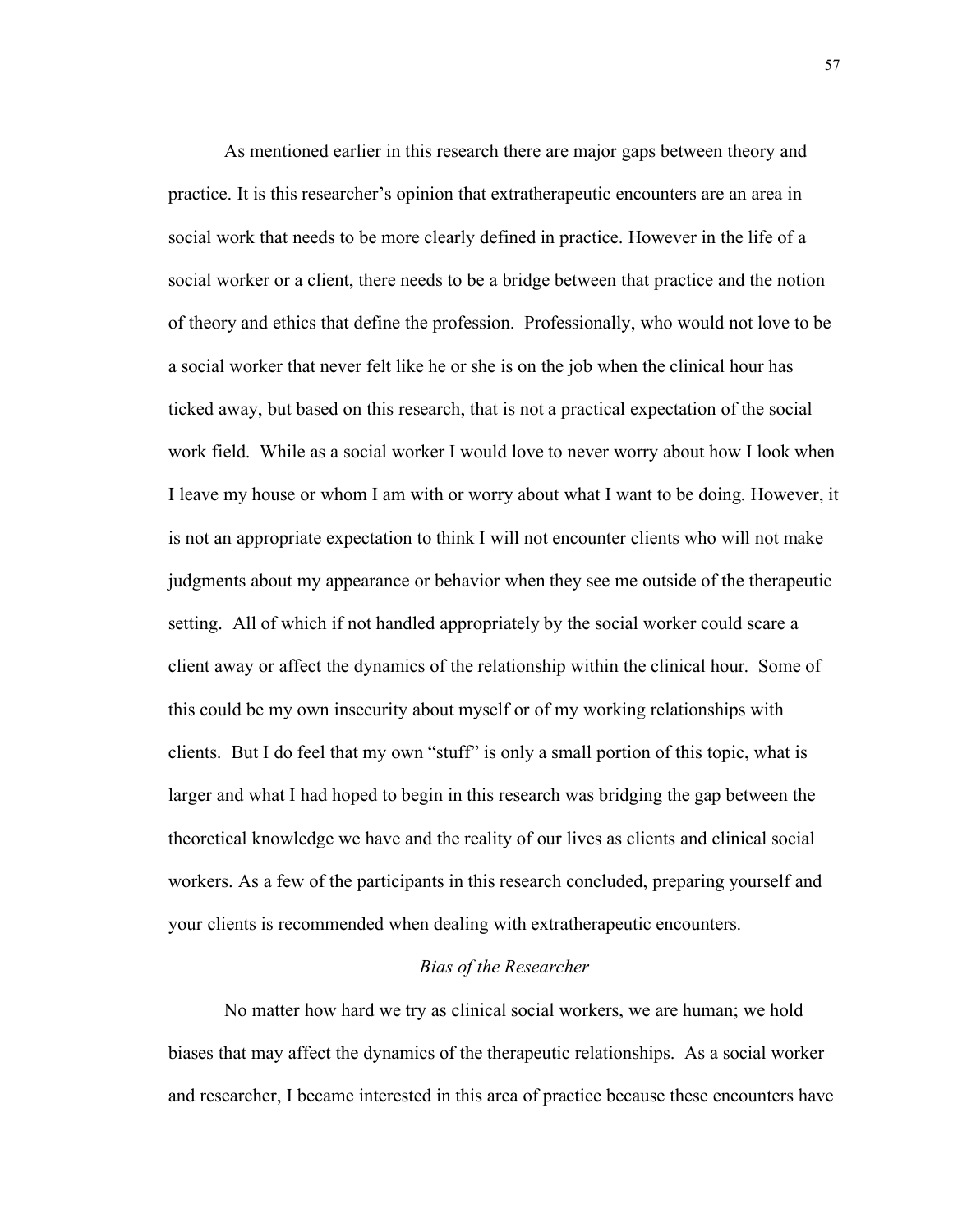happened to colleagues and myself on numerous occasions. I have witnessed first hand the negative effects an encounter can have and the strengthening that can occur in the relationship after extratherapeutic encounters have occurred. There may appear to be little that social workers can control when running into a client outside of the therapeutic milieu. As described in the research and based on my own experiences extratherapeutic encounters are inevitable and can happen when you least expect it. What a clinician can control is whether they have discussed with clients what would happen if they were to see one another outside of the therapeutic setting.

It has been my experience that preparing clients is the best way to ensure healthy boundaries and expectations of each other when roles cross paths in the external community. As I have struggled with encounters and watched fellow colleagues do the same, it was this idea and bias that made me explore this topic. While I tried to be neutral when exploring such issues with research participants, my bias may have been conveyed in follow up questions in the interview through tone and use of language with participants.

While studying extratherapeutic encounters I became very critical of myself in how I handle and cover confidentiality, self-disclosure and boundaries as they relate to extratherapeutic encounters. I took it upon myself to create my own standard to discuss extratherapeutic encounters with all clients who I work with, whether it is in a psychodynamic, therapeutic relationship or in other social service positions. Since I began preparing my clients, I have not had an incident that made me or the client feel uncomfortable, as I discussed the encounter with clients the following appointment. This is contrary to the experiences that happened prior to preparing clients. I establish with all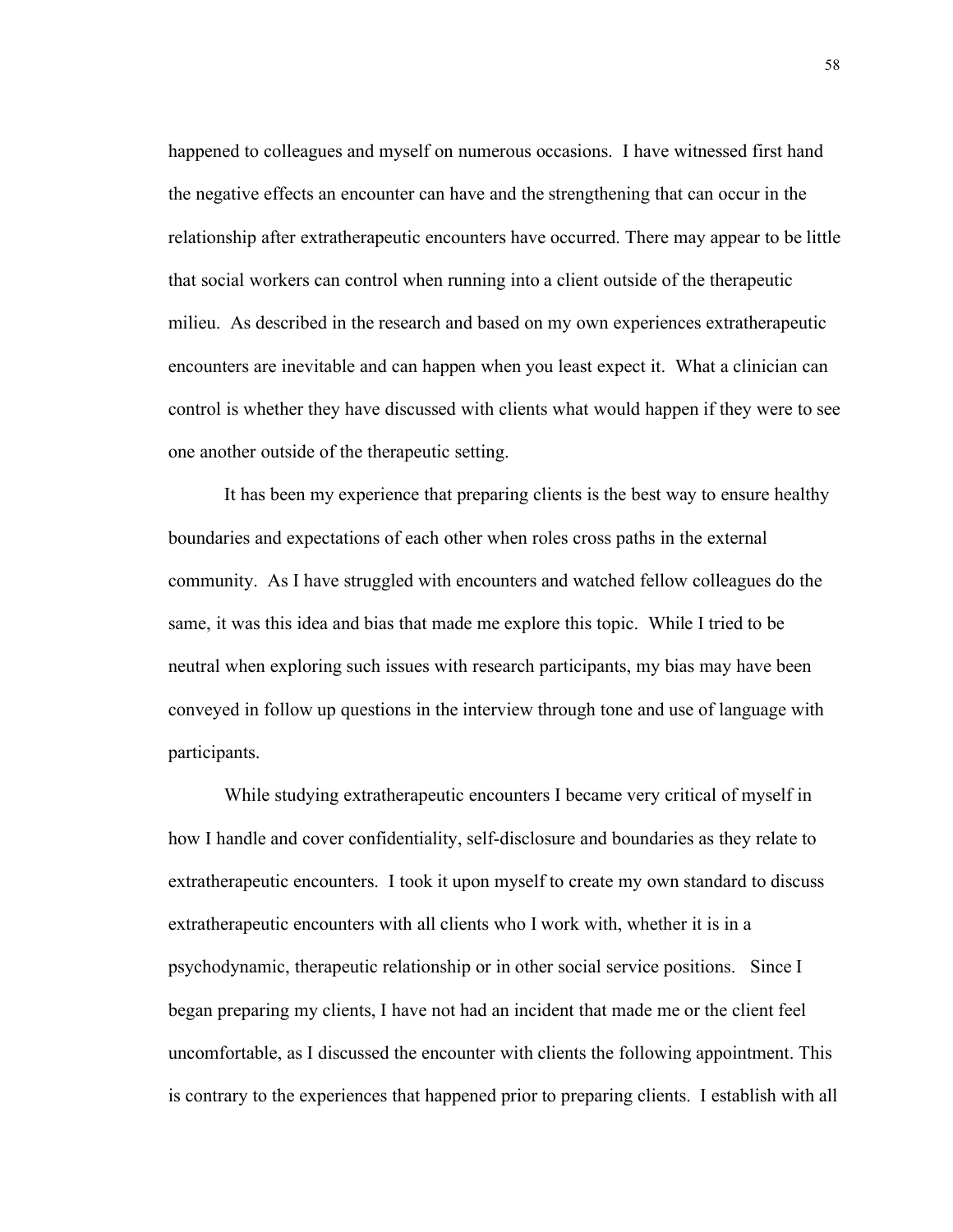clients that it is possible that we may see each other outside of the therapeutic setting, and I articulate this example to client(s) while discussing issues of confidentiality. I have found based on these discussions that the boundaries and expectations are clear for both myself and for the client. Acting on extratherapeutic encounters when they occur according to the arranged agreement in the therapeutic setting allows for both client and therapist to follow through with that agreement and in turn builds trust within the relationship. While therapists do not have control whether or not the client will follow through with the agreement in a public setting, how they do respond and act can be used within the therapy as a tool to help understand the client's behavior. Using the encounter as a way to explore the client's actions allows the clinician to review the goals and work of the treatment through another lens. How that client responded to the extratherapeutic encounter helps the therapist to better understand that client's behavior as well as allow the therapist to use that as a point to build upon the therapeutic alliance.

My experience with preparing clients and dealing with extratherapeutic encounters has also posed issues of accidental disclosure on the part of myself as the therapist and in some experiences on the part of the client. These encounters that cause accidental disclosure also present moments that can make relationships stronger with clients, or if not handled appropriately can be detrimental to the relationships. Although it depends on each individual in treatment, I have found that talking about it is helpful in defining boundaries, discussing the therapeutic alliance, and strengthening the relationship and work with the client.

While researching this topic I became familiar with several aspects of extratherapeutic encounters. Ethically we should handle the situations by using the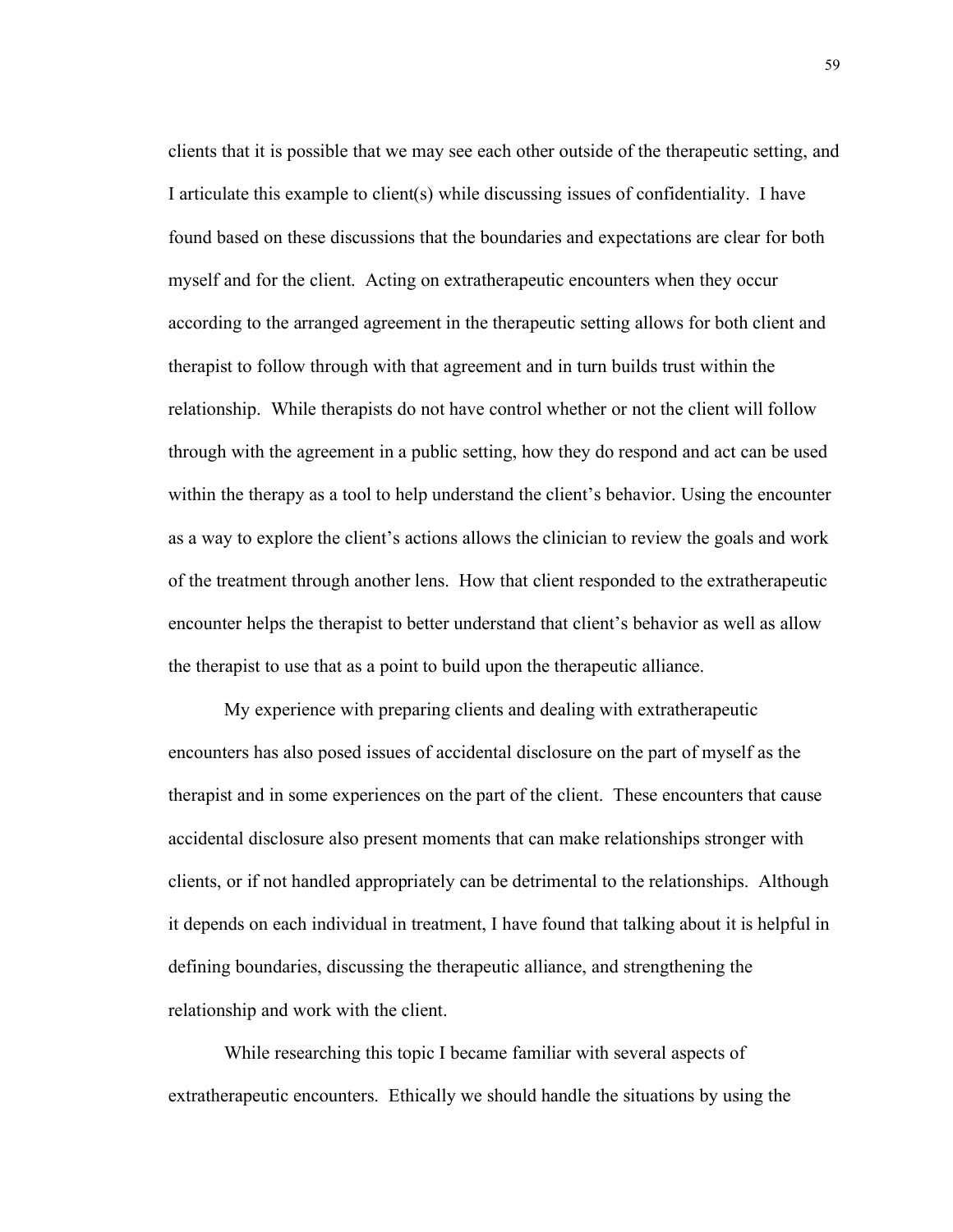encounters to model appropriate boundaries and protection of confidentiality. It was clear that while I became more familiarized with the research and topics that are connected to extratherapeutic encounters, I began to formulate my own opinions and ideas on how to best handle encounters outside of the work setting. While I tried diligently not to let my own ideas shape my research, it is clear that this is my own bias and it may have affected the research. Based on this, the next section will discuss future research in this area, part of the research that should be more finely tuned, and other areas that came up in the research that due to time constraints could not be studied for this particular project.

## *Future Research*

While this research was conclusive in finding that extratherapeutic encounters are not unique to social work in small communities, it is important to look at the overall issue of how these encounters affect the social worker, the client, the therapeutic alliance and the psychodynamic aspects of the therapy in closer detail. Research looking specifically at social workers that experienced accidental encounters and did or did not prepare clients and exploring the effects those encounters had on a psychodynamic treatment relationship could be beneficial. Looking at therapists that practice psychodynamically that have or have not prepared clients for accidental encounters and examining the effects it has had on the relationship after the encounter would be beneficial. It could also be valuable to follow both the therapist and client in an extensive quantitative study to see the effects of an accidental encounter; exploring whether the therapists felt they had prepared their client, whether or not the clients felt they could handle the situation, and the way both clients and therapists felt during and after the encounter occurred. Further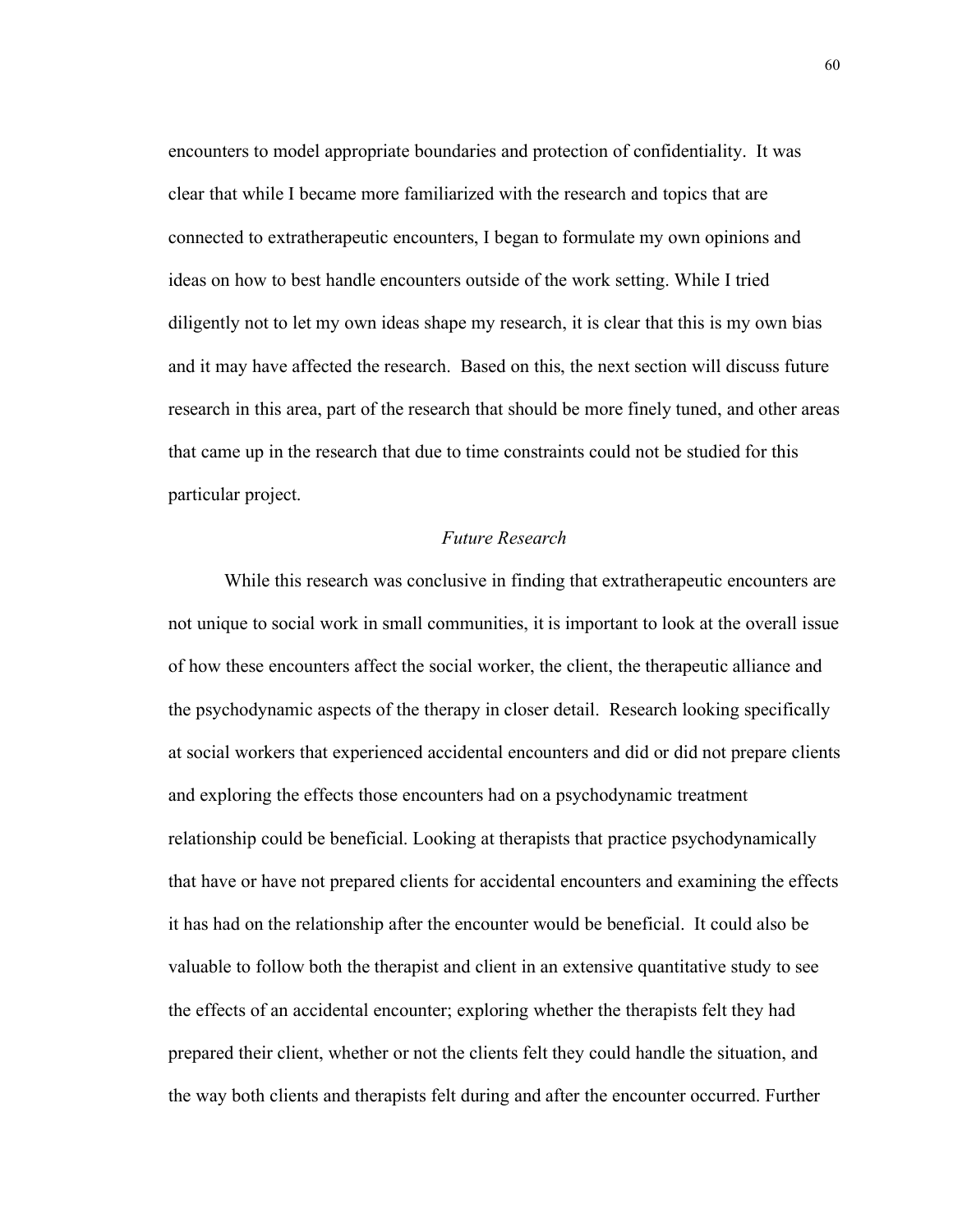examining the shift in dynamics (if any) of the relationship afterwards might also offer insights.

This research has only scratched the surface regarding extratherapeutic encounters. It is my opinion that this could be the beginning of a long series of studies and conversations about extratherapeutic encounters in the field of social work. Whether or not an encounter outside of the therapeutic setting happens once or more a day to a clinician or once a month or even once a year, clinicians and clients alike need to be prepared so that the therapeutic relationship continues to be of use despite these encounters. It may be beneficial to create an ethical guideline for professionals in the field when dealing with accidental encounters. The issues of neutrality, self-disclosure (accidental or otherwise) and boundaries and psychodynamic theory are relevant to these types of encounters. Accidental encounters can be disruptive in each one of these areas. I believe it is important to evaluate these unexpected outcomes and how these encounters affect the therapy.

## *Conclusion*

To conclude this research, extratherapeutic encounters have been overlooked for many years. They can potentially have a great impact on a therapeutic relationship. This research is just the beginning of examining the effect of extratherapeutic encounters. Therapy is a complex and personal experience for clients and any disruption of the alliance needs to be attended to. While this research was limited in scope, it was confirmed that preparation of both the social worker professionally and personally, and of the client, are essential in maintaining a working relationship after an extratherapeutic encounter occurs.

61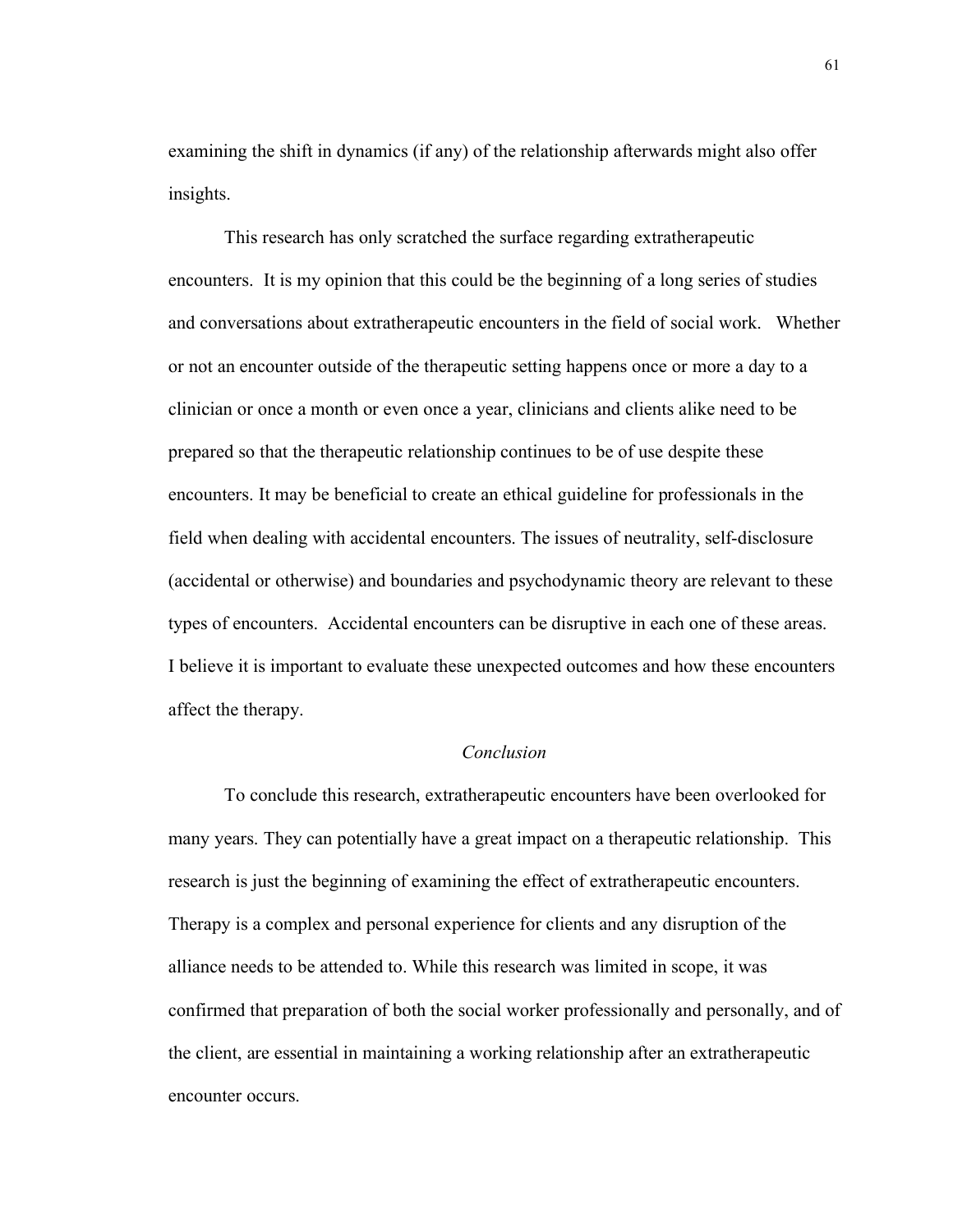#### REFERENCES

- Barrett, M.S., & Berman, J. S. (2001). Is psychotherapy more effective when therapists disclose information about themselves? *Journal of Counseling and Clinical Psychology*, 69 (4), 597-599.
- Berzoff, J., Flanagan, L.M., and Hertz, P. (2002). Inside Out and Outside In: psychodynamic clinical theory and practice in contemporary multicultural contexts. Rowman and Littlefield Publishers, Inc.
- Bloch, S., & Crouch, E. (1985). Therapeutic factors in group psychotherapy. New York, NY US: Oxford University Press.
- Chelune, G.J. (1979). Self Disclosure: Origins, patterns and implications of openness in interpersonal relationships. San Francisco: Jossey-Bass. 85-92.
- Corey, G. (1990). Theory and Practice of Group Counseling. Belmont, CA: Brooks/Cole Cozby, P. (1973, February). Self-disclosure: A literature review. *Psychological Bulletin*, 79(2), 73-91. Retrieved January 18, 2009, doi:10.1037/h0033950
- Faulkner, K., & Faulkner, T. (1997, September). Managing multiple relationships in rural communities: neutrality and boundary violations*. Clinical Psychology: Science and Practice,* 4(3), 225-234.
- Greenson, R.R. & Wexler, M. (1969). The nontransference relationship in the psychoanalytic situation. *International Journal of Psychoanalysis*, 50, 27-39.
- Hyman, S. (2002). The shirtless jock therapist and the bikini-clad client: An exploration of chance extratherapeutic encounters. Dual relationships and psychotherapy (pp. 348-359). New York, NY US: Springer Publishing Co.
- Helbok, C.M. (2003). The practice of psychology in rural communities: potential ethical dilemmas. *Ethics & Behavior,* 13(4), 367-384
- Irey, K.V. & Kirkland, J. (1981). A reappraisal of confidentiality. *National Association for Social Workers, Inc.* 037, 319- 323.
- Jourard, S.M., (1959). Self-disclosure and other-cathexis. Journal of Abnormal and Social Pyshology. 59, 428-431.
- Jeffrey, A., & Austin, T. (2007, March). Perspectives and practices of clinician selfdisclosure to clients: A pilot comparison study of two disciplines. *American Journal of Family Therapy,* 35(2), 95-108.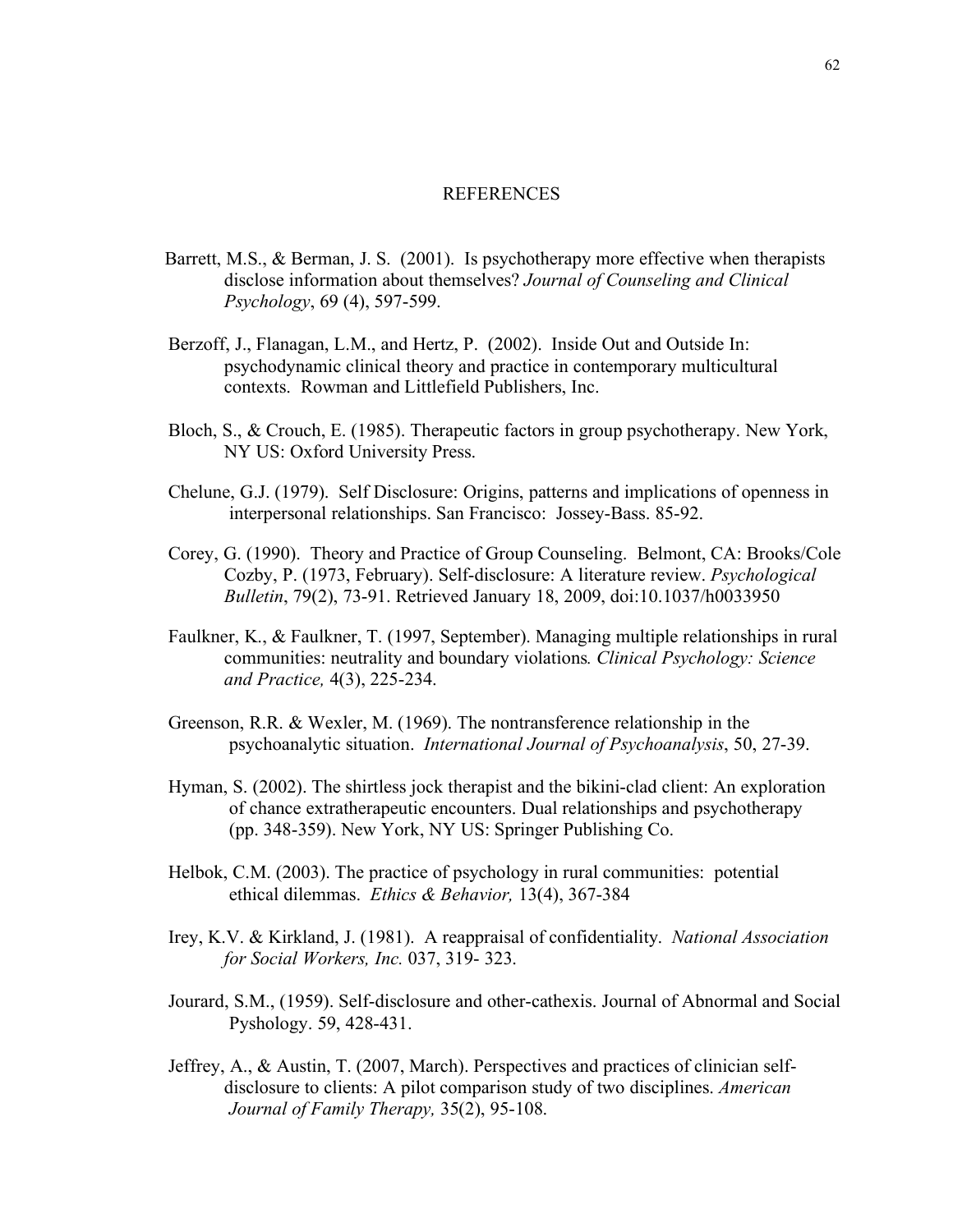- Kociunas, R., & Dragan, T. (2008, July). The phenomenon of self-disclosure in a psychotherapy group. *Existential Analysis*, 19(2), 345-363.
- Letvak, S. (2002). The importance of social support for rural mental health*. Issues in mental health nursing.* 23: 249-261.
- Langs, R. (1990). Psychotherapy: A basic text, Northvale, NJ: Jason Aronson
- Maidment, J. (2006, January). The Quiet Remedy: a dialogue on reshaping professional relationships. *Families in Society,* 87(1), 115-121.
- Millstein, K. (2000, May). Confidentiality in direct social-work practice: Inevitable challenges and ethical dilemmas. *Families in Society,* 81(3), 270-282.
- Murray, J. Dennis, Keller, Peter A. (1991). Psychology in rural america: current status and future directions. *American Psychologist*. 220-231.
- Pulakos, J. (1994, August). Incidental encounters between therapists and clients: the client's perspective. *Professional Psychology: Research and Practice,* 25(3), 300- 303.
- Riebschleger, Joanne. (2007). Social workers' suggestions for effective rural practice. *Families in Society: The Journal of Contemporary Social Services*, 88.2, 203-213.
- Ringstad, R. (2008). The ethics of dual relationships: beliefs and behaviors of clinical practitioners. *Families in Society: Journal of contemporary social services.* 89,69- 77.
- Sharkin, B., & Birky, I. 1992. Incidental encounters between therapists and their clients*. Professional Psychology: Research and Practice,* 23(4), 326-328.
- Simon, R., & Williams, I. (1999, November). Maintaining treatment boundaries in small communities and rural areas. *Psychiatric Services,* 50(11), 1440-1446.
- Smith-Bell, M., & Winslade, W. (2008). Privacy, confidentiality, and privilege in psychotherapeutic relationships. Ethical conflicts in psychology (4th ed.) (pp. 161-165). Washington, DC US: American Psychological Association
- Sterling, D.L., (1992). Practicing rural psychotherapy: complexity of role and boundary. *Psychotherapy in Private Practice,* (3). 105-127
- Strean, H.S. (1981). Extra-analytic contacts: Theoretical and clinical considerations. *Psychoanalytic Quarterly,* 56, 238-257.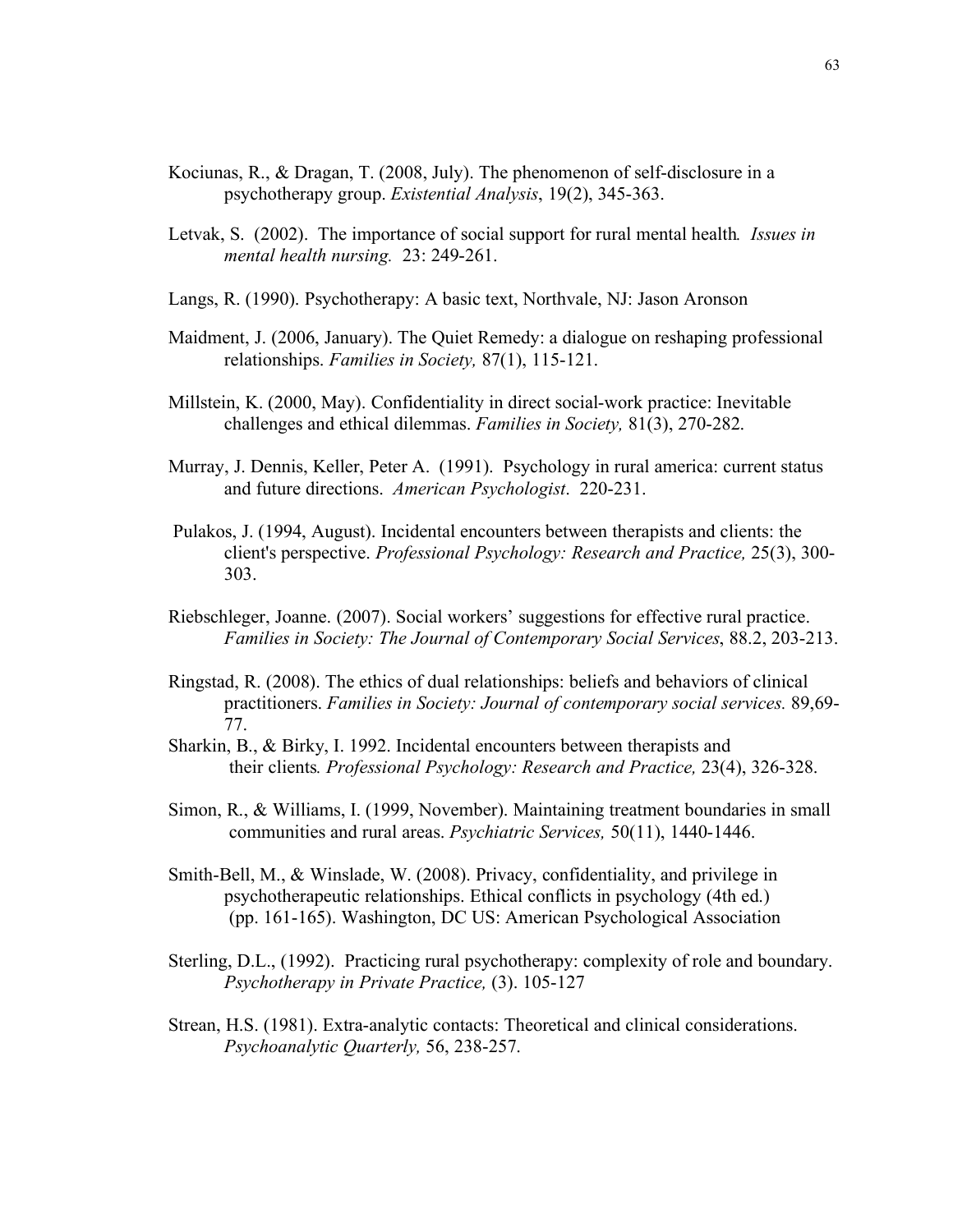- Strom-Gottfried, K. (1999). Professional boundaries: an analysis of violations by social workers. *Families in society: the journal of contemporary human services.* 80, 439-449.
- Sussman, M. (1995). A perilous calling: The hazards of psychotherapy practice. Oxford England: John Wiley & Sons.
- Walsh, E.M. (1981) Rural social work practice: clinical quality. *Social Casework: The journal of contemporary social work. 458-464.*
- Watkins, C.E. ( 1990). The effects of counselor self-disclosure: A research review. *The Counseling Psychologist*, 18(3) 477-500.
- Yalom, I.D. (1985). The Theory and Practice of group psychotherapy. New York. Basic Books.
- Zur, O. (2007). Space for Therapy. Boundaries in Psychotherapy: Ethical and Clinical Explorations (pp. 99-117). Washington, DC US: American Psychological Association.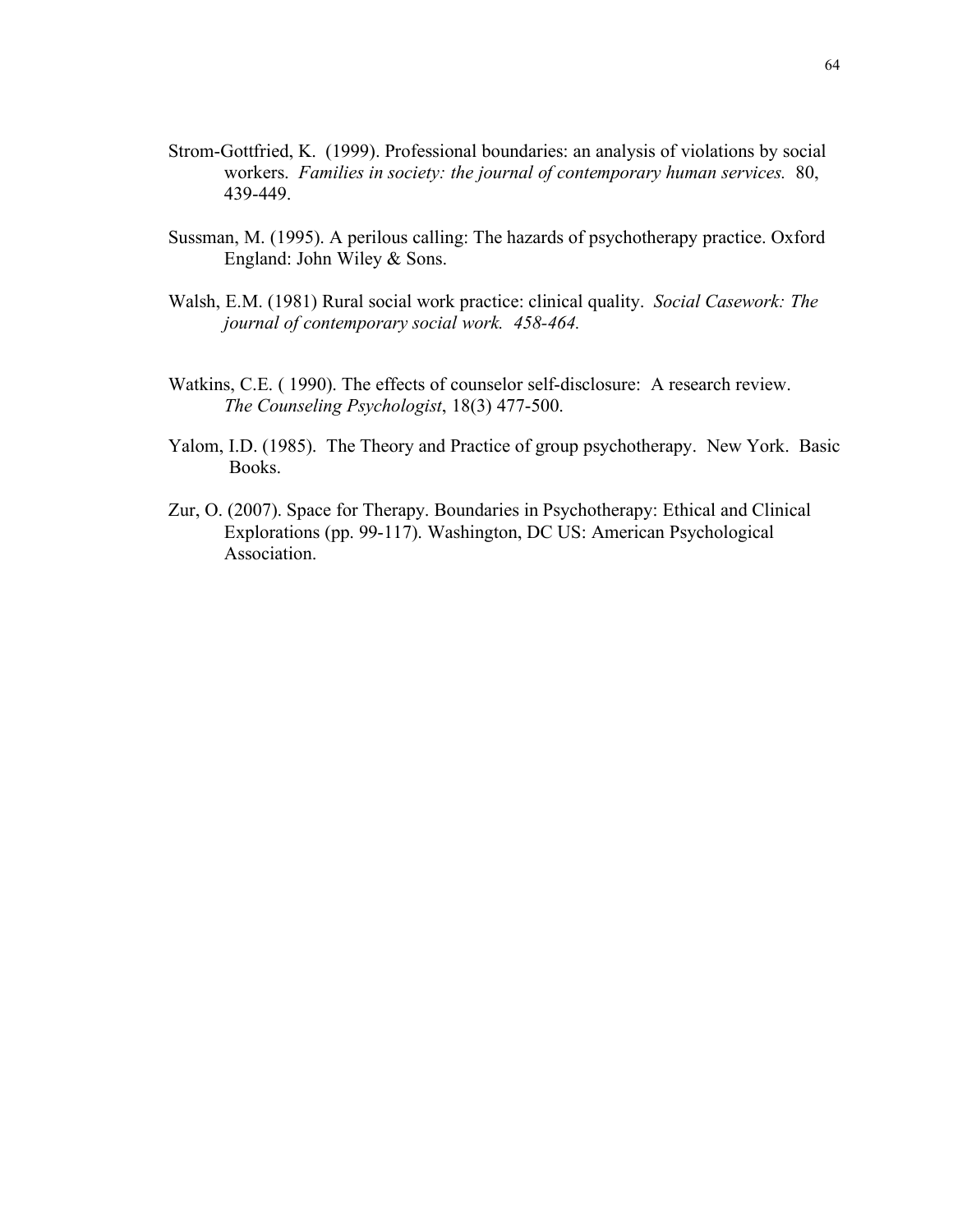#### **Appendix A**

My name is Ashley Benson; I am a graduate student at Smith College School For Social Work. I am conducting research for my MSW thesis. This research will be used for presentation and publication. The intention of this research is to explore if and how clinical social workers prepare their clients for the possibility of running into each other outside of the therapeutic setting.

I will be interviewing twelve clinical outpatient social workers for a qualitative study. Participants in the study will be interviewed for approximately forty minutes. Participants who take part in the study will be interviewed face-to face in a quiet, neutral location where the conversation can be recorded. If a participant cannot meet face to face due to time constraints or physical location, a phone interview will take place. All interviews will be recorded with an audio recorder. Any information obtained through the interview will be recorded and transcribed for documentation and research purposes only. All transcription will be done myself, however if someone else were to assist in the transcribing process, a confidentiality form would be used. During the course of the interview any identifying information about yourself will be removed for the purposes of confidentiality.

 Participation in this research in completely voluntary, and you may decide at any time to withdraw from the study. At any time you can exit the interview or refuse to answer questions. If you do plan on exiting the process please contact me in writing by April 1, 2009, and any information you contributed to the research will be retracted. There are minimal risks to participants who decided to take part in the research.

 Participating in this research may better our profession's understanding of practicing social work in small communities. Although you will not be financially compensated for participating in the study, I am hopeful that the information provided will be of great value to the social work profession and community. By participating you will be making a contribution to the way we understand social work practice and future initiative to improve the way we practice.

 Any information collected could be used in publications or presentation. The data will be presented as a whole and if and when brief illustrative quotes or vignettes are used, they will be carefully disguised. All transcripts will be kept in a secure location for a period of three years as required by federal guidelines. Should the information collected need to be used for a longer period of time they will continue to be kept in a secure location and will be destroyed when no longer needed.

If you have any concern about your rights or about any aspect of the study I would encourage you to call me at  $(413)$  464-5408 or email abenson $@$ email.smith.edu. You could also contact the Chair of the Smith College School for Social Work Human Subjects Review Committee at (413) 585-7974. Please keep a copy of the consent form for your records.

## **YOUR SIGNATURE INDICATES THAT YOU HAVE READ AND UNDERSTAND THE ABOVE INFORMATION AND THAT YOU HAVE HAD**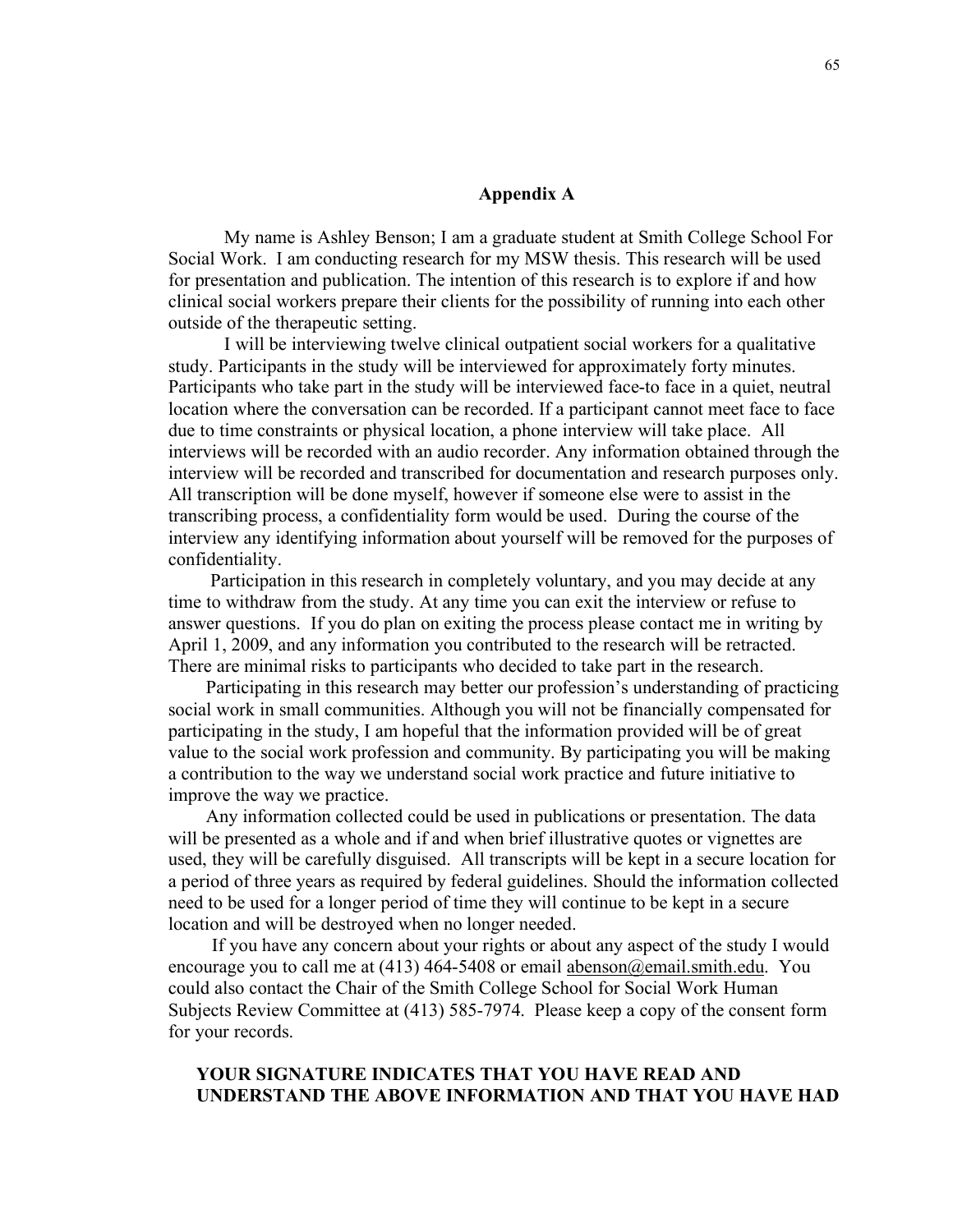# **THE OPPORTUNITY TO ASK QUESTIONS ABOUT THE STUDY, YOUR PARTICIPATION, AND YOUR RIGHTS AND THAT YOU AGREE TO PARTICIPATE IN THE STUDY.**

*Thank you for your time and contribution to the field of social work.* 

*Participants Signature \_\_\_\_\_\_\_\_\_\_\_\_\_\_\_\_\_\_\_\_\_\_\_\_ Date \_\_\_\_\_\_\_\_\_\_\_\_\_\_\_\_\_\_\_\_\_\_\_*

*Researchers Signature\_\_\_\_\_\_\_\_\_\_\_\_\_\_\_\_\_\_\_\_\_\_\_\_ Date \_\_\_\_\_\_\_\_\_\_\_\_\_\_\_\_\_\_\_\_\_\_\_*

*Ashley P. Benson*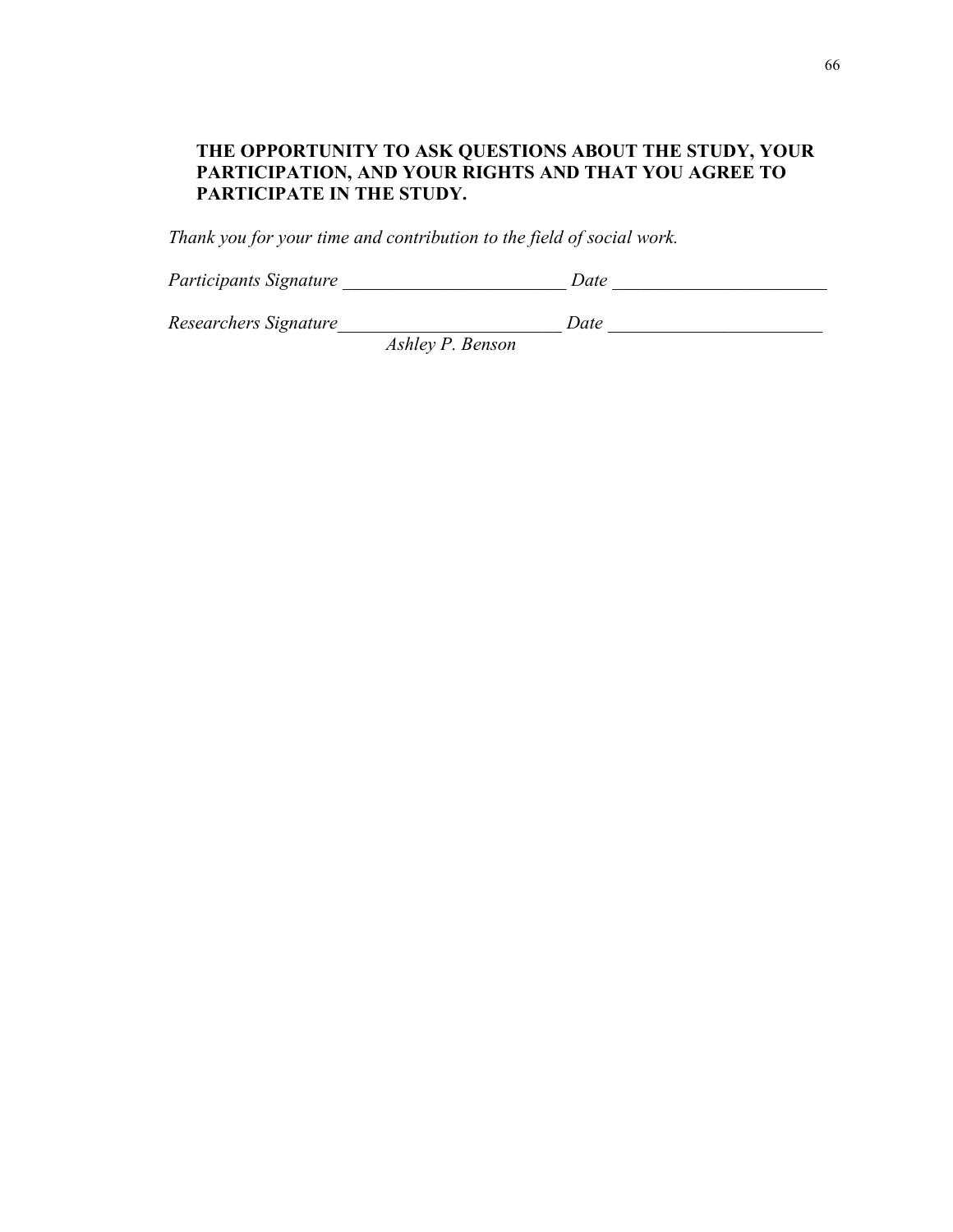## **Appendix B**

February 11, 2009

Ashley Benson

Dear Ashley,

Your final amendment has been reviewed and all is now in order. We are happy to give final approval to your study.

*Please note the following requirements:*

**Consent Forms**: All subjects should be given a copy of the consent form.

**Maintaining Data**: You must retain all data and other documents for at least three (3) years past completion of the research activity.

*In addition, these requirements may also be applicable:*

**Amendments**: If you wish to change any aspect of the study (such as design, procedures, consent forms or subject population), please submit these changes to the **Committee** 

**Renewal**: You are required to apply for renewal of approval every year for as long as the study is active.

**Completion**: You are required to notify the Chair of the Human Subjects Review Committee when your study is completed (data collection finished). This requirement is met by completion of the thesis project during the Third Summer.

Good luck with your project. It will be interesting to hear what people have to say. I practiced in a small community for years and I got to thinking back on some encounters. It could be pretty uncomfortable.

Sincerely,

Ann Hartman, D.S.W. Chair, Human Subjects Review Committee

CC: Quincy McLaughlin, Research Advisor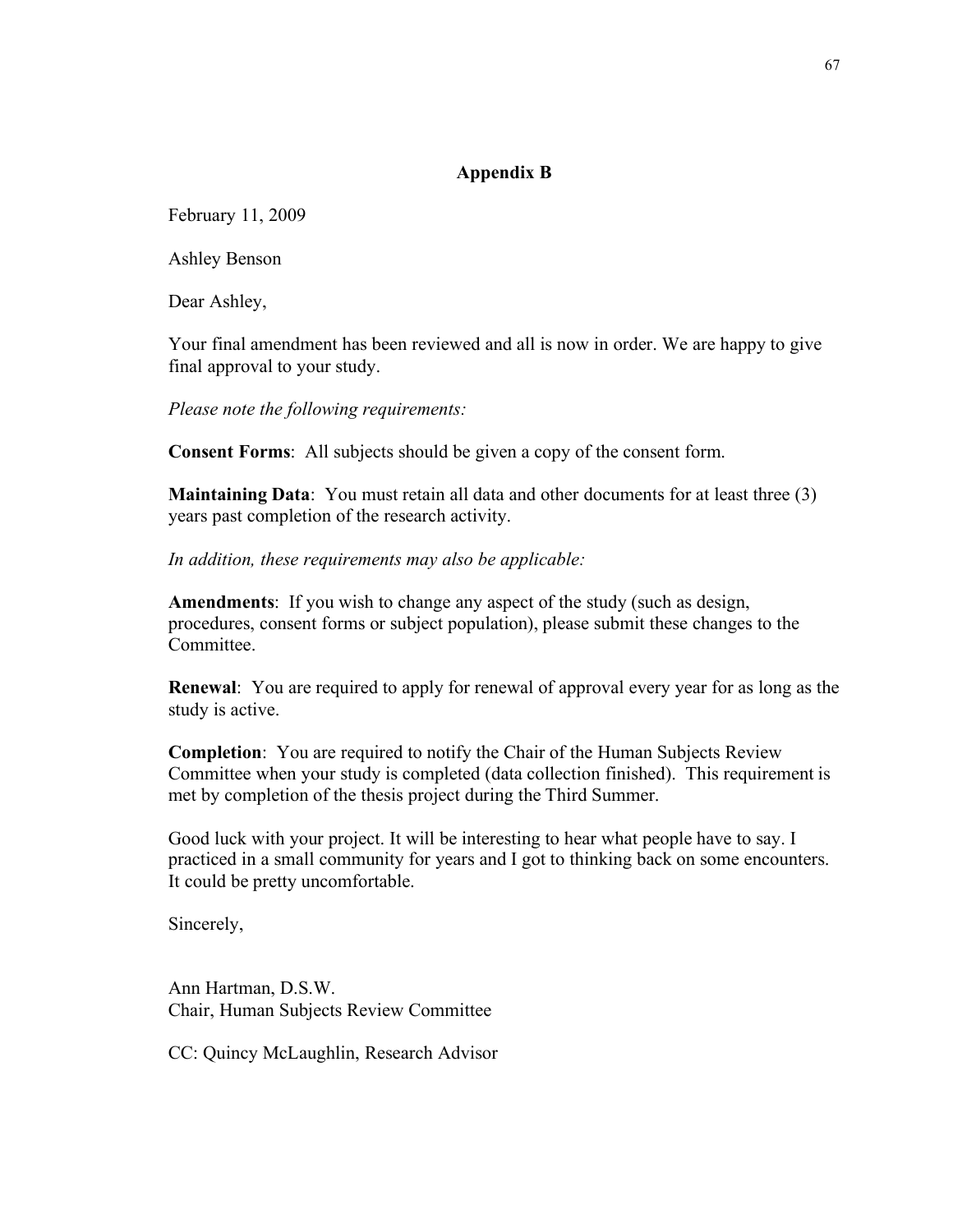## **Appendix C**

Subject: Attention Clinical Outpatient Social Workers

Friends and Colleagues,

Interested in participating in a discussion of the unique challenges of encountering clients in the community? I need your help!!

I am a Smith School for Social Work Student conducting research about clinical social work for my Master's thesis. I am researching how clinical social workers deal with running into their clients outside of the therapeutic setting. I am requesting a brief interview in person or over the phone to help me conduct this research. Please contact me if you are interested at a.p.benson@hotmail.com or call me at (413) 464-5408. Your contribution is greatly appreciated!

Ashley P. Benson Smith College MSW Student